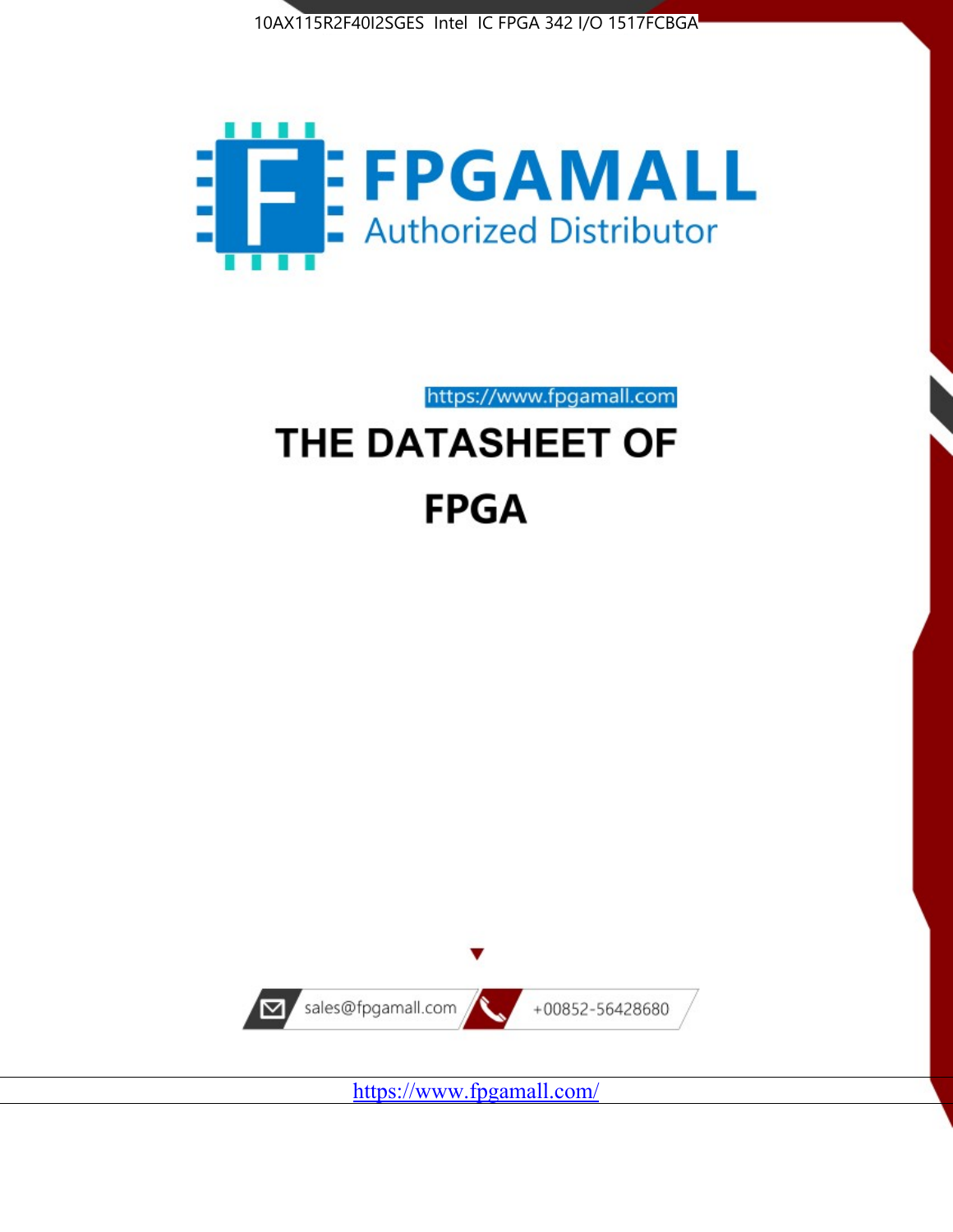10AX115R2F40I2SGES Intel IC FPGA 342 I/O 1517FCBGA



# **Intel® Arria® 10 Device Overview**



**A10-OVERVIEW | 2018.12.06** Latest document on the web: **[PDF](https://www.intel.com/content/dam/www/programmable/us/en/pdfs/literature/hb/arria-10/a10_overview.pdf)** | **[HTML](https://www.intel.com/content/www/us/en/programmable/documentation/sam1403480274650.html)**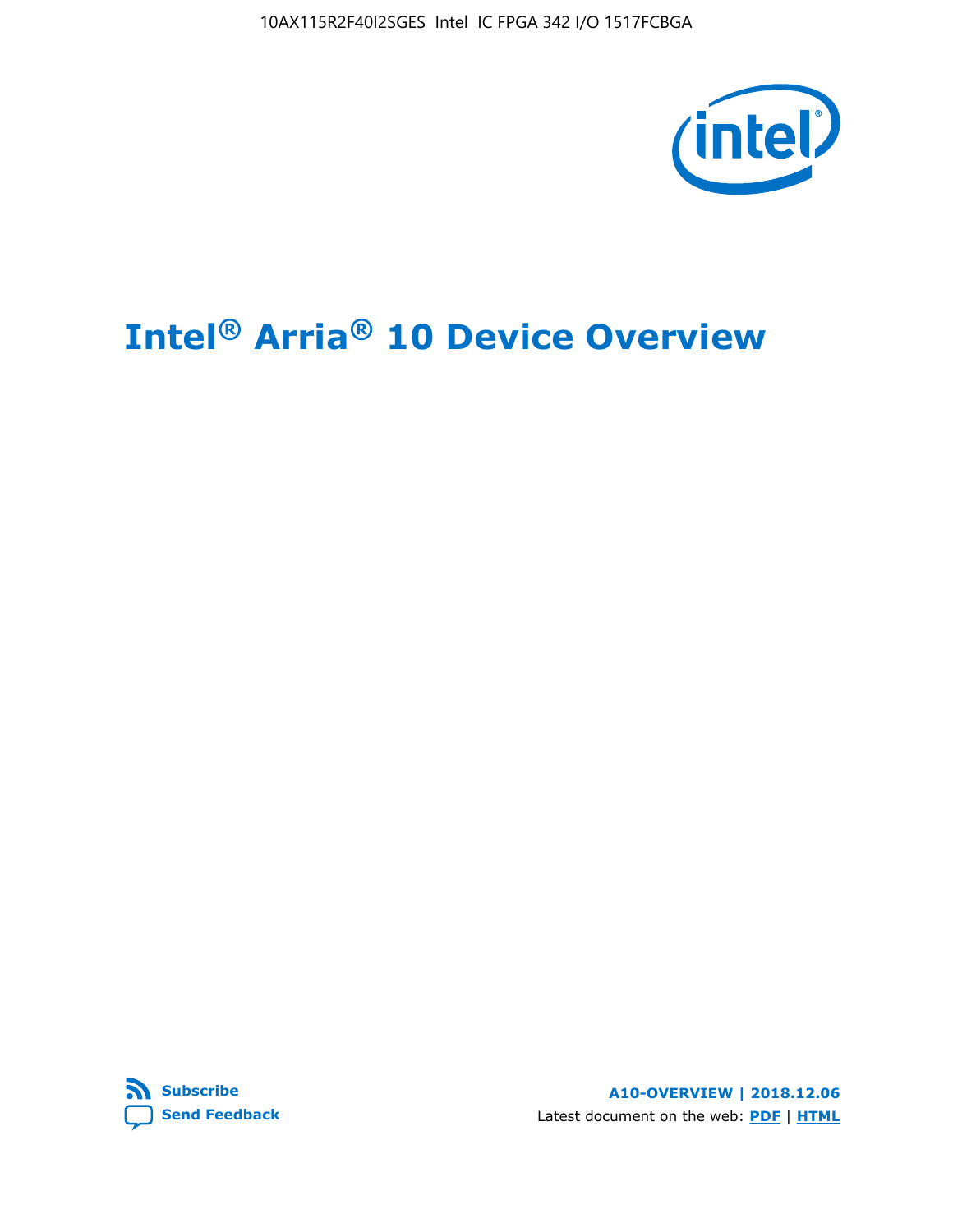

**Contents** 

# **Contents**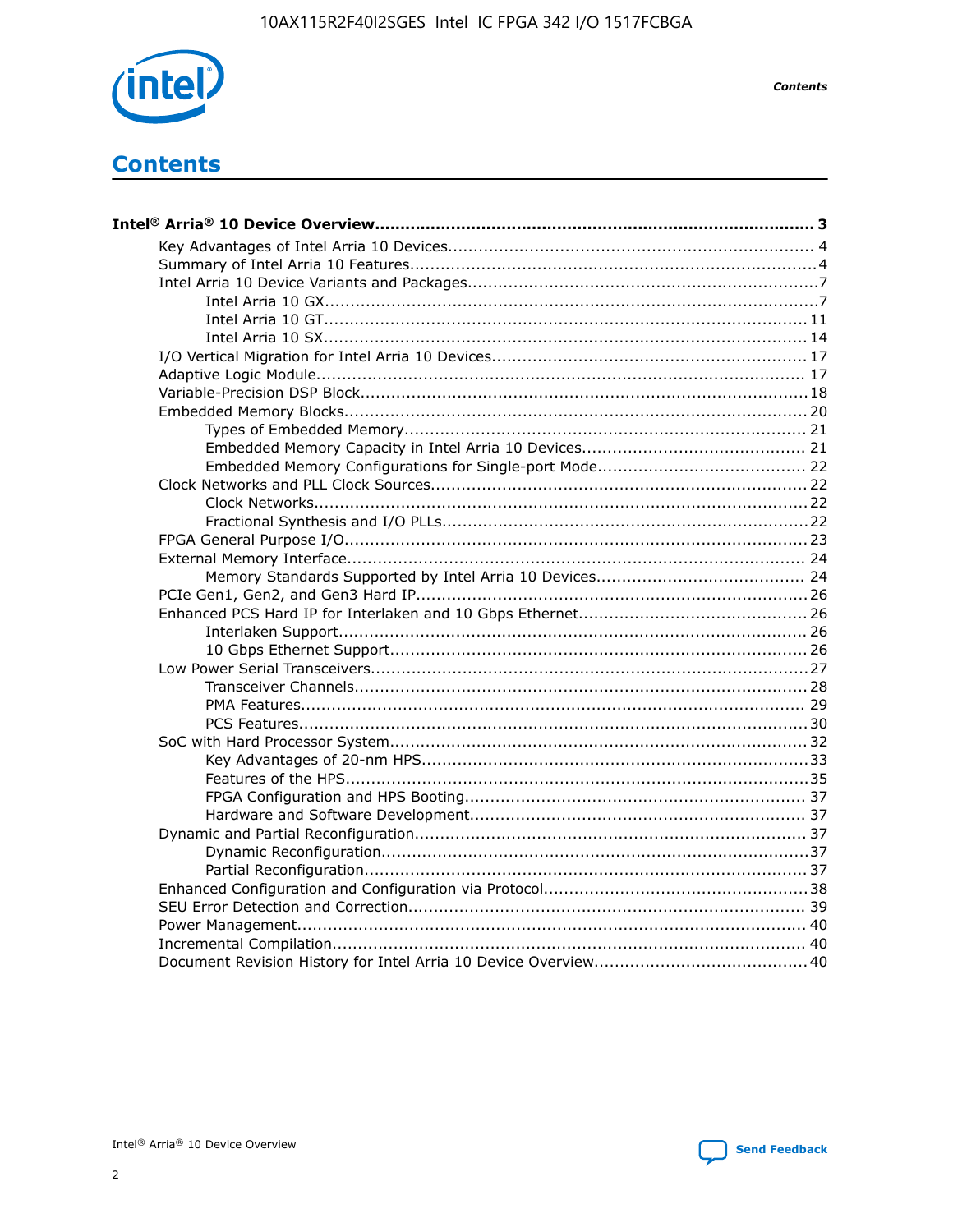**A10-OVERVIEW | 2018.12.06**

**[Send Feedback](mailto:FPGAtechdocfeedback@intel.com?subject=Feedback%20on%20Intel%20Arria%2010%20Device%20Overview%20(A10-OVERVIEW%202018.12.06)&body=We%20appreciate%20your%20feedback.%20In%20your%20comments,%20also%20specify%20the%20page%20number%20or%20paragraph.%20Thank%20you.)**



# **Intel® Arria® 10 Device Overview**

The Intel<sup>®</sup> Arria<sup>®</sup> 10 device family consists of high-performance and power-efficient 20 nm mid-range FPGAs and SoCs.

Intel Arria 10 device family delivers:

- Higher performance than the previous generation of mid-range and high-end FPGAs.
- Power efficiency attained through a comprehensive set of power-saving technologies.

The Intel Arria 10 devices are ideal for high performance, power-sensitive, midrange applications in diverse markets.

| <b>Market</b>         | <b>Applications</b>                                                                                               |
|-----------------------|-------------------------------------------------------------------------------------------------------------------|
| Wireless              | Channel and switch cards in remote radio heads<br>٠<br>Mobile backhaul<br>٠                                       |
| Wireline              | 40G/100G muxponders and transponders<br>٠<br>100G line cards<br>٠<br><b>Bridging</b><br>٠<br>Aggregation<br>٠     |
| <b>Broadcast</b>      | Studio switches<br>٠<br>Servers and transport<br>٠<br>Videoconferencing<br>٠<br>Professional audio and video<br>٠ |
| Computing and Storage | Flash cache<br>٠<br>Cloud computing servers<br>٠<br>Server acceleration<br>٠                                      |
| Medical               | Diagnostic scanners<br>٠<br>Diagnostic imaging<br>٠                                                               |
| Military              | Missile guidance and control<br>٠<br>Radar<br>٠<br>Electronic warfare<br>٠<br>Secure communications<br>٠          |

#### **Table 1. Sample Markets and Ideal Applications for Intel Arria 10 Devices**

#### **Related Information**

- [Intel Arria 10 Device Handbook: Known Issues](http://www.altera.com/support/kdb/solutions/rd07302013_646.html) Lists the planned updates to the *Intel Arria 10 Device Handbook* chapters.
- [Intel Arria 10 GX/GT Device Errata and Design Recommendations](https://www.intel.com/content/www/us/en/programmable/documentation/agz1493851706374.html#yqz1494433888646)
- [Intel Arria 10 SX Device Errata and Design Recommendations](https://www.intel.com/content/www/us/en/programmable/documentation/cru1462832385668.html#cru1462832558642)

Intel Corporation. All rights reserved. Intel, the Intel logo, Altera, Arria, Cyclone, Enpirion, MAX, Nios, Quartus and Stratix words and logos are trademarks of Intel Corporation or its subsidiaries in the U.S. and/or other countries. Intel warrants performance of its FPGA and semiconductor products to current specifications in accordance with Intel's standard warranty, but reserves the right to make changes to any products and services at any time without notice. Intel assumes no responsibility or liability arising out of the application or use of any information, product, or service described herein except as expressly agreed to in writing by Intel. Intel customers are advised to obtain the latest version of device specifications before relying on any published information and before placing orders for products or services. \*Other names and brands may be claimed as the property of others.

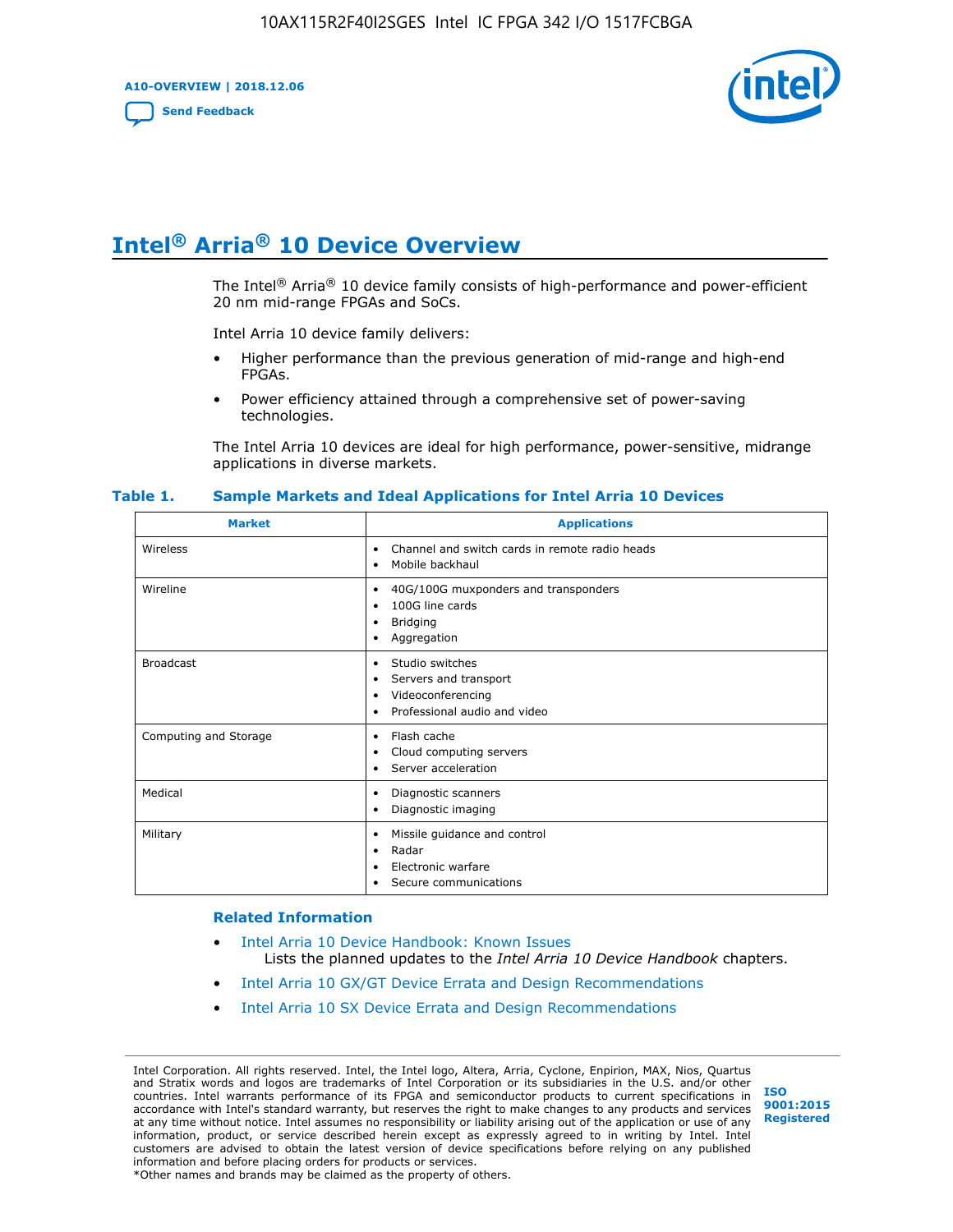

# **Key Advantages of Intel Arria 10 Devices**

## **Table 2. Key Advantages of the Intel Arria 10 Device Family**

| <b>Advantage</b>                                                                                          | <b>Supporting Feature</b>                                                                                                                                                                                                                                                                                                |  |  |  |  |  |
|-----------------------------------------------------------------------------------------------------------|--------------------------------------------------------------------------------------------------------------------------------------------------------------------------------------------------------------------------------------------------------------------------------------------------------------------------|--|--|--|--|--|
| Enhanced core architecture                                                                                | Built on TSMC's 20 nm process technology<br>٠<br>60% higher performance than the previous generation of mid-range FPGAs<br>٠<br>15% higher performance than the fastest previous-generation FPGA<br>٠                                                                                                                    |  |  |  |  |  |
| High-bandwidth integrated<br>transceivers                                                                 | Short-reach rates up to 25.8 Gigabits per second (Gbps)<br>٠<br>Backplane capability up to 12.5 Gbps<br>٠<br>Integrated 10GBASE-KR and 40GBASE-KR4 Forward Error Correction (FEC)<br>٠                                                                                                                                   |  |  |  |  |  |
| Improved logic integration and<br>hard IP blocks                                                          | 8-input adaptive logic module (ALM)<br>٠<br>Up to 65.6 megabits (Mb) of embedded memory<br>٠<br>Variable-precision digital signal processing (DSP) blocks<br>Fractional synthesis phase-locked loops (PLLs)<br>Hard PCI Express Gen3 IP blocks<br>Hard memory controllers and PHY up to 2,400 Megabits per second (Mbps) |  |  |  |  |  |
| Second generation hard<br>processor system (HPS) with<br>integrated ARM* Cortex*-A9*<br>MPCore* processor | Tight integration of a dual-core ARM Cortex-A9 MPCore processor, hard IP, and an<br>٠<br>FPGA in a single Intel Arria 10 system-on-a-chip (SoC)<br>Supports over 128 Gbps peak bandwidth with integrated data coherency between<br>$\bullet$<br>the processor and the FPGA fabric                                        |  |  |  |  |  |
| Advanced power savings                                                                                    | Comprehensive set of advanced power saving features<br>٠<br>Power-optimized MultiTrack routing and core architecture<br>٠<br>Up to 40% lower power compared to previous generation of mid-range FPGAs<br>٠<br>Up to 60% lower power compared to previous generation of high-end FPGAs                                    |  |  |  |  |  |

# **Summary of Intel Arria 10 Features**

## **Table 3. Summary of Features for Intel Arria 10 Devices**

| <b>Feature</b>                  | <b>Description</b>                                                                                                                                                                                                                                                                                                                                                                                           |
|---------------------------------|--------------------------------------------------------------------------------------------------------------------------------------------------------------------------------------------------------------------------------------------------------------------------------------------------------------------------------------------------------------------------------------------------------------|
| Technology                      | TSMC's 20-nm SoC process technology<br>Allows operation at a lower $V_{\text{CC}}$ level of 0.82 V instead of the 0.9 V standard $V_{\text{CC}}$ core voltage                                                                                                                                                                                                                                                |
| Packaging                       | 1.0 mm ball-pitch Fineline BGA packaging<br>٠<br>0.8 mm ball-pitch Ultra Fineline BGA packaging<br>Multiple devices with identical package footprints for seamless migration between different<br><b>FPGA</b> densities<br>Devices with compatible package footprints allow migration to next generation high-end<br>Stratix <sup>®</sup> 10 devices<br>RoHS, leaded $(1)$ , and lead-free (Pb-free) options |
| High-performance<br>FPGA fabric | Enhanced 8-input ALM with four registers<br>Improved multi-track routing architecture to reduce congestion and improve compilation time<br>Hierarchical core clocking architecture<br>Fine-grained partial reconfiguration                                                                                                                                                                                   |
| Internal memory<br>blocks       | M20K-20-Kb memory blocks with hard error correction code (ECC)<br>Memory logic array block (MLAB)-640-bit memory                                                                                                                                                                                                                                                                                             |
|                                 | continued                                                                                                                                                                                                                                                                                                                                                                                                    |



<sup>(1)</sup> Contact Intel for availability.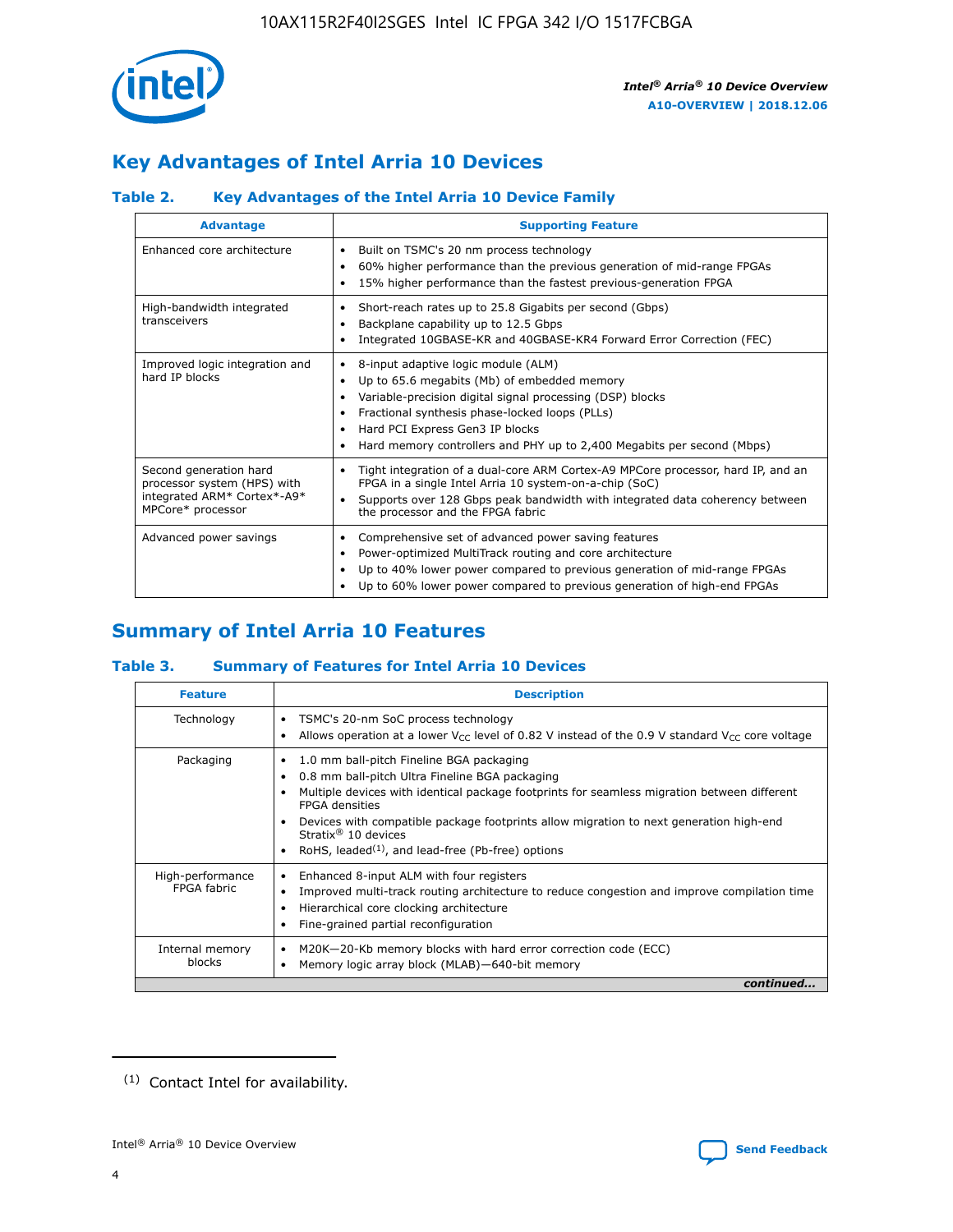r



| <b>Feature</b>                         |                                                                                                                | <b>Description</b>                                                                                                                                                                                                                                                                                                                                                                                                                                                                                                                                                                                                                                                                                                                                                                                                                     |
|----------------------------------------|----------------------------------------------------------------------------------------------------------------|----------------------------------------------------------------------------------------------------------------------------------------------------------------------------------------------------------------------------------------------------------------------------------------------------------------------------------------------------------------------------------------------------------------------------------------------------------------------------------------------------------------------------------------------------------------------------------------------------------------------------------------------------------------------------------------------------------------------------------------------------------------------------------------------------------------------------------------|
| Embedded Hard IP<br>blocks             | Variable-precision DSP                                                                                         | Native support for signal processing precision levels from $18 \times 19$ to<br>54 x 54<br>Native support for 27 x 27 multiplier mode<br>64-bit accumulator and cascade for systolic finite impulse responses<br>(FIRs)<br>Internal coefficient memory banks<br>$\bullet$<br>Preadder/subtractor for improved efficiency<br>Additional pipeline register to increase performance and reduce<br>power<br>Supports floating point arithmetic:<br>- Perform multiplication, addition, subtraction, multiply-add,<br>multiply-subtract, and complex multiplication.<br>- Supports multiplication with accumulation capability, cascade<br>summation, and cascade subtraction capability.<br>- Dynamic accumulator reset control.<br>- Support direct vector dot and complex multiplication chaining<br>multiply floating point DSP blocks. |
|                                        | Memory controller                                                                                              | DDR4, DDR3, and DDR3L                                                                                                                                                                                                                                                                                                                                                                                                                                                                                                                                                                                                                                                                                                                                                                                                                  |
|                                        | PCI Express*                                                                                                   | PCI Express (PCIe*) Gen3 (x1, x2, x4, or x8), Gen2 (x1, x2, x4, or x8)<br>and Gen1 (x1, x2, x4, or x8) hard IP with complete protocol stack,<br>endpoint, and root port                                                                                                                                                                                                                                                                                                                                                                                                                                                                                                                                                                                                                                                                |
|                                        | Transceiver I/O                                                                                                | 10GBASE-KR/40GBASE-KR4 Forward Error Correction (FEC)<br>PCS hard IPs that support:<br>$\bullet$<br>- 10-Gbps Ethernet (10GbE)<br>- PCIe PIPE interface<br>$-$ Interlaken<br>- Gbps Ethernet (GbE)<br>- Common Public Radio Interface (CPRI) with deterministic latency<br>support<br>- Gigabit-capable passive optical network (GPON) with fast lock-<br>time support<br>13.5G JESD204b<br>$\bullet$<br>8B/10B, 64B/66B, 64B/67B encoders and decoders<br>Custom mode support for proprietary protocols                                                                                                                                                                                                                                                                                                                               |
| Core clock networks                    | $\bullet$<br>$\bullet$                                                                                         | Up to 800 MHz fabric clocking, depending on the application:<br>- 667 MHz external memory interface clocking with 2,400 Mbps DDR4 interface<br>- 800 MHz LVDS interface clocking with 1,600 Mbps LVDS interface<br>Global, regional, and peripheral clock networks<br>Clock networks that are not used can be gated to reduce dynamic power                                                                                                                                                                                                                                                                                                                                                                                                                                                                                            |
| Phase-locked loops<br>(PLLs)           | High-resolution fractional synthesis PLLs:<br>$\bullet$<br>Integer PLLs:<br>- Adjacent to general purpose I/Os | - Precision clock synthesis, clock delay compensation, and zero delay buffering (ZDB)<br>- Support integer mode and fractional mode<br>- Fractional mode support with third-order delta-sigma modulation<br>- Support external memory and LVDS interfaces                                                                                                                                                                                                                                                                                                                                                                                                                                                                                                                                                                              |
| FPGA General-purpose<br>$I/Os$ (GPIOs) | On-chip termination (OCT)                                                                                      | 1.6 Gbps LVDS-every pair can be configured as receiver or transmitter<br>1.2 V to 3.0 V single-ended LVTTL/LVCMOS interfacing                                                                                                                                                                                                                                                                                                                                                                                                                                                                                                                                                                                                                                                                                                          |
| <b>External Memory</b><br>Interface    |                                                                                                                | Hard memory controller- DDR4, DDR3, and DDR3L support<br>$-$ DDR4-speeds up to 1,200 MHz/2,400 Mbps<br>- DDR3-speeds up to 1,067 MHz/2,133 Mbps<br>Soft memory controller—provides support for RLDRAM $3^{(2)}$ , QDR IV $^{(2)}$ , and QDR II+<br>continued                                                                                                                                                                                                                                                                                                                                                                                                                                                                                                                                                                           |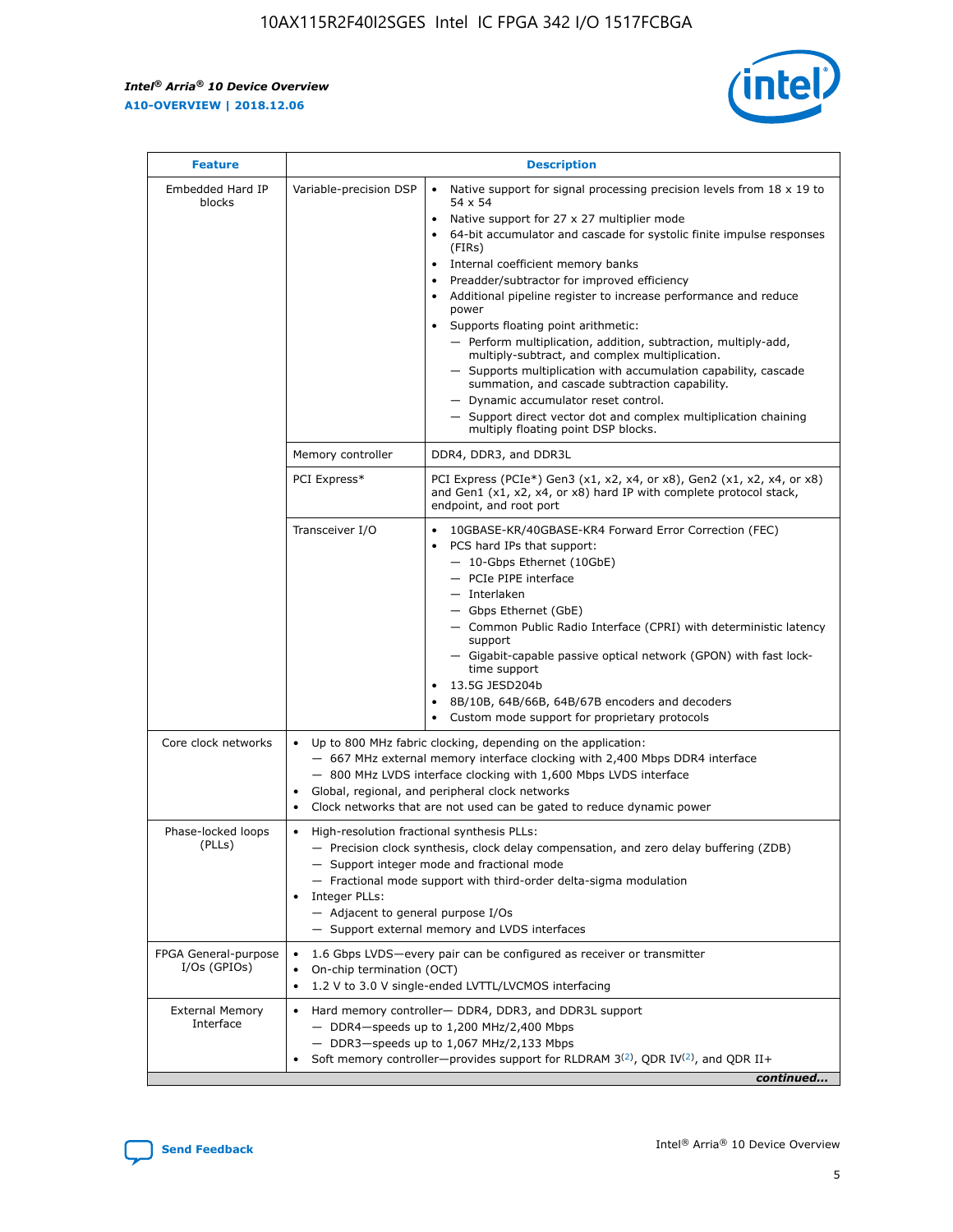

| <b>Feature</b>                                    | <b>Description</b>                                                                                                                                                                                                                                                                                                                                                                                                                                                                                                                                                                                                                         |
|---------------------------------------------------|--------------------------------------------------------------------------------------------------------------------------------------------------------------------------------------------------------------------------------------------------------------------------------------------------------------------------------------------------------------------------------------------------------------------------------------------------------------------------------------------------------------------------------------------------------------------------------------------------------------------------------------------|
| Low-power serial<br>transceivers                  | • Continuous operating range:<br>- Intel Arria 10 GX-1 Gbps to 17.4 Gbps<br>- Intel Arria 10 GT-1 Gbps to 25.8 Gbps<br>Backplane support:<br>$-$ Intel Arria 10 GX-up to 12.5<br>- Intel Arria 10 GT-up to 12.5<br>Extended range down to 125 Mbps with oversampling<br>ATX transmit PLLs with user-configurable fractional synthesis capability<br>Electronic Dispersion Compensation (EDC) support for XFP, SFP+, QSFP, and CFP optical<br>module<br>• Adaptive linear and decision feedback equalization<br>Transmitter pre-emphasis and de-emphasis<br>$\bullet$<br>Dynamic partial reconfiguration of individual transceiver channels |
| <b>HPS</b><br>(Intel Arria 10 SX<br>devices only) | Dual-core ARM Cortex-A9 MPCore processor-1.2 GHz CPU with<br>Processor and system<br>$\bullet$<br>1.5 GHz overdrive capability<br>256 KB on-chip RAM and 64 KB on-chip ROM<br>System peripherals-general-purpose timers, watchdog timers, direct<br>memory access (DMA) controller, FPGA configuration manager, and<br>clock and reset managers<br>Security features-anti-tamper, secure boot, Advanced Encryption<br>$\bullet$<br>Standard (AES) and authentication (SHA)<br>ARM CoreSight* JTAG debug access port, trace port, and on-chip<br>trace storage                                                                              |
|                                                   | <b>External interfaces</b><br>Hard memory interface-Hard memory controller (2,400 Mbps DDR4,<br>$\bullet$<br>and 2,133 Mbps DDR3), Quad serial peripheral interface (QSPI) flash<br>controller, NAND flash controller, direct memory access (DMA)<br>controller, Secure Digital/MultiMediaCard (SD/MMC) controller<br>Communication interface-10/100/1000 Ethernet media access<br>$\bullet$<br>control (MAC), USB On-The-GO (OTG) controllers, I <sup>2</sup> C controllers,<br>UART 16550, serial peripheral interface (SPI), and up to 62<br>HPS GPIO interfaces (48 direct-share I/Os)                                                 |
|                                                   | High-performance ARM AMBA* AXI bus bridges that support<br>Interconnects to core<br>$\bullet$<br>simultaneous read and write<br>HPS-FPGA bridges-include the FPGA-to-HPS, HPS-to-FPGA, and<br>$\bullet$<br>lightweight HPS-to-FPGA bridges that allow the FPGA fabric to issue<br>transactions to slaves in the HPS, and vice versa<br>Configuration bridge that allows HPS configuration manager to<br>configure the core logic via dedicated 32-bit configuration port<br>FPGA-to-HPS SDRAM controller bridge-provides configuration<br>interfaces for the multiport front end (MPFE) of the HPS SDRAM<br>controller                     |
| Configuration                                     | Tamper protection—comprehensive design protection to protect your valuable IP investments<br>Enhanced 256-bit advanced encryption standard (AES) design security with authentication<br>٠<br>Configuration via protocol (CvP) using PCIe Gen1, Gen2, or Gen3<br>continued                                                                                                                                                                                                                                                                                                                                                                  |

<sup>(2)</sup> Intel Arria 10 devices support this external memory interface using hard PHY with soft memory controller.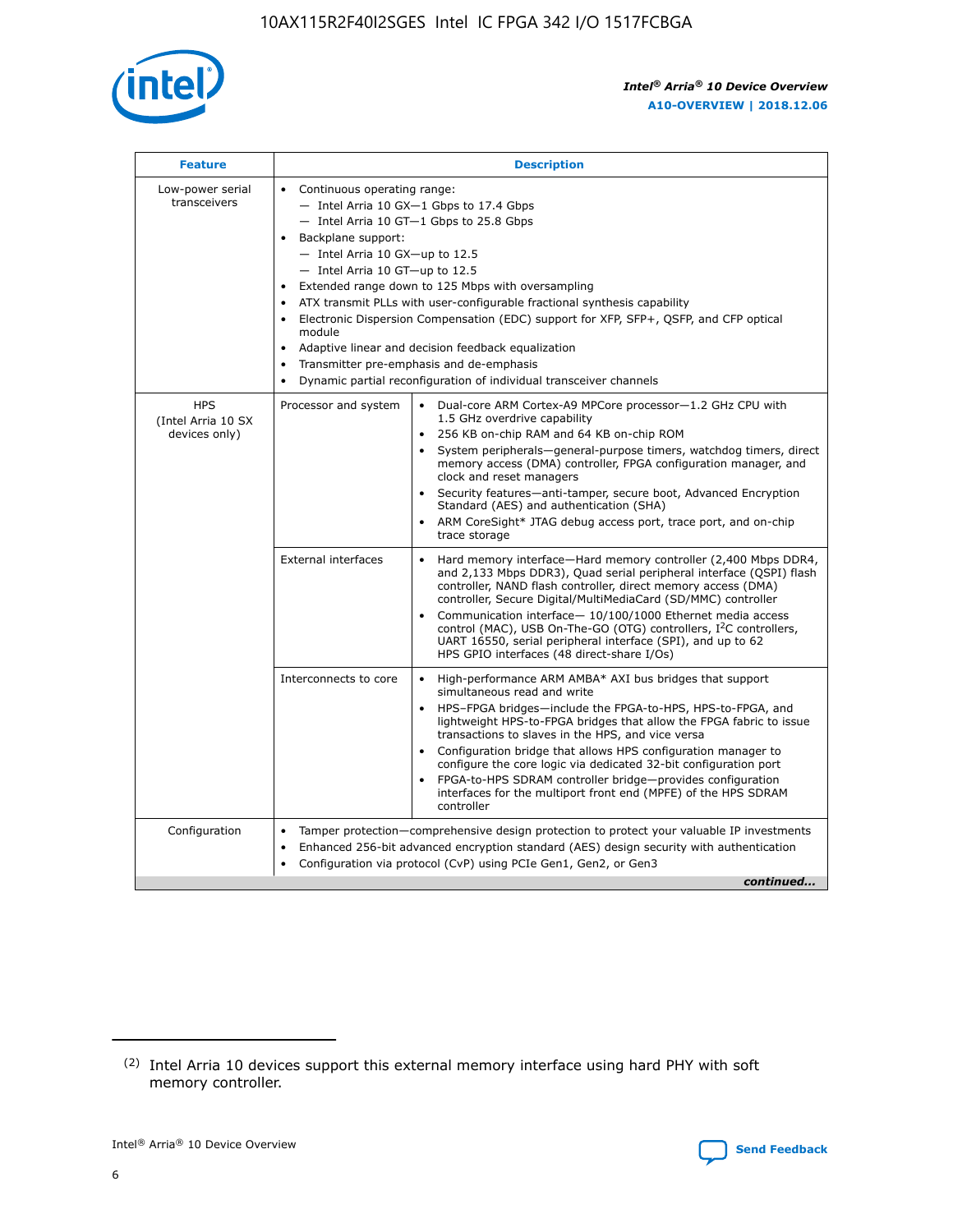

| <b>Feature</b>     | <b>Description</b>                                                                                                                                                                                               |
|--------------------|------------------------------------------------------------------------------------------------------------------------------------------------------------------------------------------------------------------|
|                    | Dynamic reconfiguration of the transceivers and PLLs<br>Fine-grained partial reconfiguration of the core fabric<br>Active Serial x4 Interface<br>$\bullet$                                                       |
| Power management   | SmartVID<br>Low static power device options<br>Programmable Power Technology<br>Intel Quartus <sup>®</sup> Prime integrated power analysis                                                                       |
| Software and tools | Intel Quartus Prime design suite<br>Transceiver toolkit<br>Platform Designer system integration tool<br>DSP Builder for Intel FPGAs<br>OpenCL <sup>™</sup> support<br>Intel SoC FPGA Embedded Design Suite (EDS) |

## **Related Information**

[Intel Arria 10 Transceiver PHY Overview](https://www.intel.com/content/www/us/en/programmable/documentation/nik1398707230472.html#nik1398706768037) Provides details on Intel Arria 10 transceivers.

# **Intel Arria 10 Device Variants and Packages**

#### **Table 4. Device Variants for the Intel Arria 10 Device Family**

| <b>Variant</b>    | <b>Description</b>                                                                                                                                                                                                     |
|-------------------|------------------------------------------------------------------------------------------------------------------------------------------------------------------------------------------------------------------------|
| Intel Arria 10 GX | FPGA featuring 17.4 Gbps transceivers for short reach applications with 12.5 backplane driving<br>capability.                                                                                                          |
| Intel Arria 10 GT | FPGA featuring:<br>17.4 Gbps transceivers for short reach applications with 12.5 backplane driving capability.<br>25.8 Gbps transceivers for supporting CAUI-4 and CEI-25G applications with CFP2 and CFP4<br>modules. |
| Intel Arria 10 SX | SoC integrating ARM-based HPS and FPGA featuring 17.4 Gbps transceivers for short reach<br>applications with 12.5 backplane driving capability.                                                                        |

## **Intel Arria 10 GX**

This section provides the available options, maximum resource counts, and package plan for the Intel Arria 10 GX devices.

The information in this section is correct at the time of publication. For the latest information and to get more details, refer to the Intel FPGA Product Selector.

#### **Related Information**

#### [Intel FPGA Product Selector](http://www.altera.com/products/selector/psg-selector.html) Provides the latest information on Intel products.

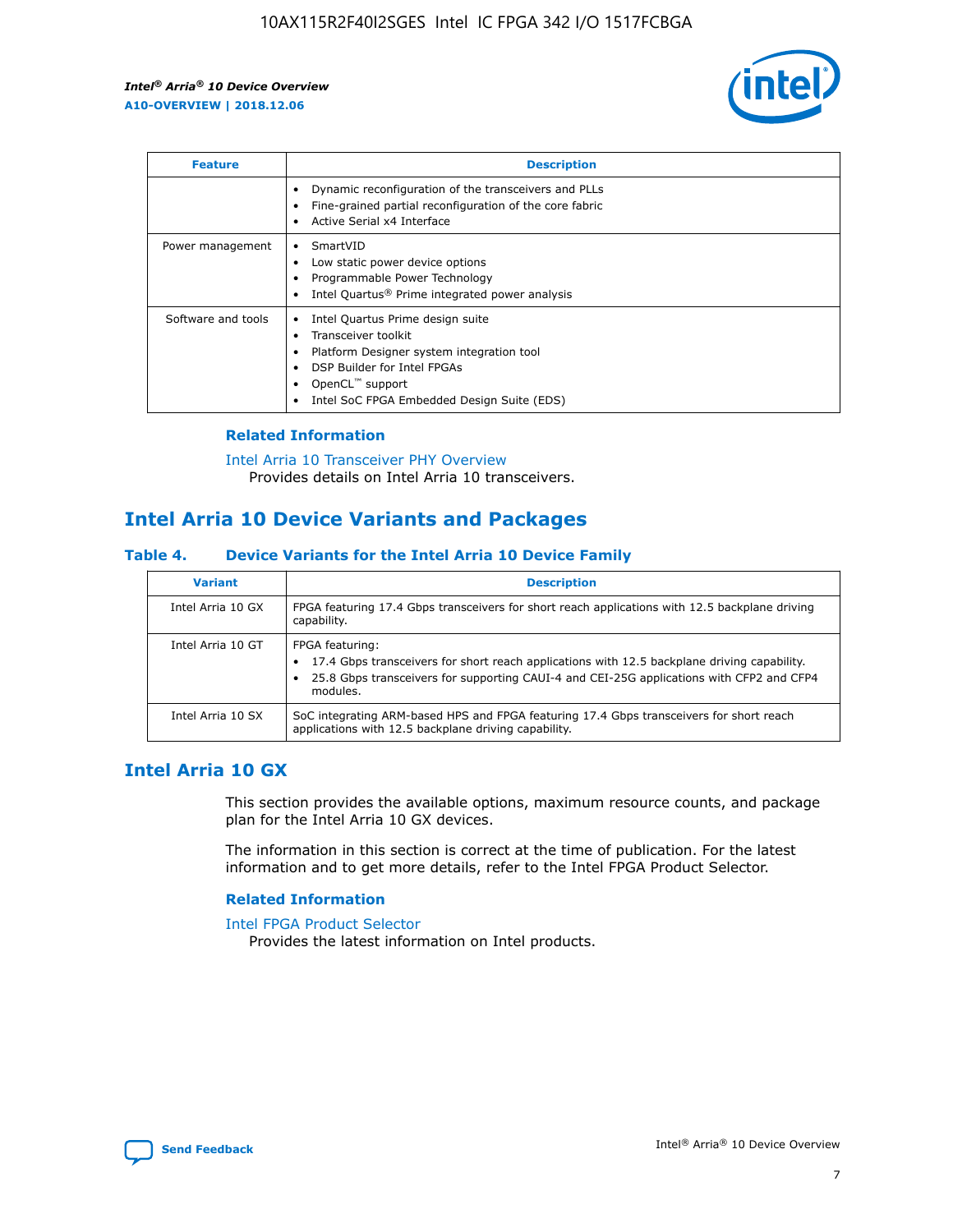

## **Available Options**





#### **Related Information**

[Transceiver Performance for Intel Arria 10 GX/SX Devices](https://www.intel.com/content/www/us/en/programmable/documentation/mcn1413182292568.html#mcn1413213965502) Provides more information about the transceiver speed grade.

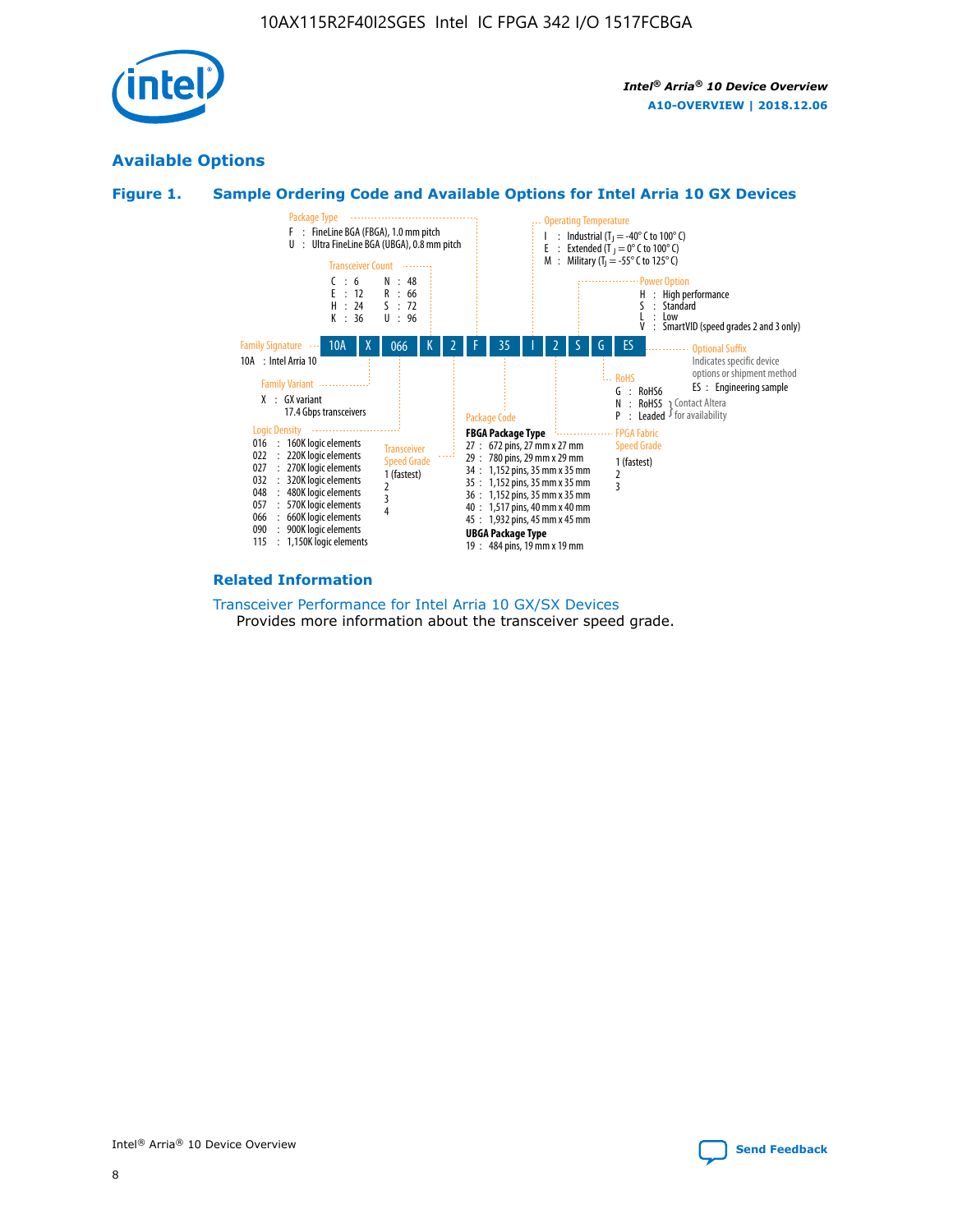

## **Maximum Resources**

#### **Table 5. Maximum Resource Counts for Intel Arria 10 GX Devices (GX 160, GX 220, GX 270, GX 320, and GX 480)**

| <b>Resource</b>         |                              | <b>Product Line</b> |               |                |                |                |  |  |  |
|-------------------------|------------------------------|---------------------|---------------|----------------|----------------|----------------|--|--|--|
|                         |                              | <b>GX 160</b>       | <b>GX 220</b> | <b>GX 270</b>  | <b>GX 320</b>  | <b>GX 480</b>  |  |  |  |
| Logic Elements (LE) (K) |                              | 160                 | 220           | 270            | 320            | 480            |  |  |  |
| <b>ALM</b>              |                              | 61,510              | 80,330        | 101,620        | 119,900        | 183,590        |  |  |  |
| Register                |                              | 246,040             | 321,320       | 406,480        | 479,600        | 734,360        |  |  |  |
| Memory (Kb)             | M <sub>20</sub> K            | 8,800               | 11,740        | 15,000         | 17,820         | 28,620         |  |  |  |
|                         | <b>MLAB</b>                  | 1,050               | 1,690         | 2,452          | 2,727          | 4,164          |  |  |  |
|                         | Variable-precision DSP Block |                     | 192           | 830<br>985     |                | 1,368          |  |  |  |
| 18 x 19 Multiplier      |                              | 312                 | 384           | 1,970<br>1,660 |                | 2,736          |  |  |  |
| PLL                     | Fractional<br>Synthesis      | 6                   | 6             | 8              | 8              | 12             |  |  |  |
|                         | I/O                          | 6                   | 6             | 8              | 8              | 12             |  |  |  |
| 17.4 Gbps Transceiver   |                              | 12                  | 12            | 24             | 24             | 36             |  |  |  |
| GPIO <sup>(3)</sup>     |                              | 288                 | 288           | 384<br>384     |                | 492            |  |  |  |
| LVDS Pair $(4)$         |                              | 120                 | 120           | 168            | 168            | 222            |  |  |  |
| PCIe Hard IP Block      |                              | 1                   | 1             | 2              | $\overline{2}$ | $\overline{2}$ |  |  |  |
| Hard Memory Controller  |                              | 6                   | 6             | 8              | 8              | 12             |  |  |  |

<sup>(4)</sup> Each LVDS I/O pair can be used as differential input or output.



<sup>(3)</sup> The number of GPIOs does not include transceiver I/Os. In the Intel Quartus Prime software, the number of user I/Os includes transceiver I/Os.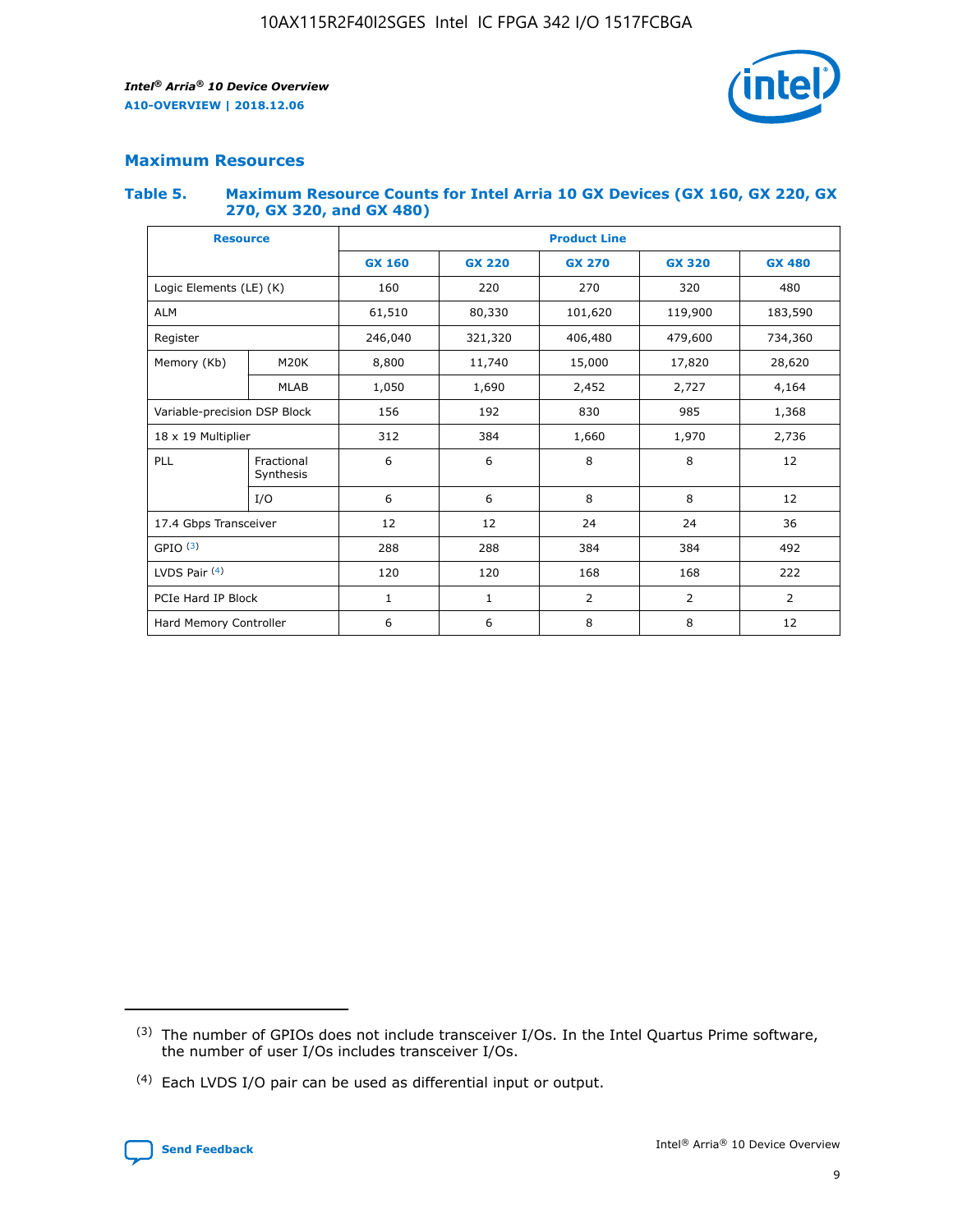

## **Table 6. Maximum Resource Counts for Intel Arria 10 GX Devices (GX 570, GX 660, GX 900, and GX 1150)**

|                              | <b>Resource</b>         | <b>Product Line</b> |                |                |                |  |  |  |
|------------------------------|-------------------------|---------------------|----------------|----------------|----------------|--|--|--|
|                              |                         | <b>GX 570</b>       | <b>GX 660</b>  | <b>GX 900</b>  | <b>GX 1150</b> |  |  |  |
| Logic Elements (LE) (K)      |                         | 570                 | 660            | 900            | 1,150          |  |  |  |
| <b>ALM</b>                   |                         | 217,080             | 251,680        | 339,620        | 427,200        |  |  |  |
| Register                     |                         | 868,320             | 1,006,720      | 1,358,480      | 1,708,800      |  |  |  |
| Memory (Kb)                  | <b>M20K</b>             | 36,000              | 42,620         | 48,460         | 54,260         |  |  |  |
|                              | <b>MLAB</b>             | 5,096               | 5,788          | 9,386          | 12,984         |  |  |  |
| Variable-precision DSP Block |                         | 1,523               | 1,687          | 1,518          | 1,518          |  |  |  |
| $18 \times 19$ Multiplier    |                         | 3,046               | 3,374          | 3,036          | 3,036          |  |  |  |
| PLL                          | Fractional<br>Synthesis | 16                  | 16             | 32             | 32             |  |  |  |
|                              | I/O                     | 16                  | 16             | 16             | 16             |  |  |  |
| 17.4 Gbps Transceiver        |                         | 48                  | 48             | 96             | 96             |  |  |  |
| GPIO <sup>(3)</sup>          |                         | 696                 | 696            | 768            | 768            |  |  |  |
| LVDS Pair $(4)$              |                         | 324                 | 324<br>384     |                | 384            |  |  |  |
| PCIe Hard IP Block           |                         | 2                   | $\overline{2}$ | $\overline{4}$ | 4              |  |  |  |
| Hard Memory Controller       |                         | 16                  | 16             | 16             | 16             |  |  |  |

## **Package Plan**

## **Table 7. Package Plan for Intel Arria 10 GX Devices (U19, F27, and F29)**

Refer to I/O and High Speed I/O in Intel Arria 10 Devices chapter for the number of 3 V I/O, LVDS I/O, and LVDS channels in each device package.

| <b>Product Line</b> | U <sub>19</sub><br>$(19 \text{ mm} \times 19 \text{ mm})$<br>484-pin UBGA) |          |             |         | <b>F27</b><br>(27 mm × 27 mm,<br>672-pin FBGA) |             | <b>F29</b><br>(29 mm × 29 mm,<br>780-pin FBGA) |          |             |  |
|---------------------|----------------------------------------------------------------------------|----------|-------------|---------|------------------------------------------------|-------------|------------------------------------------------|----------|-------------|--|
|                     | 3 V I/O                                                                    | LVDS I/O | <b>XCVR</b> | 3 V I/O | <b>LVDS I/O</b>                                | <b>XCVR</b> | 3 V I/O                                        | LVDS I/O | <b>XCVR</b> |  |
| GX 160              | 48                                                                         | 192      | 6           | 48      | 192                                            | 12          | 48                                             | 240      | 12          |  |
| GX 220              | 48                                                                         | 192      | 6           | 48      | 192                                            | 12          | 48                                             | 240      | 12          |  |
| GX 270              |                                                                            |          |             | 48      | 192                                            | 12          | 48                                             | 312      | 12          |  |
| GX 320              |                                                                            |          |             | 48      | 192                                            | 12          | 48                                             | 312      | 12          |  |
| GX 480              |                                                                            |          |             |         |                                                |             | 48                                             | 312      | 12          |  |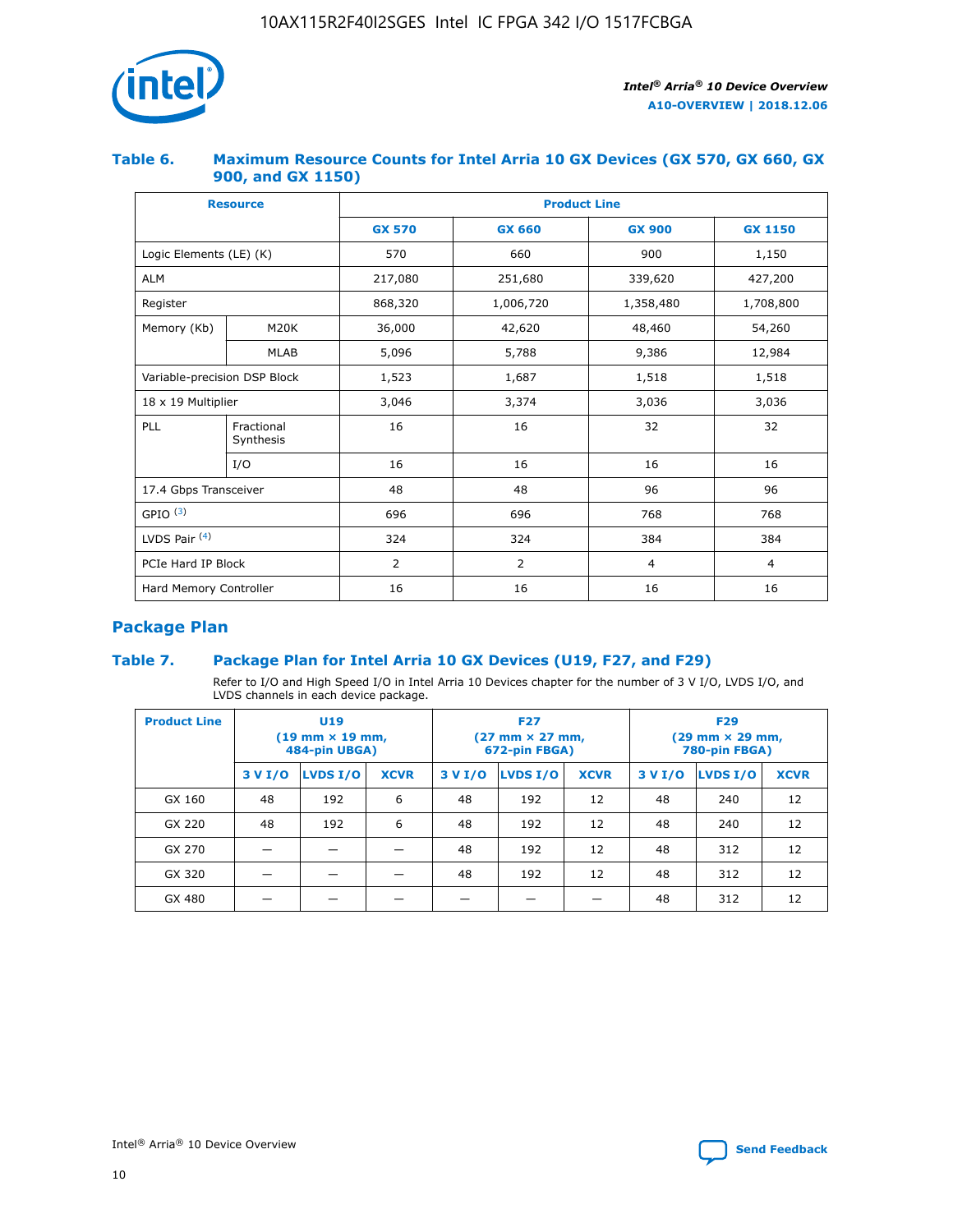

#### **Table 8. Package Plan for Intel Arria 10 GX Devices (F34, F35, NF40, and KF40)**

Refer to I/O and High Speed I/O in Intel Arria 10 Devices chapter for the number of 3 V I/O, LVDS I/O, and LVDS channels in each device package.

| <b>Product Line</b> | <b>F34</b><br>$(35 \text{ mm} \times 35 \text{ mm})$<br><b>1152-pin FBGA)</b> |                    | <b>F35</b><br>$(35 \text{ mm} \times 35 \text{ mm})$<br><b>1152-pin FBGA)</b> |           | <b>KF40</b><br>$(40$ mm $\times$ 40 mm,<br>1517-pin FBGA) |             |           | <b>NF40</b><br>$(40 \text{ mm} \times 40 \text{ mm})$<br>1517-pin FBGA) |             |           |                    |             |
|---------------------|-------------------------------------------------------------------------------|--------------------|-------------------------------------------------------------------------------|-----------|-----------------------------------------------------------|-------------|-----------|-------------------------------------------------------------------------|-------------|-----------|--------------------|-------------|
|                     | 3V<br>I/O                                                                     | <b>LVDS</b><br>I/O | <b>XCVR</b>                                                                   | 3V<br>I/O | <b>LVDS</b><br>I/O                                        | <b>XCVR</b> | 3V<br>I/O | <b>LVDS</b><br>I/O                                                      | <b>XCVR</b> | 3V<br>I/O | <b>LVDS</b><br>I/O | <b>XCVR</b> |
| GX 270              | 48                                                                            | 336                | 24                                                                            | 48        | 336                                                       | 24          |           |                                                                         |             |           |                    |             |
| GX 320              | 48                                                                            | 336                | 24                                                                            | 48        | 336                                                       | 24          |           |                                                                         |             |           |                    |             |
| GX 480              | 48                                                                            | 444                | 24                                                                            | 48        | 348                                                       | 36          |           |                                                                         |             |           |                    |             |
| GX 570              | 48                                                                            | 444                | 24                                                                            | 48        | 348                                                       | 36          | 96        | 600                                                                     | 36          | 48        | 540                | 48          |
| GX 660              | 48                                                                            | 444                | 24                                                                            | 48        | 348                                                       | 36          | 96        | 600                                                                     | 36          | 48        | 540                | 48          |
| GX 900              |                                                                               | 504                | 24                                                                            | –         |                                                           | -           |           |                                                                         |             |           | 600                | 48          |
| GX 1150             |                                                                               | 504                | 24                                                                            |           |                                                           |             |           |                                                                         |             |           | 600                | 48          |

#### **Table 9. Package Plan for Intel Arria 10 GX Devices (RF40, NF45, SF45, and UF45)**

Refer to I/O and High Speed I/O in Intel Arria 10 Devices chapter for the number of 3 V I/O, LVDS I/O, and LVDS channels in each device package.

| <b>Product Line</b> | <b>RF40</b><br>$(40$ mm $\times$ 40 mm,<br>1517-pin FBGA) |                    | <b>NF45</b><br>$(45 \text{ mm} \times 45 \text{ mm})$<br><b>1932-pin FBGA)</b> |            |                    | <b>SF45</b><br>$(45 \text{ mm} \times 45 \text{ mm})$<br><b>1932-pin FBGA)</b> |            |                    | <b>UF45</b><br>$(45 \text{ mm} \times 45 \text{ mm})$<br><b>1932-pin FBGA)</b> |           |                    |             |
|---------------------|-----------------------------------------------------------|--------------------|--------------------------------------------------------------------------------|------------|--------------------|--------------------------------------------------------------------------------|------------|--------------------|--------------------------------------------------------------------------------|-----------|--------------------|-------------|
|                     | 3V<br>I/O                                                 | <b>LVDS</b><br>I/O | <b>XCVR</b>                                                                    | 3 V<br>I/O | <b>LVDS</b><br>I/O | <b>XCVR</b>                                                                    | 3 V<br>I/O | <b>LVDS</b><br>I/O | <b>XCVR</b>                                                                    | 3V<br>I/O | <b>LVDS</b><br>I/O | <b>XCVR</b> |
| GX 900              |                                                           | 342                | 66                                                                             | _          | 768                | 48                                                                             |            | 624                | 72                                                                             |           | 480                | 96          |
| GX 1150             |                                                           | 342                | 66                                                                             | _          | 768                | 48                                                                             |            | 624                | 72                                                                             |           | 480                | 96          |

## **Related Information**

[I/O and High-Speed Differential I/O Interfaces in Intel Arria 10 Devices chapter, Intel](https://www.intel.com/content/www/us/en/programmable/documentation/sam1403482614086.html#sam1403482030321) [Arria 10 Device Handbook](https://www.intel.com/content/www/us/en/programmable/documentation/sam1403482614086.html#sam1403482030321)

Provides the number of 3 V and LVDS I/Os, and LVDS channels for each Intel Arria 10 device package.

## **Intel Arria 10 GT**

This section provides the available options, maximum resource counts, and package plan for the Intel Arria 10 GT devices.

The information in this section is correct at the time of publication. For the latest information and to get more details, refer to the Intel FPGA Product Selector.

#### **Related Information**

#### [Intel FPGA Product Selector](http://www.altera.com/products/selector/psg-selector.html)

Provides the latest information on Intel products.

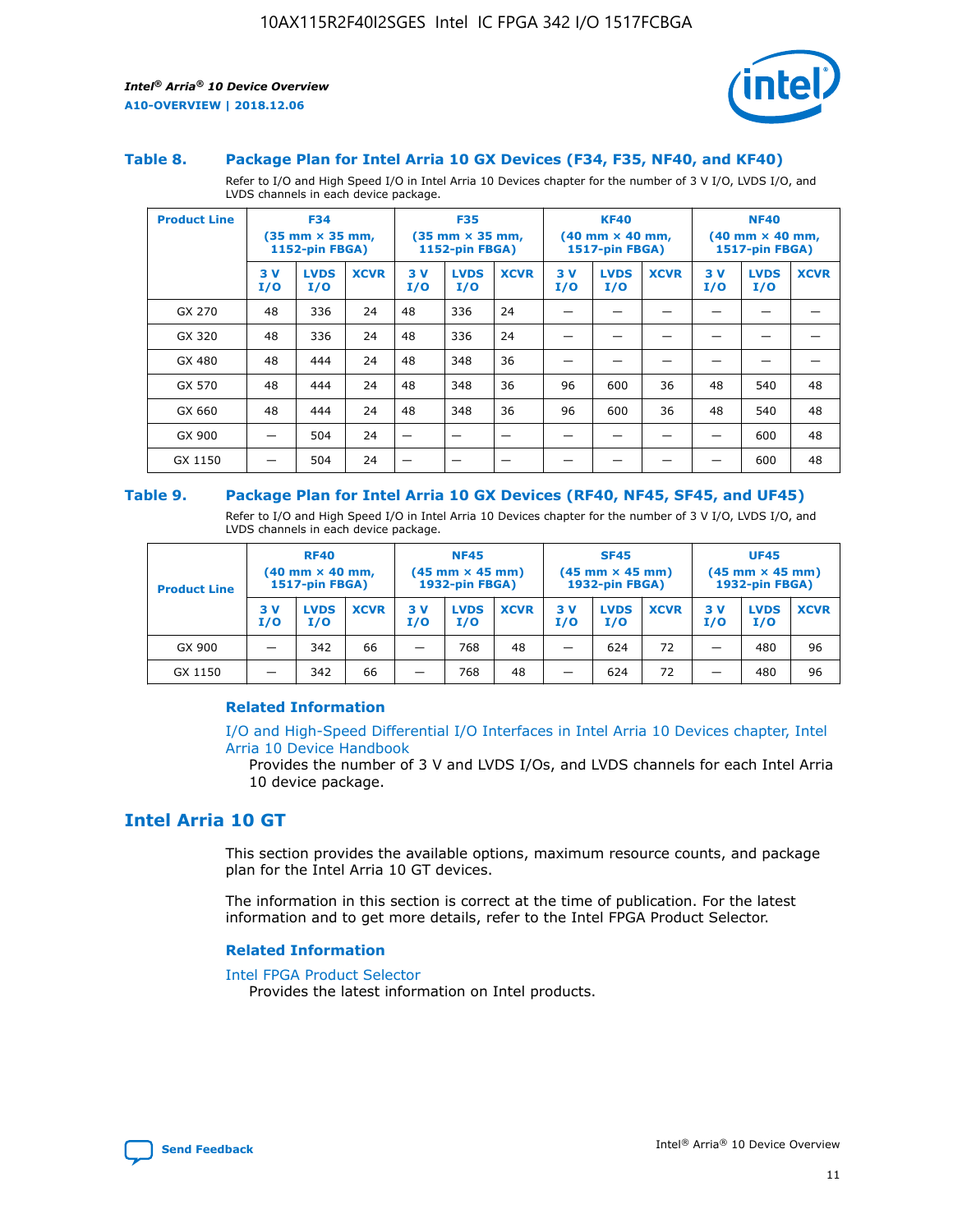

## **Available Options**

## **Figure 2. Sample Ordering Code and Available Options for Intel Arria 10 GT Devices**

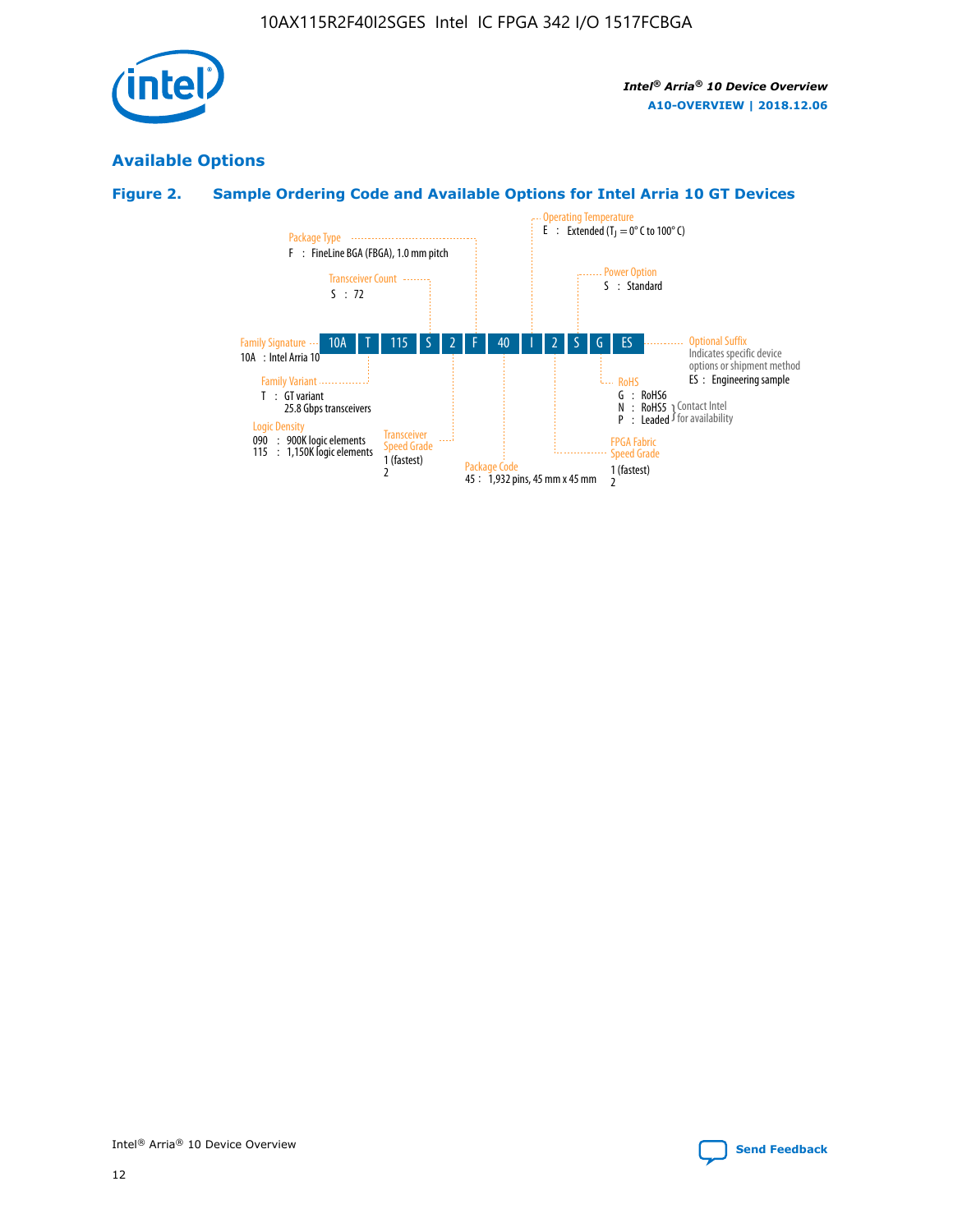

## **Maximum Resources**

#### **Table 10. Maximum Resource Counts for Intel Arria 10 GT Devices**

| <b>Resource</b>              |                      |                | <b>Product Line</b> |  |
|------------------------------|----------------------|----------------|---------------------|--|
|                              |                      | <b>GT 900</b>  | <b>GT 1150</b>      |  |
| Logic Elements (LE) (K)      |                      | 900            | 1,150               |  |
| <b>ALM</b>                   |                      | 339,620        | 427,200             |  |
| Register                     |                      | 1,358,480      | 1,708,800           |  |
| Memory (Kb)                  | M20K                 | 48,460         | 54,260              |  |
|                              | <b>MLAB</b>          | 9,386          | 12,984              |  |
| Variable-precision DSP Block |                      | 1,518          | 1,518               |  |
| 18 x 19 Multiplier           |                      | 3,036          | 3,036               |  |
| PLL                          | Fractional Synthesis | 32             | 32                  |  |
|                              | I/O                  | 16             | 16                  |  |
| Transceiver                  | 17.4 Gbps            | 72(5)          | 72(5)               |  |
|                              | 25.8 Gbps            | 6              | 6                   |  |
| GPIO <sup>(6)</sup>          |                      | 624            | 624                 |  |
| LVDS Pair $(7)$              |                      | 312            | 312                 |  |
| PCIe Hard IP Block           |                      | $\overline{4}$ | $\overline{4}$      |  |
| Hard Memory Controller       |                      | 16             | 16                  |  |

## **Related Information**

#### [Intel Arria 10 GT Channel Usage](https://www.intel.com/content/www/us/en/programmable/documentation/nik1398707230472.html#nik1398707008178)

Configuring GT/GX channels in Intel Arria 10 GT devices.

## **Package Plan**

## **Table 11. Package Plan for Intel Arria 10 GT Devices**

Refer to I/O and High Speed I/O in Intel Arria 10 Devices chapter for the number of 3 V I/O, LVDS I/O, and LVDS channels in each device package.

| <b>Product Line</b> | <b>SF45</b><br>(45 mm × 45 mm, 1932-pin FBGA) |                 |             |  |  |  |
|---------------------|-----------------------------------------------|-----------------|-------------|--|--|--|
|                     | 3 V I/O                                       | <b>LVDS I/O</b> | <b>XCVR</b> |  |  |  |
| GT 900              |                                               | 624             | 72          |  |  |  |
| GT 1150             |                                               | 624             | 72          |  |  |  |

<sup>(7)</sup> Each LVDS I/O pair can be used as differential input or output.



 $(5)$  If all 6 GT channels are in use, 12 of the GX channels are not usable.

<sup>(6)</sup> The number of GPIOs does not include transceiver I/Os. In the Intel Quartus Prime software, the number of user I/Os includes transceiver I/Os.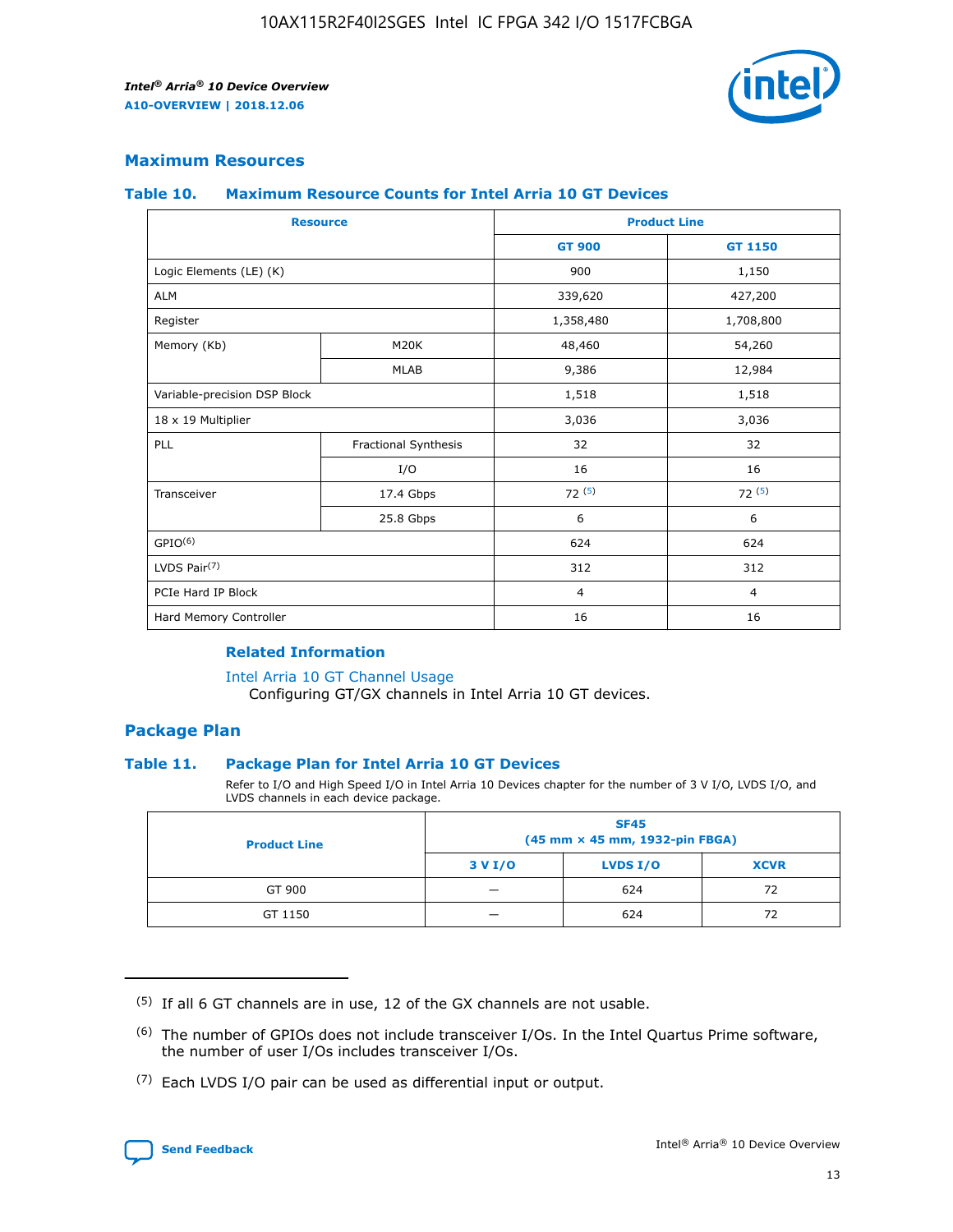

#### **Related Information**

[I/O and High-Speed Differential I/O Interfaces in Intel Arria 10 Devices chapter, Intel](https://www.intel.com/content/www/us/en/programmable/documentation/sam1403482614086.html#sam1403482030321) [Arria 10 Device Handbook](https://www.intel.com/content/www/us/en/programmable/documentation/sam1403482614086.html#sam1403482030321)

Provides the number of 3 V and LVDS I/Os, and LVDS channels for each Intel Arria 10 device package.

## **Intel Arria 10 SX**

This section provides the available options, maximum resource counts, and package plan for the Intel Arria 10 SX devices.

The information in this section is correct at the time of publication. For the latest information and to get more details, refer to the Intel FPGA Product Selector.

#### **Related Information**

[Intel FPGA Product Selector](http://www.altera.com/products/selector/psg-selector.html) Provides the latest information on Intel products.

#### **Available Options**

#### **Figure 3. Sample Ordering Code and Available Options for Intel Arria 10 SX Devices**



#### **Related Information**

[Transceiver Performance for Intel Arria 10 GX/SX Devices](https://www.intel.com/content/www/us/en/programmable/documentation/mcn1413182292568.html#mcn1413213965502) Provides more information about the transceiver speed grade.

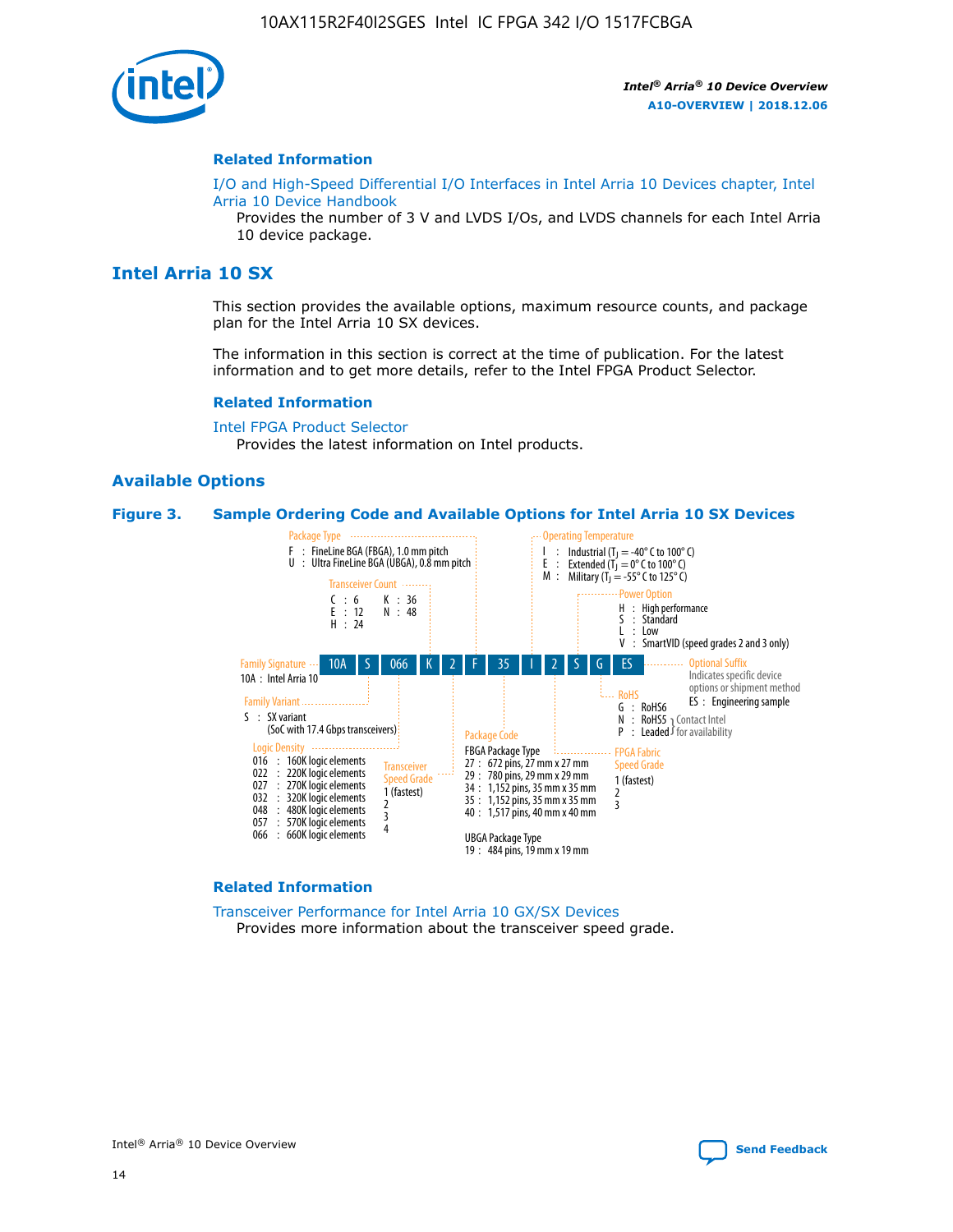

## **Maximum Resources**

## **Table 12. Maximum Resource Counts for Intel Arria 10 SX Devices**

| <b>Resource</b>                   |                         | <b>Product Line</b> |               |                |                |                |                |                |  |  |  |
|-----------------------------------|-------------------------|---------------------|---------------|----------------|----------------|----------------|----------------|----------------|--|--|--|
|                                   |                         | <b>SX 160</b>       | <b>SX 220</b> | <b>SX 270</b>  | <b>SX 320</b>  | <b>SX 480</b>  | <b>SX 570</b>  | <b>SX 660</b>  |  |  |  |
| Logic Elements (LE) (K)           |                         | 160                 | 220           | 270            | 320            | 480            | 570            | 660            |  |  |  |
| <b>ALM</b>                        |                         | 61,510              | 80,330        | 101,620        | 119,900        | 183,590        | 217,080        | 251,680        |  |  |  |
| Register                          |                         | 246,040             | 321,320       | 406,480        | 479,600        | 734,360        | 868,320        | 1,006,720      |  |  |  |
| Memory (Kb)                       | <b>M20K</b>             | 8,800               | 11,740        | 15,000         | 17,820         | 28,620         | 36,000         | 42,620         |  |  |  |
|                                   | <b>MLAB</b>             | 1,050               | 1,690         | 2,452          | 2,727          | 4,164          | 5,096          | 5,788          |  |  |  |
| Variable-precision DSP Block      |                         | 156                 | 192           | 830            | 985            | 1,368          | 1,523          | 1,687          |  |  |  |
| 18 x 19 Multiplier                |                         | 312                 | 384           | 1,660          | 1,970          | 2,736          | 3,046          | 3,374          |  |  |  |
| PLL                               | Fractional<br>Synthesis | 6                   | 6             | 8              | 8              | 12             | 16             | 16             |  |  |  |
|                                   | I/O                     | 6                   | 6             | 8              | 8              | 12             | 16             | 16             |  |  |  |
| 17.4 Gbps Transceiver             |                         | 12                  | 12            | 24             | 24             | 36             | 48             | 48             |  |  |  |
| GPIO <sup>(8)</sup>               |                         | 288                 | 288           | 384            | 384            | 492            | 696            | 696            |  |  |  |
| LVDS Pair $(9)$                   |                         | 120                 | 120           | 168            | 168            | 174            | 324            | 324            |  |  |  |
| PCIe Hard IP Block                |                         | $\mathbf{1}$        | $\mathbf{1}$  | $\overline{2}$ | $\overline{2}$ | $\overline{2}$ | $\overline{2}$ | $\overline{2}$ |  |  |  |
| Hard Memory Controller            |                         | 6                   | 6             | 8              | 8              | 12             | 16             | 16             |  |  |  |
| ARM Cortex-A9 MPCore<br>Processor |                         | Yes                 | Yes           | Yes            | Yes            | Yes            | Yes            | <b>Yes</b>     |  |  |  |

## **Package Plan**

## **Table 13. Package Plan for Intel Arria 10 SX Devices (U19, F27, F29, and F34)**

Refer to I/O and High Speed I/O in Intel Arria 10 Devices chapter for the number of 3 V I/O, LVDS I/O, and LVDS channels in each device package.

| <b>Product Line</b> | U19<br>$(19 \text{ mm} \times 19 \text{ mm})$<br>484-pin UBGA) |                    | <b>F27</b><br>$(27 \text{ mm} \times 27 \text{ mm})$<br>672-pin FBGA) |           | <b>F29</b><br>$(29 \text{ mm} \times 29 \text{ mm})$<br>780-pin FBGA) |             |            | <b>F34</b><br>$(35 \text{ mm} \times 35 \text{ mm})$<br><b>1152-pin FBGA)</b> |             |           |                    |             |
|---------------------|----------------------------------------------------------------|--------------------|-----------------------------------------------------------------------|-----------|-----------------------------------------------------------------------|-------------|------------|-------------------------------------------------------------------------------|-------------|-----------|--------------------|-------------|
|                     | 3V<br>I/O                                                      | <b>LVDS</b><br>I/O | <b>XCVR</b>                                                           | 3V<br>I/O | <b>LVDS</b><br>I/O                                                    | <b>XCVR</b> | 3 V<br>I/O | <b>LVDS</b><br>I/O                                                            | <b>XCVR</b> | 3V<br>I/O | <b>LVDS</b><br>I/O | <b>XCVR</b> |
| SX 160              | 48                                                             | 144                | 6                                                                     | 48        | 192                                                                   | 12          | 48         | 240                                                                           | 12          | –         |                    |             |
| SX 220              | 48                                                             | 144                | 6                                                                     | 48        | 192                                                                   | 12          | 48         | 240                                                                           | 12          |           |                    |             |
| SX 270              |                                                                |                    |                                                                       | 48        | 192                                                                   | 12          | 48         | 312                                                                           | 12          | 48        | 336                | 24          |
| SX 320              |                                                                |                    |                                                                       | 48        | 192                                                                   | 12          | 48         | 312                                                                           | 12          | 48        | 336                | 24          |
|                     | continued                                                      |                    |                                                                       |           |                                                                       |             |            |                                                                               |             |           |                    |             |

 $(8)$  The number of GPIOs does not include transceiver I/Os. In the Intel Quartus Prime software, the number of user I/Os includes transceiver I/Os.

 $(9)$  Each LVDS I/O pair can be used as differential input or output.

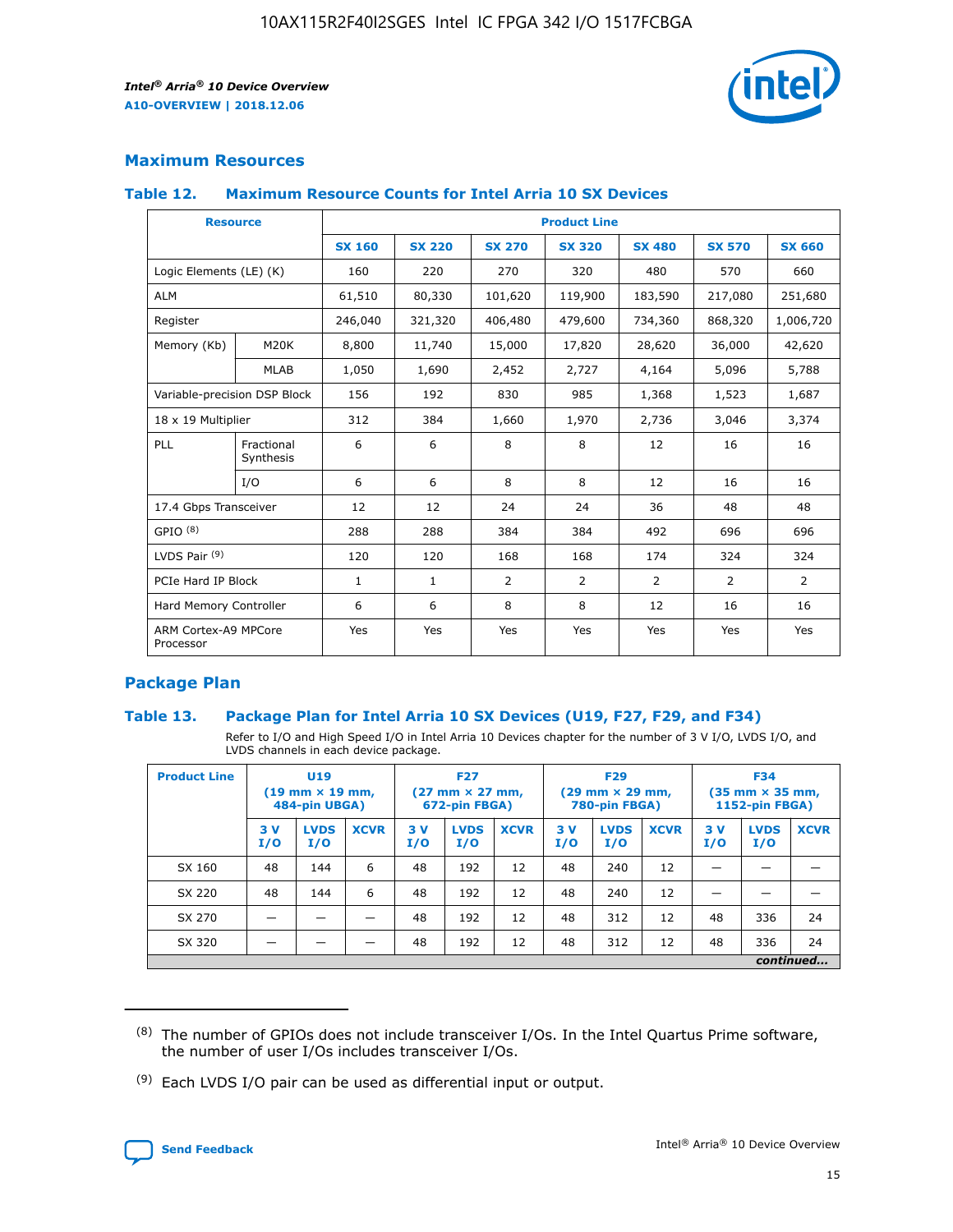

| <b>Product Line</b> | U <sub>19</sub><br>$(19 \text{ mm} \times 19 \text{ mm})$<br>484-pin UBGA) |                    | <b>F27</b><br>$(27 \text{ mm} \times 27 \text{ mm})$<br>672-pin FBGA) |            | <b>F29</b><br>$(29 \text{ mm} \times 29 \text{ mm})$<br>780-pin FBGA) |             |           | <b>F34</b><br>$(35 \text{ mm} \times 35 \text{ mm})$<br><b>1152-pin FBGA)</b> |             |           |                    |             |
|---------------------|----------------------------------------------------------------------------|--------------------|-----------------------------------------------------------------------|------------|-----------------------------------------------------------------------|-------------|-----------|-------------------------------------------------------------------------------|-------------|-----------|--------------------|-------------|
|                     | 3 V<br>I/O                                                                 | <b>LVDS</b><br>I/O | <b>XCVR</b>                                                           | 3 V<br>I/O | <b>LVDS</b><br>I/O                                                    | <b>XCVR</b> | 3V<br>I/O | <b>LVDS</b><br>I/O                                                            | <b>XCVR</b> | 3V<br>I/O | <b>LVDS</b><br>I/O | <b>XCVR</b> |
| SX 480              |                                                                            |                    |                                                                       |            |                                                                       |             | 48        | 312                                                                           | 12          | 48        | 444                | 24          |
| SX 570              |                                                                            |                    |                                                                       |            |                                                                       |             |           |                                                                               |             | 48        | 444                | 24          |
| SX 660              |                                                                            |                    |                                                                       |            |                                                                       |             |           |                                                                               |             | 48        | 444                | 24          |

## **Table 14. Package Plan for Intel Arria 10 SX Devices (F35, KF40, and NF40)**

Refer to I/O and High Speed I/O in Intel Arria 10 Devices chapter for the number of 3 V I/O, LVDS I/O, and LVDS channels in each device package.

| <b>Product Line</b> | <b>F35</b><br>$(35 \text{ mm} \times 35 \text{ mm})$<br><b>1152-pin FBGA)</b> |          |             |                                           | <b>KF40</b><br>(40 mm × 40 mm,<br>1517-pin FBGA) |    | <b>NF40</b><br>$(40 \text{ mm} \times 40 \text{ mm})$<br>1517-pin FBGA) |          |             |  |
|---------------------|-------------------------------------------------------------------------------|----------|-------------|-------------------------------------------|--------------------------------------------------|----|-------------------------------------------------------------------------|----------|-------------|--|
|                     | 3 V I/O                                                                       | LVDS I/O | <b>XCVR</b> | <b>LVDS I/O</b><br><b>XCVR</b><br>3 V I/O |                                                  |    | 3 V I/O                                                                 | LVDS I/O | <b>XCVR</b> |  |
| SX 270              | 48                                                                            | 336      | 24          |                                           |                                                  |    |                                                                         |          |             |  |
| SX 320              | 48                                                                            | 336      | 24          |                                           |                                                  |    |                                                                         |          |             |  |
| SX 480              | 48                                                                            | 348      | 36          |                                           |                                                  |    |                                                                         |          |             |  |
| SX 570              | 48                                                                            | 348      | 36          | 96<br>36<br>600                           |                                                  | 48 | 540                                                                     | 48       |             |  |
| SX 660              | 48                                                                            | 348      | 36          | 96                                        | 600                                              | 36 | 48                                                                      | 540      | 48          |  |

## **Related Information**

[I/O and High-Speed Differential I/O Interfaces in Intel Arria 10 Devices chapter, Intel](https://www.intel.com/content/www/us/en/programmable/documentation/sam1403482614086.html#sam1403482030321) [Arria 10 Device Handbook](https://www.intel.com/content/www/us/en/programmable/documentation/sam1403482614086.html#sam1403482030321)

Provides the number of 3 V and LVDS I/Os, and LVDS channels for each Intel Arria 10 device package.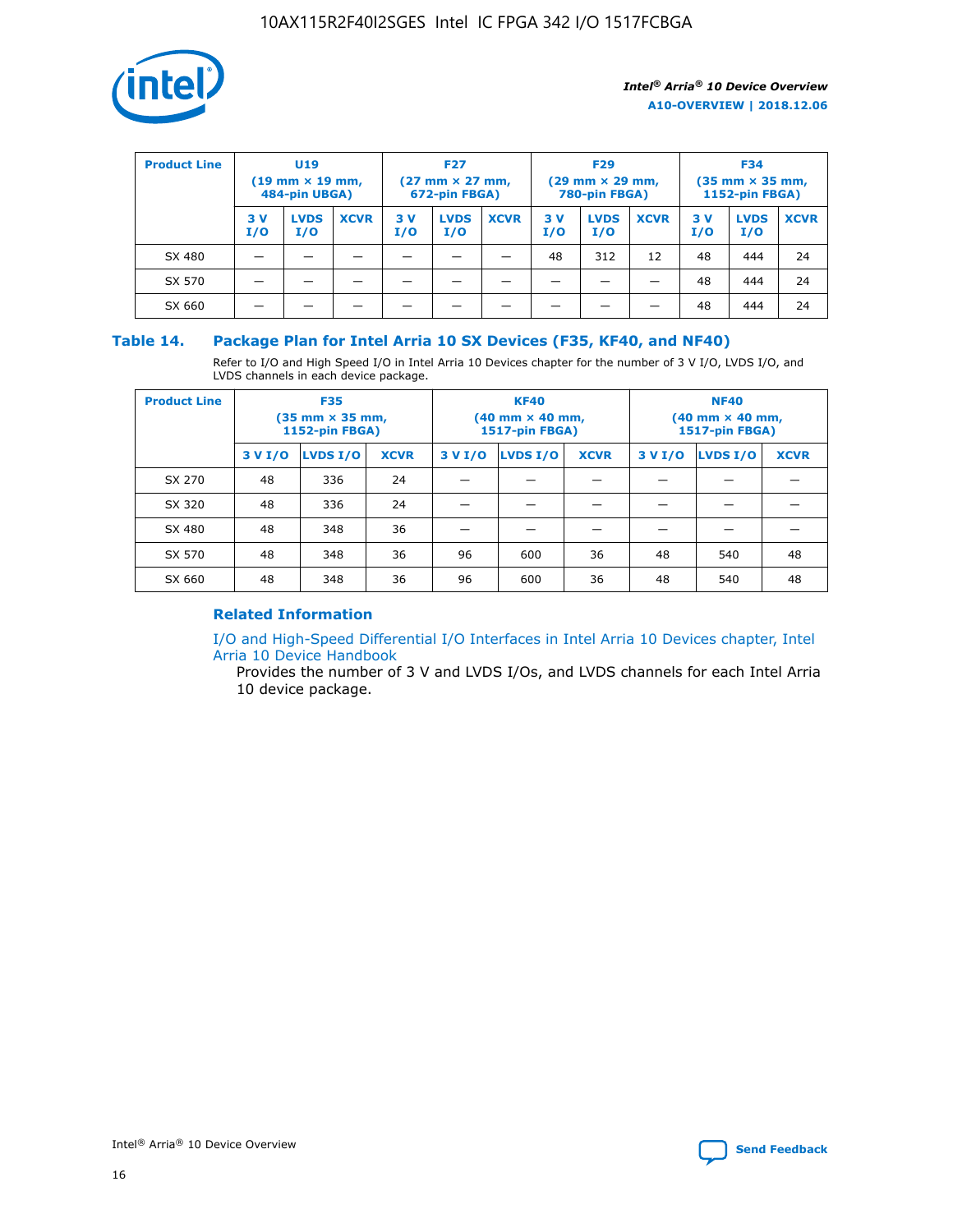

# **I/O Vertical Migration for Intel Arria 10 Devices**

#### **Figure 4. Migration Capability Across Intel Arria 10 Product Lines**

- The arrows indicate the migration paths. The devices included in each vertical migration path are shaded. Devices with fewer resources in the same path have lighter shades.
- To achieve the full I/O migration across product lines in the same migration path, restrict I/Os and transceivers usage to match the product line with the lowest I/O and transceiver counts.
- An LVDS I/O bank in the source device may be mapped to a 3 V I/O bank in the target device. To use memory interface clock frequency higher than 533 MHz, assign external memory interface pins only to banks that are LVDS I/O in both devices.
- There may be nominal 0.15 mm package height difference between some product lines in the same package type.
	- **Variant Product Line Package U19 F27 F29 F34 F35 KF40 NF40 RF40 NF45 SF45 UF45** Intel® Arria® 10 GX GX 160 GX 220 GX 270 GX 320 GX 480 GX 570 GX 660 GX 900 GX 1150 Intel Arria 10 GT GT 900 GT 1150 Intel Arria 10 SX SX 160 SX 220 SX 270 SX 320 SX 480 SX 570 SX 660
- Some migration paths are not shown in the Intel Quartus Prime software **Pin Migration View**.

*Note:* To verify the pin migration compatibility, use the **Pin Migration View** window in the Intel Quartus Prime software Pin Planner.

# **Adaptive Logic Module**

Intel Arria 10 devices use a 20 nm ALM as the basic building block of the logic fabric.

The ALM architecture is the same as the previous generation FPGAs, allowing for efficient implementation of logic functions and easy conversion of IP between the device generations.

The ALM, as shown in following figure, uses an 8-input fracturable look-up table (LUT) with four dedicated registers to help improve timing closure in register-rich designs and achieve an even higher design packing capability than the traditional two-register per LUT architecture.

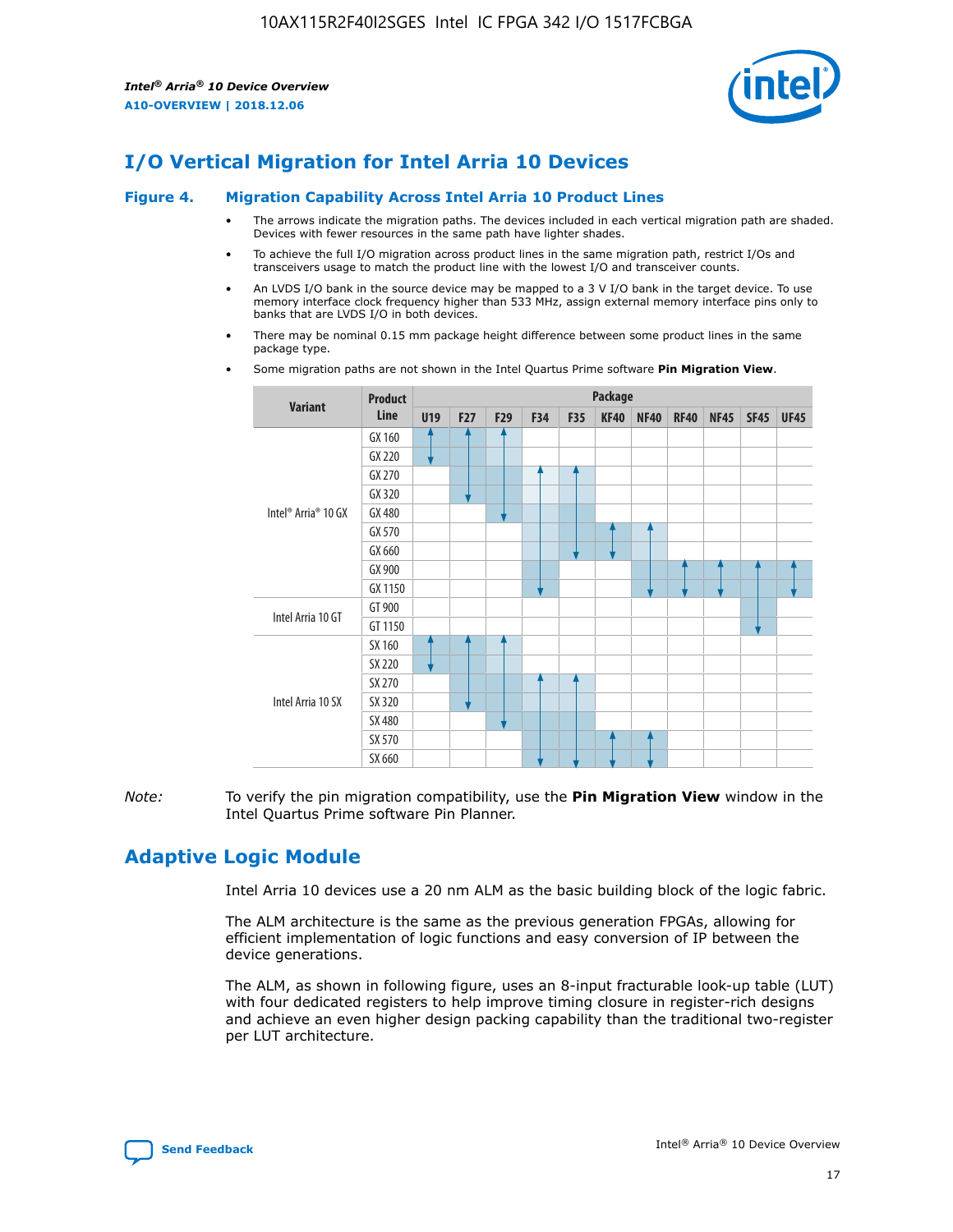

**Figure 5. ALM for Intel Arria 10 Devices**



The Intel Quartus Prime software optimizes your design according to the ALM logic structure and automatically maps legacy designs into the Intel Arria 10 ALM architecture.

## **Variable-Precision DSP Block**

The Intel Arria 10 variable precision DSP blocks support fixed-point arithmetic and floating-point arithmetic.

Features for fixed-point arithmetic:

- High-performance, power-optimized, and fully registered multiplication operations
- 18-bit and 27-bit word lengths
- Two 18 x 19 multipliers or one 27 x 27 multiplier per DSP block
- Built-in addition, subtraction, and 64-bit double accumulation register to combine multiplication results
- Cascading 19-bit or 27-bit when pre-adder is disabled and cascading 18-bit when pre-adder is used to form the tap-delay line for filtering applications
- Cascading 64-bit output bus to propagate output results from one block to the next block without external logic support
- Hard pre-adder supported in 19-bit and 27-bit modes for symmetric filters
- Internal coefficient register bank in both 18-bit and 27-bit modes for filter implementation
- 18-bit and 27-bit systolic finite impulse response (FIR) filters with distributed output adder
- Biased rounding support

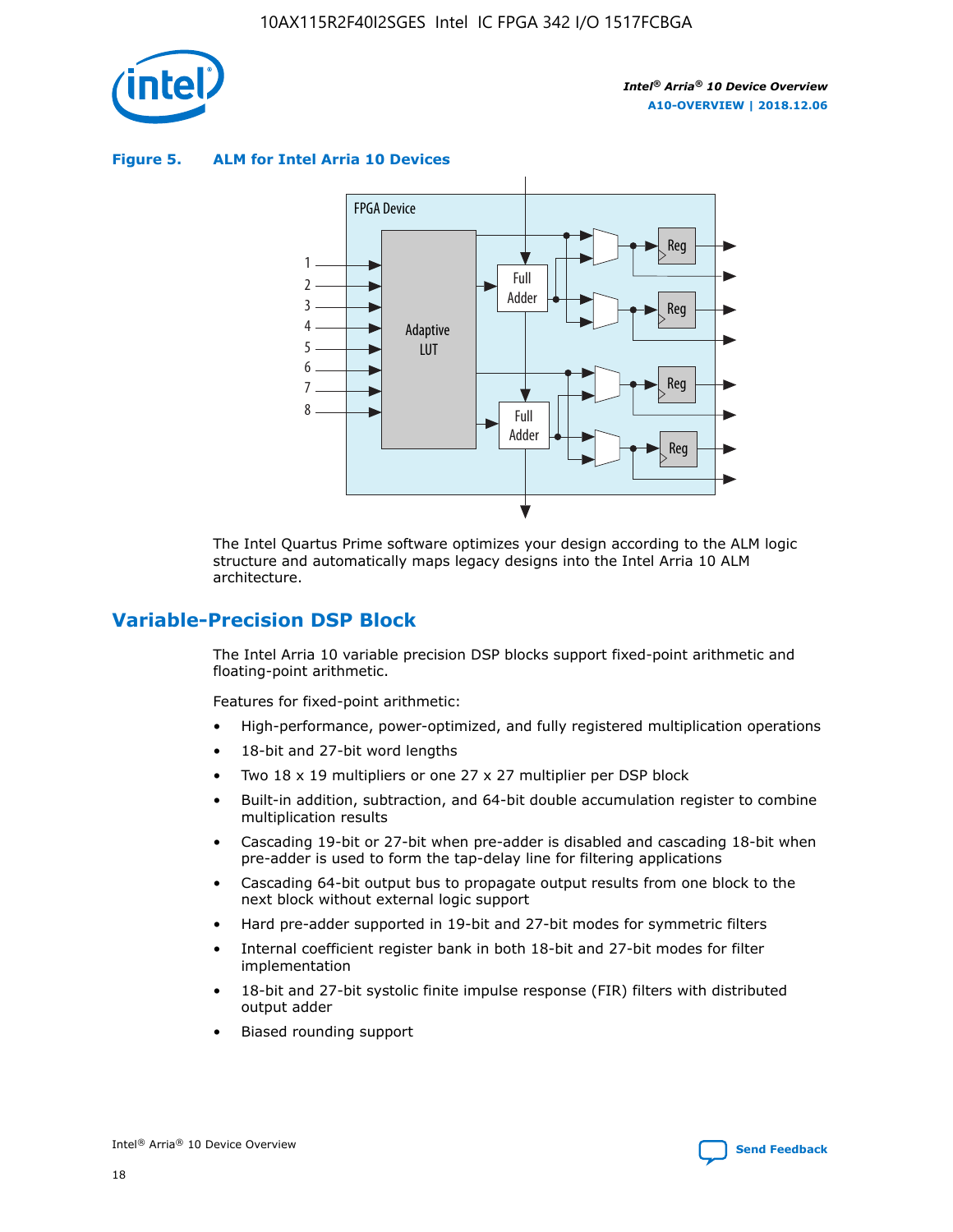

Features for floating-point arithmetic:

- A completely hardened architecture that supports multiplication, addition, subtraction, multiply-add, and multiply-subtract
- Multiplication with accumulation capability and a dynamic accumulator reset control
- Multiplication with cascade summation capability
- Multiplication with cascade subtraction capability
- Complex multiplication
- Direct vector dot product
- Systolic FIR filter

## **Table 15. Variable-Precision DSP Block Configurations for Intel Arria 10 Devices**

| <b>Usage Example</b>                                       | <b>Multiplier Size (Bit)</b>    | <b>DSP Block Resources</b> |
|------------------------------------------------------------|---------------------------------|----------------------------|
| Medium precision fixed point                               | Two 18 x 19                     |                            |
| High precision fixed or Single precision<br>floating point | One 27 x 27                     |                            |
| Fixed point FFTs                                           | One 19 x 36 with external adder |                            |
| Very high precision fixed point                            | One 36 x 36 with external adder |                            |
| Double precision floating point                            | One 54 x 54 with external adder | 4                          |

#### **Table 16. Resources for Fixed-Point Arithmetic in Intel Arria 10 Devices**

The table lists the variable-precision DSP resources by bit precision for each Intel Arria 10 device.

| <b>Variant</b>  | <b>Product Line</b> | <b>Variable-</b><br>precision<br><b>DSP Block</b> | <b>Independent Input and Output</b><br><b>Multiplications Operator</b> |                                     | 18 x 19<br><b>Multiplier</b><br><b>Adder Sum</b> | $18 \times 18$<br><b>Multiplier</b><br><b>Adder</b> |
|-----------------|---------------------|---------------------------------------------------|------------------------------------------------------------------------|-------------------------------------|--------------------------------------------------|-----------------------------------------------------|
|                 |                     |                                                   | 18 x 19<br><b>Multiplier</b>                                           | $27 \times 27$<br><b>Multiplier</b> | <b>Mode</b>                                      | <b>Summed with</b><br>36 bit Input                  |
| AIntel Arria 10 | GX 160              | 156                                               | 312                                                                    | 156                                 | 156                                              | 156                                                 |
| GX              | GX 220              | 192                                               | 384                                                                    | 192                                 | 192                                              | 192                                                 |
|                 | GX 270              | 830                                               | 1,660                                                                  | 830                                 | 830                                              | 830                                                 |
|                 | GX 320              | 984                                               | 1,968                                                                  | 984                                 | 984                                              | 984                                                 |
|                 | GX 480              | 1,368                                             | 2,736                                                                  | 1,368                               | 1,368                                            | 1,368                                               |
|                 | GX 570              | 1,523                                             | 3,046                                                                  | 1,523                               | 1,523                                            | 1,523                                               |
|                 | GX 660              | 1,687                                             | 3,374                                                                  | 1,687                               | 1,687                                            | 1,687                                               |
|                 | GX 900              | 1,518                                             | 3,036                                                                  | 1,518                               | 1,518                                            | 1,518                                               |
|                 | GX 1150             | 1,518                                             | 3,036                                                                  | 1,518                               | 1,518                                            | 1,518                                               |
| Intel Arria 10  | GT 900              | 1,518                                             | 3,036                                                                  | 1,518                               | 1,518                                            | 1,518                                               |
| GT              | GT 1150             | 1,518                                             | 3,036                                                                  | 1,518                               | 1,518                                            | 1,518                                               |
| Intel Arria 10  | SX 160              | 156                                               | 312                                                                    | 156                                 | 156                                              | 156                                                 |
| <b>SX</b>       | SX 220              | 192                                               | 384                                                                    | 192                                 | 192                                              | 192                                                 |
|                 | SX 270              | 830                                               | 830<br>1,660                                                           |                                     | 830                                              | 830                                                 |
|                 |                     |                                                   |                                                                        |                                     |                                                  | continued                                           |

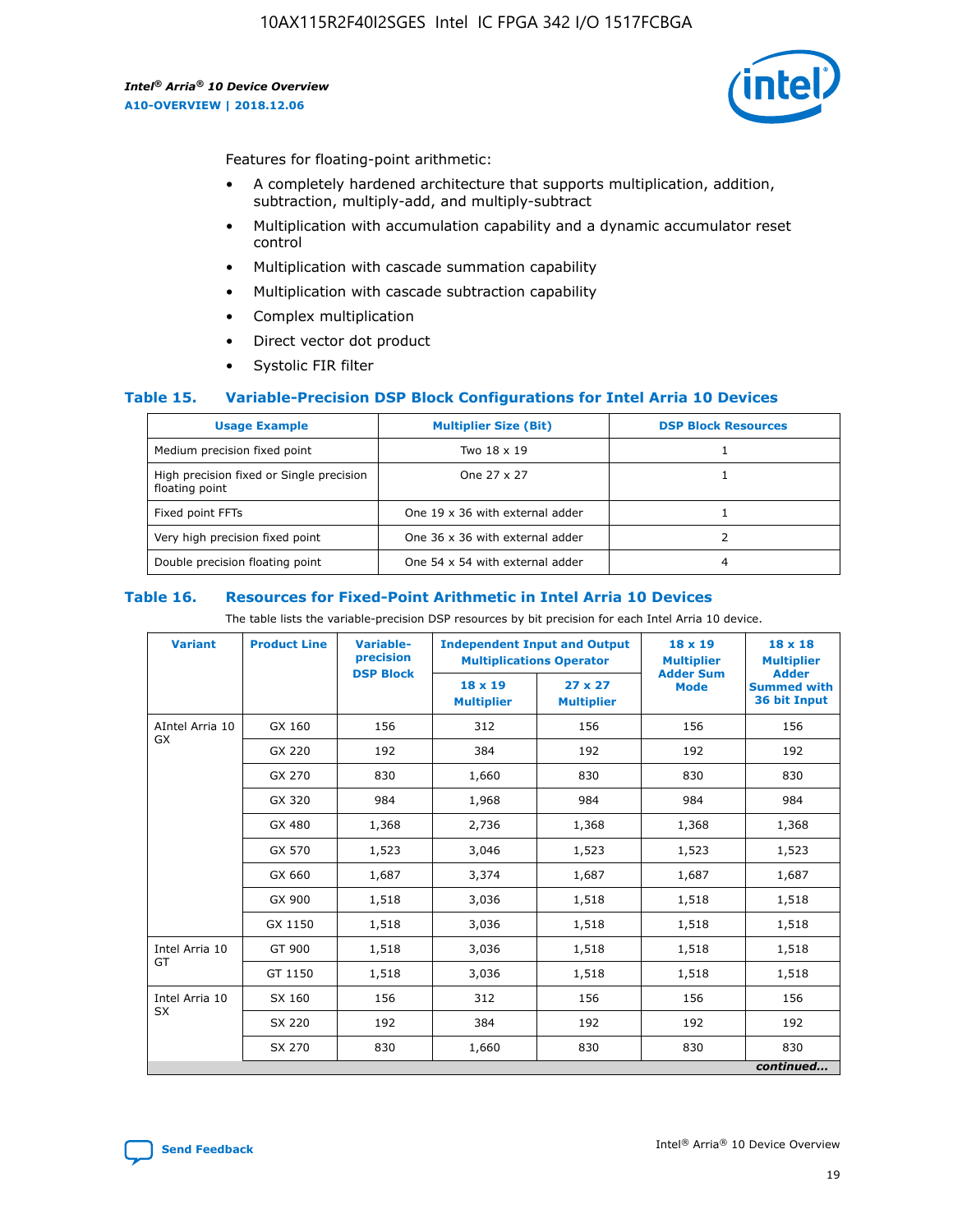

| <b>Variant</b> | <b>Product Line</b> | Variable-<br>precision | <b>Independent Input and Output</b><br><b>Multiplications Operator</b> |                                     | $18 \times 19$<br><b>Multiplier</b> | $18 \times 18$<br><b>Multiplier</b><br><b>Adder</b> |  |
|----------------|---------------------|------------------------|------------------------------------------------------------------------|-------------------------------------|-------------------------------------|-----------------------------------------------------|--|
|                |                     | <b>DSP Block</b>       | $18 \times 19$<br><b>Multiplier</b>                                    | $27 \times 27$<br><b>Multiplier</b> | <b>Adder Sum</b><br><b>Mode</b>     | <b>Summed with</b><br>36 bit Input                  |  |
|                | SX 320              | 984                    | 1,968                                                                  | 984                                 | 984                                 | 984                                                 |  |
|                | SX 480              | 1,368                  | 2,736                                                                  | 1,368                               | 1,368                               | 1,368                                               |  |
|                | SX 570              | 1,523                  | 3,046                                                                  | 1,523                               | 1,523                               | 1,523                                               |  |
|                | SX 660              | 1,687                  | 3,374                                                                  | 1,687                               | 1,687                               | 1,687                                               |  |

## **Table 17. Resources for Floating-Point Arithmetic in Intel Arria 10 Devices**

The table lists the variable-precision DSP resources by bit precision for each Intel Arria 10 device.

| <b>Variant</b> | <b>Product Line</b> | <b>Variable-</b><br>precision<br><b>DSP Block</b> | <b>Single</b><br><b>Precision</b><br><b>Floating-Point</b><br><b>Multiplication</b><br><b>Mode</b> | <b>Single-Precision</b><br><b>Floating-Point</b><br><b>Adder Mode</b> | Single-<br><b>Precision</b><br><b>Floating-Point</b><br><b>Multiply</b><br><b>Accumulate</b><br><b>Mode</b> | <b>Peak</b><br><b>Giga Floating-</b><br><b>Point</b><br><b>Operations</b><br>per Second<br>(GFLOPs) |
|----------------|---------------------|---------------------------------------------------|----------------------------------------------------------------------------------------------------|-----------------------------------------------------------------------|-------------------------------------------------------------------------------------------------------------|-----------------------------------------------------------------------------------------------------|
| Intel Arria 10 | GX 160              | 156                                               | 156                                                                                                | 156                                                                   | 156                                                                                                         | 140                                                                                                 |
| <b>GX</b>      | GX 220              | 192                                               | 192                                                                                                | 192                                                                   | 192                                                                                                         | 173                                                                                                 |
|                | GX 270              | 830                                               | 830                                                                                                | 830                                                                   | 830                                                                                                         | 747                                                                                                 |
|                | GX 320              | 984                                               | 984                                                                                                | 984                                                                   | 984                                                                                                         | 886                                                                                                 |
|                | GX 480              | 1,369                                             | 1,368                                                                                              | 1,368                                                                 | 1,368                                                                                                       | 1,231                                                                                               |
|                | GX 570              | 1,523                                             | 1,523                                                                                              | 1,523                                                                 | 1,523                                                                                                       | 1,371                                                                                               |
|                | GX 660              | 1,687                                             | 1,687                                                                                              | 1,687                                                                 | 1,687                                                                                                       | 1,518                                                                                               |
|                | GX 900              | 1,518                                             | 1,518                                                                                              | 1,518                                                                 | 1,518                                                                                                       | 1,366                                                                                               |
|                | GX 1150             | 1,518                                             | 1,518                                                                                              | 1,518                                                                 | 1,518                                                                                                       | 1,366                                                                                               |
| Intel Arria 10 | GT 900              | 1,518                                             | 1,518                                                                                              | 1,518                                                                 | 1,518                                                                                                       | 1,366                                                                                               |
| GT             | GT 1150             | 1,518                                             | 1,518                                                                                              | 1,518                                                                 | 1,518                                                                                                       | 1,366                                                                                               |
| Intel Arria 10 | SX 160              | 156                                               | 156                                                                                                | 156                                                                   | 156                                                                                                         | 140                                                                                                 |
| SX             | SX 220              | 192                                               | 192                                                                                                | 192                                                                   | 192                                                                                                         | 173                                                                                                 |
|                | SX 270              | 830                                               | 830                                                                                                | 830                                                                   | 830                                                                                                         | 747                                                                                                 |
|                | SX 320              | 984                                               | 984                                                                                                | 984                                                                   | 984                                                                                                         | 886                                                                                                 |
|                | SX 480              | 1,369                                             | 1,368                                                                                              | 1,368                                                                 | 1,368                                                                                                       | 1,231                                                                                               |
|                | SX 570              | 1,523                                             | 1,523                                                                                              | 1,523                                                                 | 1,523                                                                                                       | 1,371                                                                                               |
|                | SX 660              | 1,687                                             | 1,687                                                                                              | 1,687                                                                 | 1,687                                                                                                       | 1,518                                                                                               |

# **Embedded Memory Blocks**

The embedded memory blocks in the devices are flexible and designed to provide an optimal amount of small- and large-sized memory arrays to fit your design requirements.

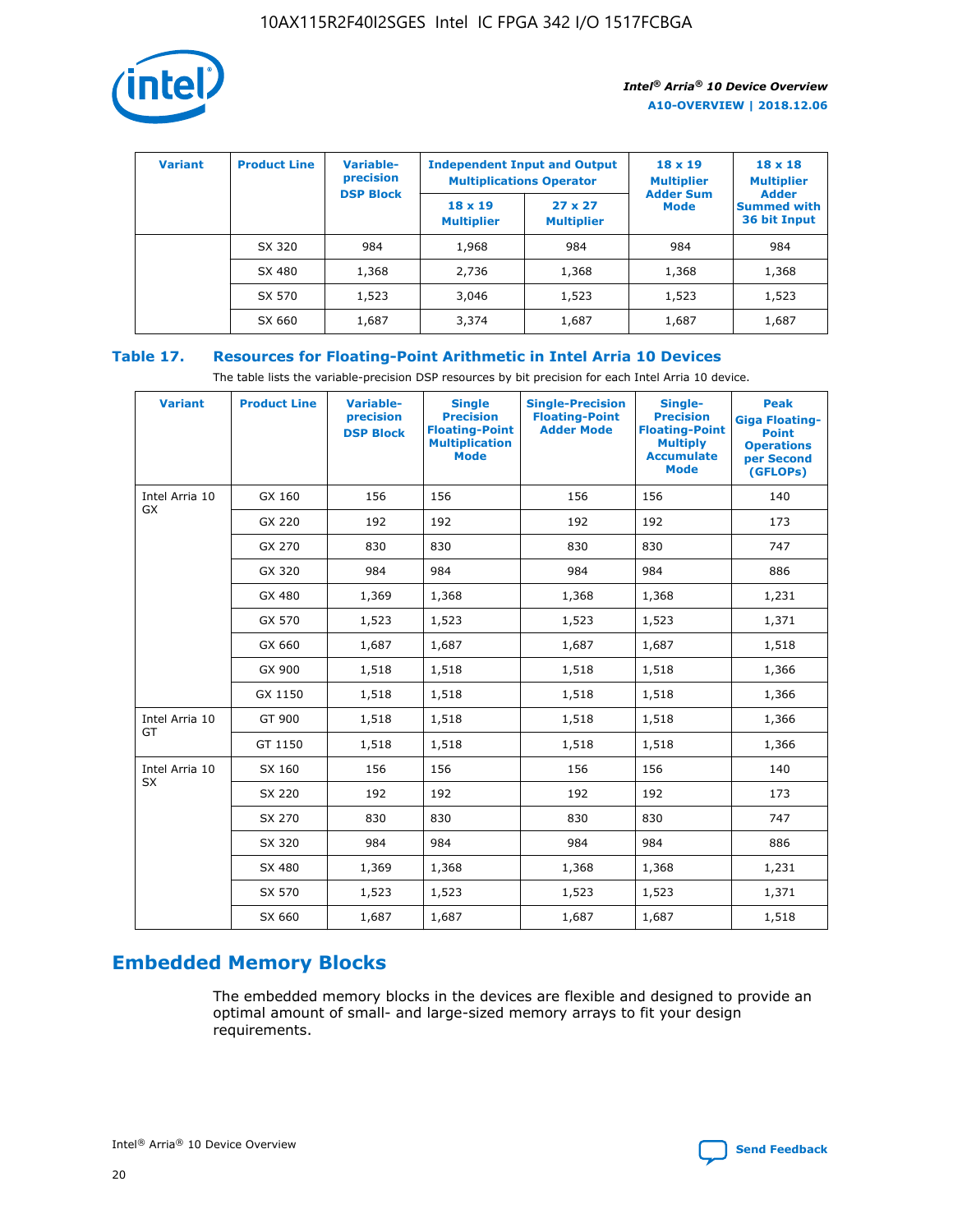

# **Types of Embedded Memory**

The Intel Arria 10 devices contain two types of memory blocks:

- 20 Kb M20K blocks—blocks of dedicated memory resources. The M20K blocks are ideal for larger memory arrays while still providing a large number of independent ports.
- 640 bit memory logic array blocks (MLABs)—enhanced memory blocks that are configured from dual-purpose logic array blocks (LABs). The MLABs are ideal for wide and shallow memory arrays. The MLABs are optimized for implementation of shift registers for digital signal processing (DSP) applications, wide and shallow FIFO buffers, and filter delay lines. Each MLAB is made up of ten adaptive logic modules (ALMs). In the Intel Arria 10 devices, you can configure these ALMs as ten 32 x 2 blocks, giving you one 32 x 20 simple dual-port SRAM block per MLAB.

## **Embedded Memory Capacity in Intel Arria 10 Devices**

|                   | <b>Product</b> |              | <b>M20K</b>         | <b>MLAB</b>  |                     | <b>Total RAM Bit</b> |
|-------------------|----------------|--------------|---------------------|--------------|---------------------|----------------------|
| <b>Variant</b>    | <b>Line</b>    | <b>Block</b> | <b>RAM Bit (Kb)</b> | <b>Block</b> | <b>RAM Bit (Kb)</b> | (Kb)                 |
| Intel Arria 10 GX | GX 160         | 440          | 8,800               | 1,680        | 1,050               | 9,850                |
|                   | GX 220         | 587          | 11,740              | 2,703        | 1,690               | 13,430               |
|                   | GX 270         | 750          | 15,000              | 3,922        | 2,452               | 17,452               |
|                   | GX 320         | 891          | 17,820              | 4,363        | 2,727               | 20,547               |
|                   | GX 480         | 1,431        | 28,620              | 6,662        | 4,164               | 32,784               |
|                   | GX 570         | 1,800        | 36,000              | 8,153        | 5,096               | 41,096               |
|                   | GX 660         | 2,131        | 42,620              | 9,260        | 5,788               | 48,408               |
|                   | GX 900         | 2,423        | 48,460              | 15,017       | 9,386               | 57,846               |
|                   | GX 1150        | 2,713        | 54,260              | 20,774       | 12,984              | 67,244               |
| Intel Arria 10 GT | GT 900         | 2,423        | 48,460              | 15,017       | 9,386               | 57,846               |
|                   | GT 1150        | 2,713        | 54,260              | 20,774       | 12,984              | 67,244               |
| Intel Arria 10 SX | SX 160         | 440          | 8,800               | 1,680        | 1,050               | 9,850                |
|                   | SX 220         | 587          | 11,740              | 2,703        | 1,690               | 13,430               |
|                   | SX 270         | 750          | 15,000              | 3,922        | 2,452               | 17,452               |
|                   | SX 320         | 891          | 17,820              | 4,363        | 2,727               | 20,547               |
|                   | SX 480         | 1,431        | 28,620              | 6,662        | 4,164               | 32,784               |
|                   | SX 570         | 1,800        | 36,000              | 8,153        | 5,096               | 41,096               |
|                   | SX 660         | 2,131        | 42,620              | 9,260        | 5,788               | 48,408               |

#### **Table 18. Embedded Memory Capacity and Distribution in Intel Arria 10 Devices**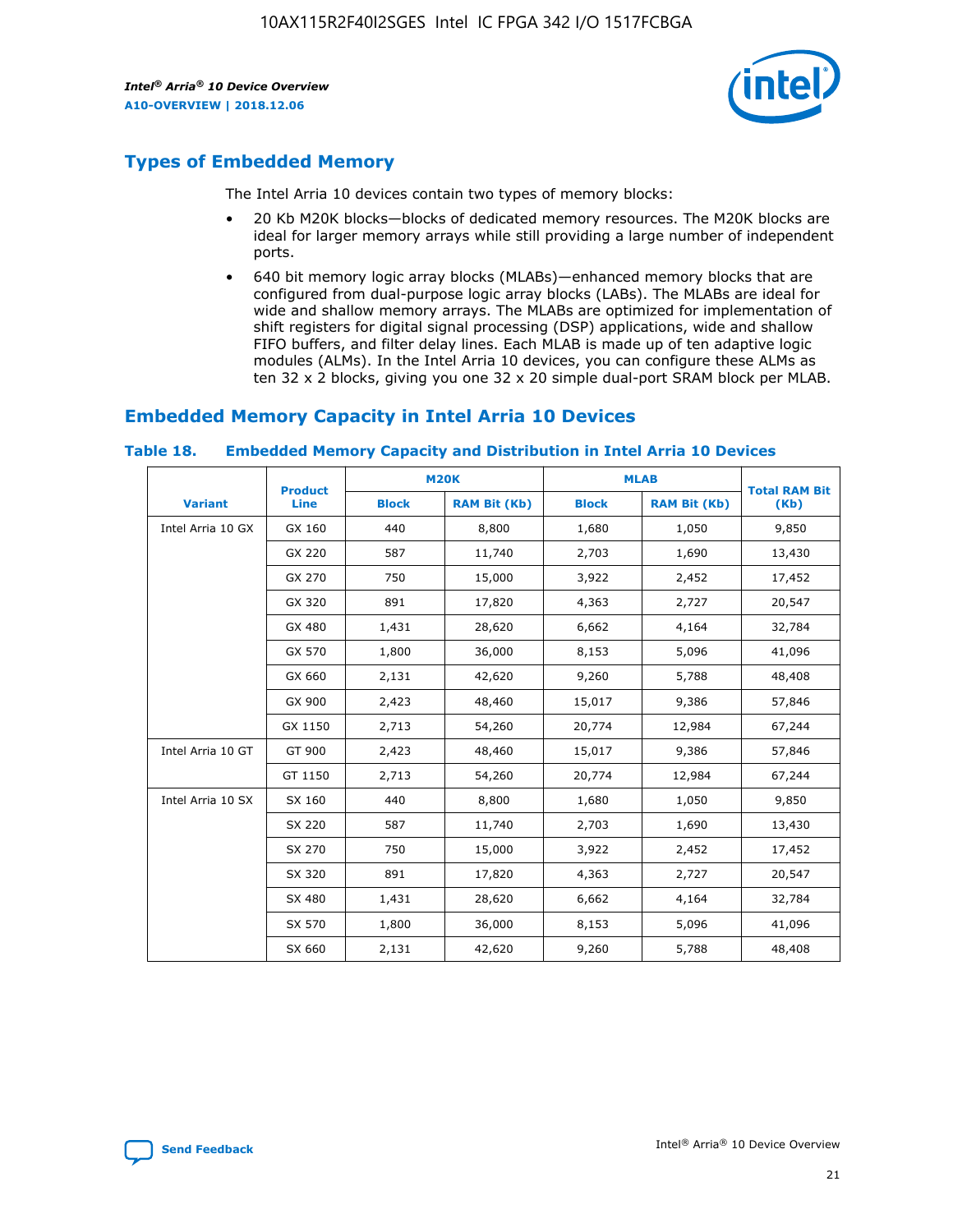

## **Embedded Memory Configurations for Single-port Mode**

#### **Table 19. Single-port Embedded Memory Configurations for Intel Arria 10 Devices**

This table lists the maximum configurations supported for single-port RAM and ROM modes.

| <b>Memory Block</b> | Depth (bits) | <b>Programmable Width</b> |
|---------------------|--------------|---------------------------|
| MLAB                | 32           | x16, x18, or x20          |
|                     | 64(10)       | x8, x9, x10               |
| M20K                | 512          | x40, x32                  |
|                     | 1K           | x20, x16                  |
|                     | 2K           | x10, x8                   |
|                     | 4K           | x5, x4                    |
|                     | 8K           | x2                        |
|                     | 16K          | x1                        |

# **Clock Networks and PLL Clock Sources**

The clock network architecture is based on Intel's global, regional, and peripheral clock structure. This clock structure is supported by dedicated clock input pins, fractional clock synthesis PLLs, and integer I/O PLLs.

## **Clock Networks**

The Intel Arria 10 core clock networks are capable of up to 800 MHz fabric operation across the full industrial temperature range. For the external memory interface, the clock network supports the hard memory controller with speeds up to 2,400 Mbps in a quarter-rate transfer.

To reduce power consumption, the Intel Quartus Prime software identifies all unused sections of the clock network and powers them down.

## **Fractional Synthesis and I/O PLLs**

Intel Arria 10 devices contain up to 32 fractional synthesis PLLs and up to 16 I/O PLLs that are available for both specific and general purpose uses in the core:

- Fractional synthesis PLLs—located in the column adjacent to the transceiver blocks
- I/O PLLs—located in each bank of the 48 I/Os

## **Fractional Synthesis PLLs**

You can use the fractional synthesis PLLs to:

- Reduce the number of oscillators that are required on your board
- Reduce the number of clock pins that are used in the device by synthesizing multiple clock frequencies from a single reference clock source

<sup>(10)</sup> Supported through software emulation and consumes additional MLAB blocks.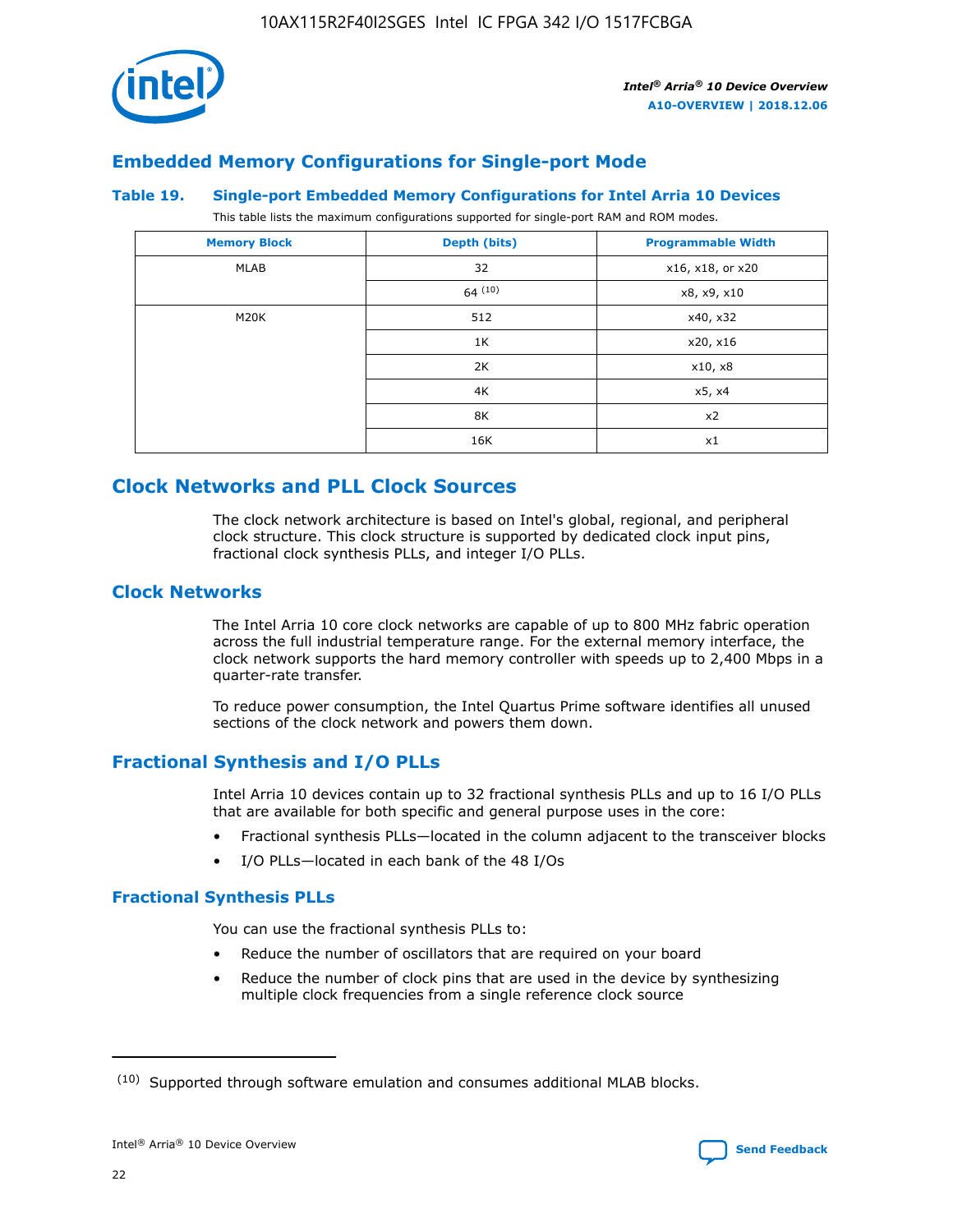

The fractional synthesis PLLs support the following features:

- Reference clock frequency synthesis for transceiver CMU and Advanced Transmit (ATX) PLLs
- Clock network delay compensation
- Zero-delay buffering
- Direct transmit clocking for transceivers
- Independently configurable into two modes:
	- Conventional integer mode equivalent to the general purpose PLL
	- Enhanced fractional mode with third order delta-sigma modulation
- PLL cascading

## **I/O PLLs**

The integer mode I/O PLLs are located in each bank of 48 I/Os. You can use the I/O PLLs to simplify the design of external memory and high-speed LVDS interfaces.

In each I/O bank, the I/O PLLs are adjacent to the hard memory controllers and LVDS SERDES. Because these PLLs are tightly coupled with the I/Os that need to use them, it makes it easier to close timing.

You can use the I/O PLLs for general purpose applications in the core such as clock network delay compensation and zero-delay buffering.

Intel Arria 10 devices support PLL-to-PLL cascading.

# **FPGA General Purpose I/O**

Intel Arria 10 devices offer highly configurable GPIOs. Each I/O bank contains 48 general purpose I/Os and a high-efficiency hard memory controller.

The following list describes the features of the GPIOs:

- Consist of 3 V I/Os for high-voltage application and LVDS I/Os for differential signaling
	- Up to two 3 V I/O banks, available in some devices, that support up to 3 V I/O standards
	- LVDS I/O banks that support up to 1.8 V I/O standards
- Support a wide range of single-ended and differential I/O interfaces
- LVDS speeds up to 1.6 Gbps
- Each LVDS pair of pins has differential input and output buffers, allowing you to configure the LVDS direction for each pair.
- Programmable bus hold and weak pull-up
- Programmable differential output voltage  $(V_{OD})$  and programmable pre-emphasis

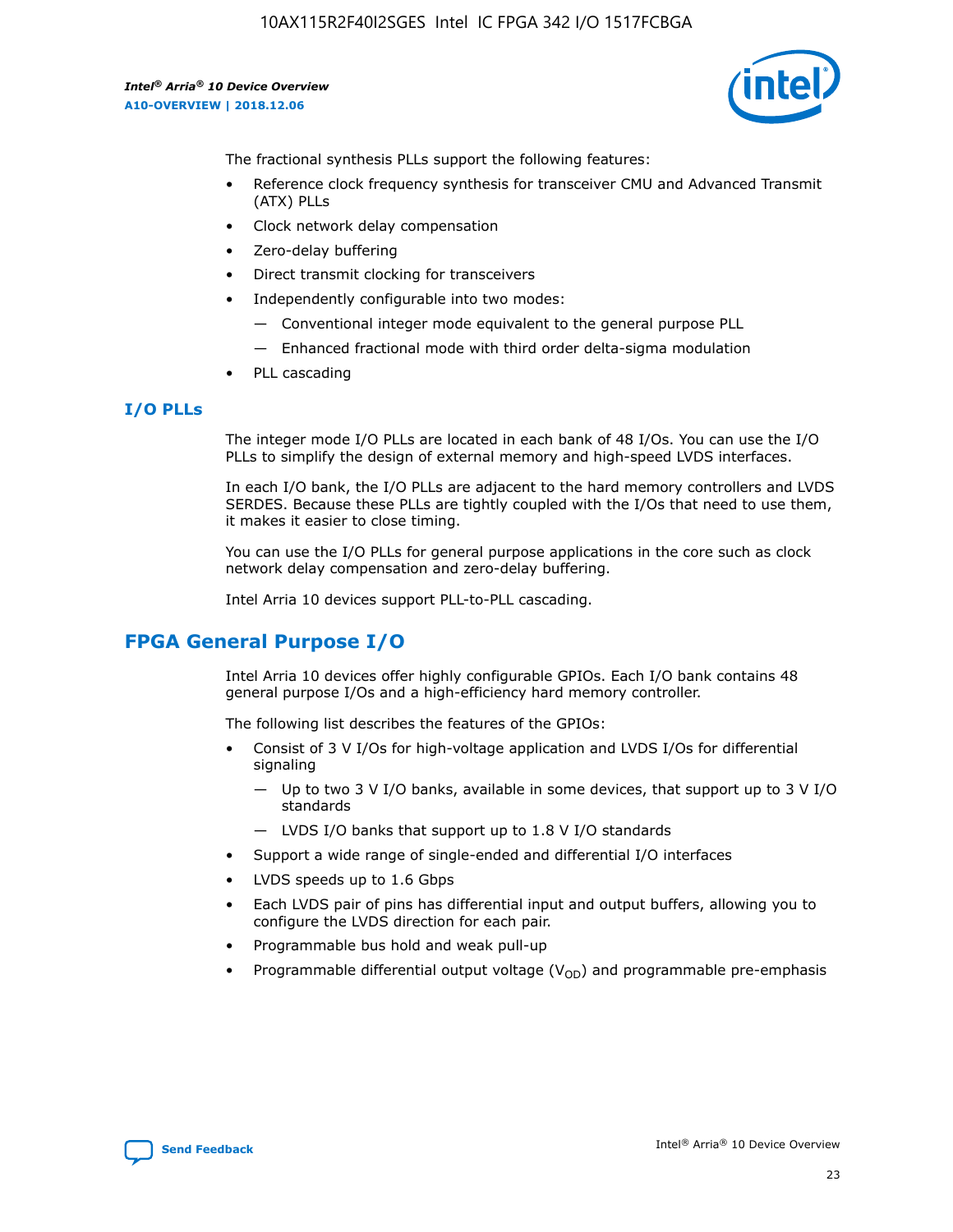

- Series (R<sub>S</sub>) and parallel (R<sub>T</sub>) on-chip termination (OCT) for all I/O banks with OCT calibration to limit the termination impedance variation
- On-chip dynamic termination that has the ability to swap between series and parallel termination, depending on whether there is read or write on a common bus for signal integrity
- Easy timing closure support using the hard read FIFO in the input register path, and delay-locked loop (DLL) delay chain with fine and coarse architecture

# **External Memory Interface**

Intel Arria 10 devices offer massive external memory bandwidth, with up to seven 32 bit DDR4 memory interfaces running at up to 2,400 Mbps. This bandwidth provides additional ease of design, lower power, and resource efficiencies of hardened highperformance memory controllers.

The memory interface within Intel Arria 10 FPGAs and SoCs delivers the highest performance and ease of use. You can configure up to a maximum width of 144 bits when using the hard or soft memory controllers. If required, you can bypass the hard memory controller and use a soft controller implemented in the user logic.

Each I/O contains a hardened DDR read/write path (PHY) capable of performing key memory interface functionality such as read/write leveling, FIFO buffering to lower latency and improve margin, timing calibration, and on-chip termination.

The timing calibration is aided by the inclusion of hard microcontrollers based on Intel's Nios® II technology, specifically tailored to control the calibration of multiple memory interfaces. This calibration allows the Intel Arria 10 device to compensate for any changes in process, voltage, or temperature either within the Intel Arria 10 device itself, or within the external memory device. The advanced calibration algorithms ensure maximum bandwidth and robust timing margin across all operating conditions.

In addition to parallel memory interfaces, Intel Arria 10 devices support serial memory technologies such as the Hybrid Memory Cube (HMC). The HMC is supported by the Intel Arria 10 high-speed serial transceivers which connect up to four HMC links, with each link running at data rates up to 15 Gbps.

## **Related Information**

#### [External Memory Interface Spec Estimator](http://www.altera.com/technology/memory/estimator/mem-emif-index.html)

Provides a parametric tool that allows you to find and compare the performance of the supported external memory interfaces in IntelFPGAs.

## **Memory Standards Supported by Intel Arria 10 Devices**

The I/Os are designed to provide high performance support for existing and emerging external memory standards.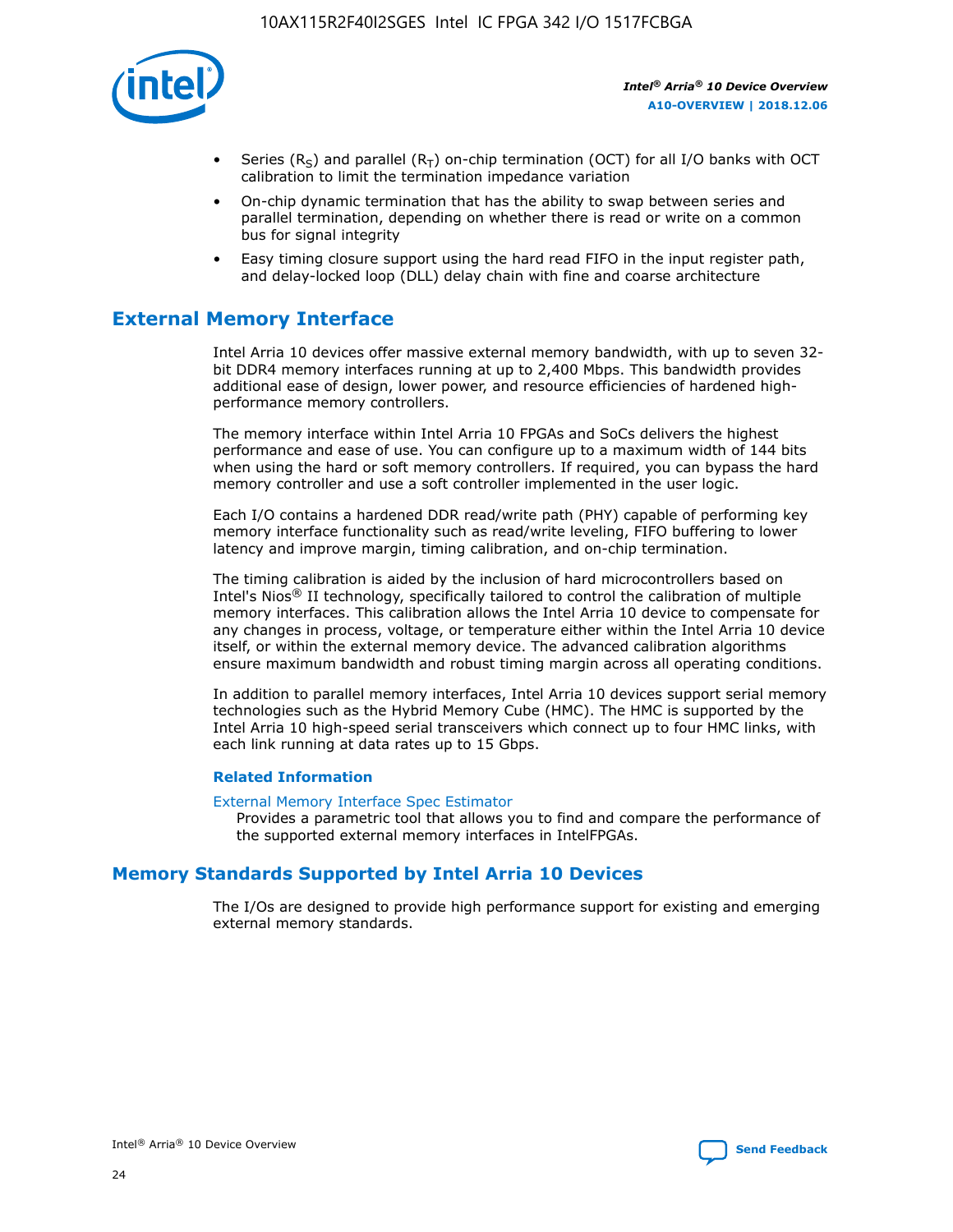

#### **Table 20. Memory Standards Supported by the Hard Memory Controller**

This table lists the overall capability of the hard memory controller. For specific details, refer to the External Memory Interface Spec Estimator and Intel Arria 10 Device Datasheet.

| <b>Memory Standard</b> | <b>Rate Support</b> | <b>Ping Pong PHY Support</b> | <b>Maximum Frequency</b><br>(MHz) |
|------------------------|---------------------|------------------------------|-----------------------------------|
| <b>DDR4 SDRAM</b>      | Quarter rate        | Yes                          | 1,067                             |
|                        |                     |                              | 1,200                             |
| DDR3 SDRAM             | Half rate           | Yes                          | 533                               |
|                        |                     |                              | 667                               |
|                        | Quarter rate        | Yes                          | 1,067                             |
|                        |                     |                              | 1,067                             |
| <b>DDR3L SDRAM</b>     | Half rate           | Yes                          | 533                               |
|                        |                     |                              | 667                               |
|                        | Quarter rate        | Yes                          | 933                               |
|                        |                     |                              | 933                               |
| LPDDR3 SDRAM           | Half rate           |                              | 533                               |
|                        | Quarter rate        |                              | 800                               |

## **Table 21. Memory Standards Supported by the Soft Memory Controller**

| <b>Memory Standard</b>      | <b>Rate Support</b> | <b>Maximum Frequency</b><br>(MHz) |
|-----------------------------|---------------------|-----------------------------------|
| <b>RLDRAM 3 (11)</b>        | Quarter rate        | 1,200                             |
| ODR IV SRAM <sup>(11)</sup> | Quarter rate        | 1,067                             |
| <b>ODR II SRAM</b>          | Full rate           | 333                               |
|                             | Half rate           | 633                               |
| <b>ODR II+ SRAM</b>         | Full rate           | 333                               |
|                             | Half rate           | 633                               |
| <b>ODR II+ Xtreme SRAM</b>  | Full rate           | 333                               |
|                             | Half rate           | 633                               |

#### **Table 22. Memory Standards Supported by the HPS Hard Memory Controller**

The hard processor system (HPS) is available in Intel Arria 10 SoC devices only.

| <b>Memory Standard</b> | <b>Rate Support</b> | <b>Maximum Frequency</b><br>(MHz) |
|------------------------|---------------------|-----------------------------------|
| <b>DDR4 SDRAM</b>      | Half rate           | 1,200                             |
| <b>DDR3 SDRAM</b>      | Half rate           | 1,067                             |
| <b>DDR3L SDRAM</b>     | Half rate           | 933                               |

<sup>(11)</sup> Intel Arria 10 devices support this external memory interface using hard PHY with soft memory controller.

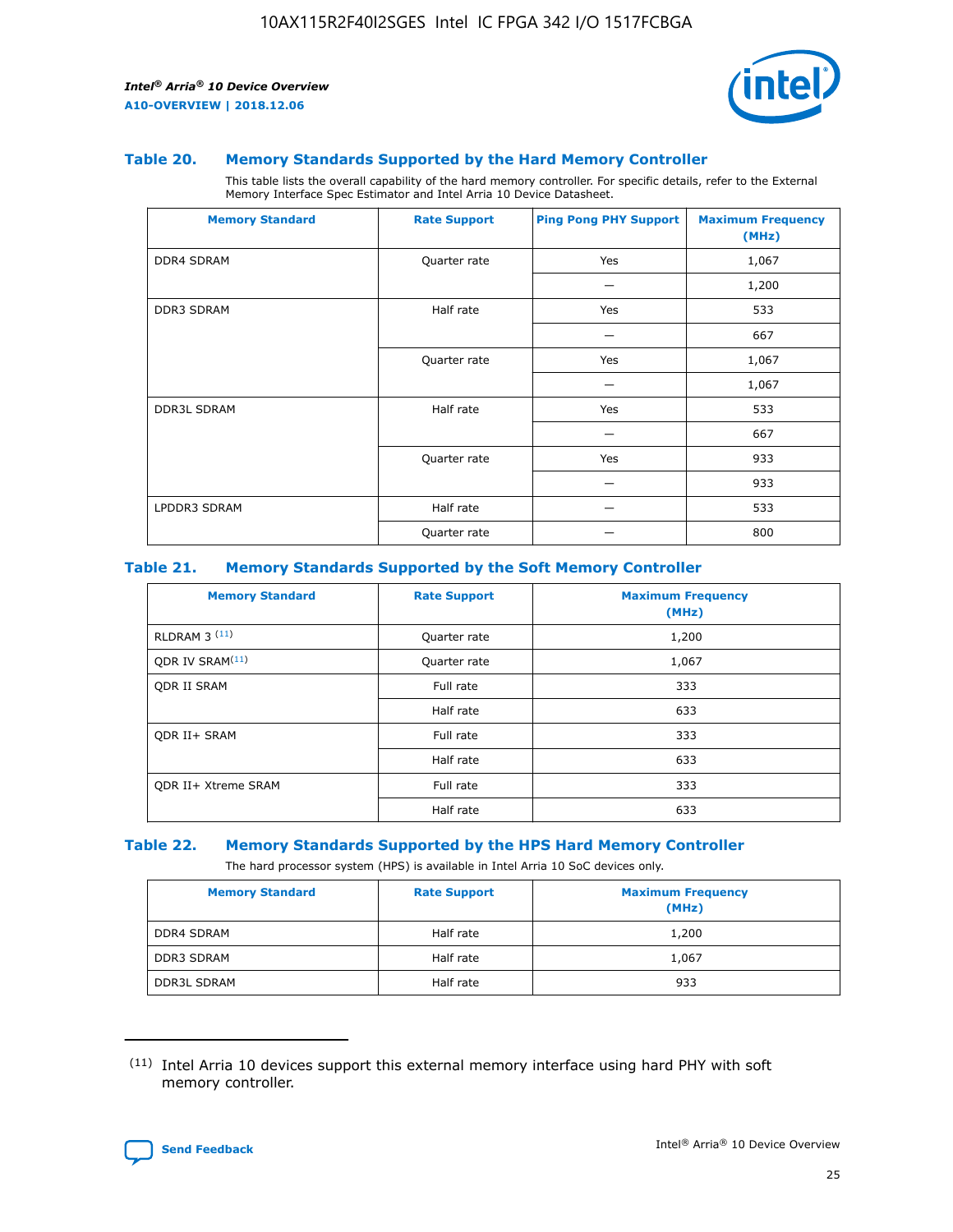

## **Related Information**

#### [Intel Arria 10 Device Datasheet](https://www.intel.com/content/www/us/en/programmable/documentation/mcn1413182292568.html#mcn1413182153340)

Lists the memory interface performance according to memory interface standards, rank or chip select configurations, and Intel Arria 10 device speed grades.

# **PCIe Gen1, Gen2, and Gen3 Hard IP**

Intel Arria 10 devices contain PCIe hard IP that is designed for performance and ease-of-use:

- Includes all layers of the PCIe stack—transaction, data link and physical layers.
- Supports PCIe Gen3, Gen2, and Gen1 Endpoint and Root Port in x1, x2, x4, or x8 lane configuration.
- Operates independently from the core logic—optional configuration via protocol (CvP) allows the PCIe link to power up and complete link training in less than 100 ms while the Intel Arria 10 device completes loading the programming file for the rest of the FPGA.
- Provides added functionality that makes it easier to support emerging features such as Single Root I/O Virtualization (SR-IOV) and optional protocol extensions.
- Provides improved end-to-end datapath protection using ECC.
- Supports FPGA configuration via protocol (CvP) using PCIe at Gen3, Gen2, or Gen1 speed.

#### **Related Information**

PCS Features on page 30

# **Enhanced PCS Hard IP for Interlaken and 10 Gbps Ethernet**

## **Interlaken Support**

The Intel Arria 10 enhanced PCS hard IP provides integrated Interlaken PCS supporting rates up to 25.8 Gbps per lane.

The Interlaken PCS is based on the proven functionality of the PCS developed for Intel's previous generation FPGAs, which demonstrated interoperability with Interlaken ASSP vendors and third-party IP suppliers. The Interlaken PCS is present in every transceiver channel in Intel Arria 10 devices.

## **Related Information**

PCS Features on page 30

## **10 Gbps Ethernet Support**

The Intel Arria 10 enhanced PCS hard IP supports 10GBASE-R PCS compliant with IEEE 802.3 10 Gbps Ethernet (10GbE). The integrated hard IP support for 10GbE and the 10 Gbps transceivers save external PHY cost, board space, and system power.

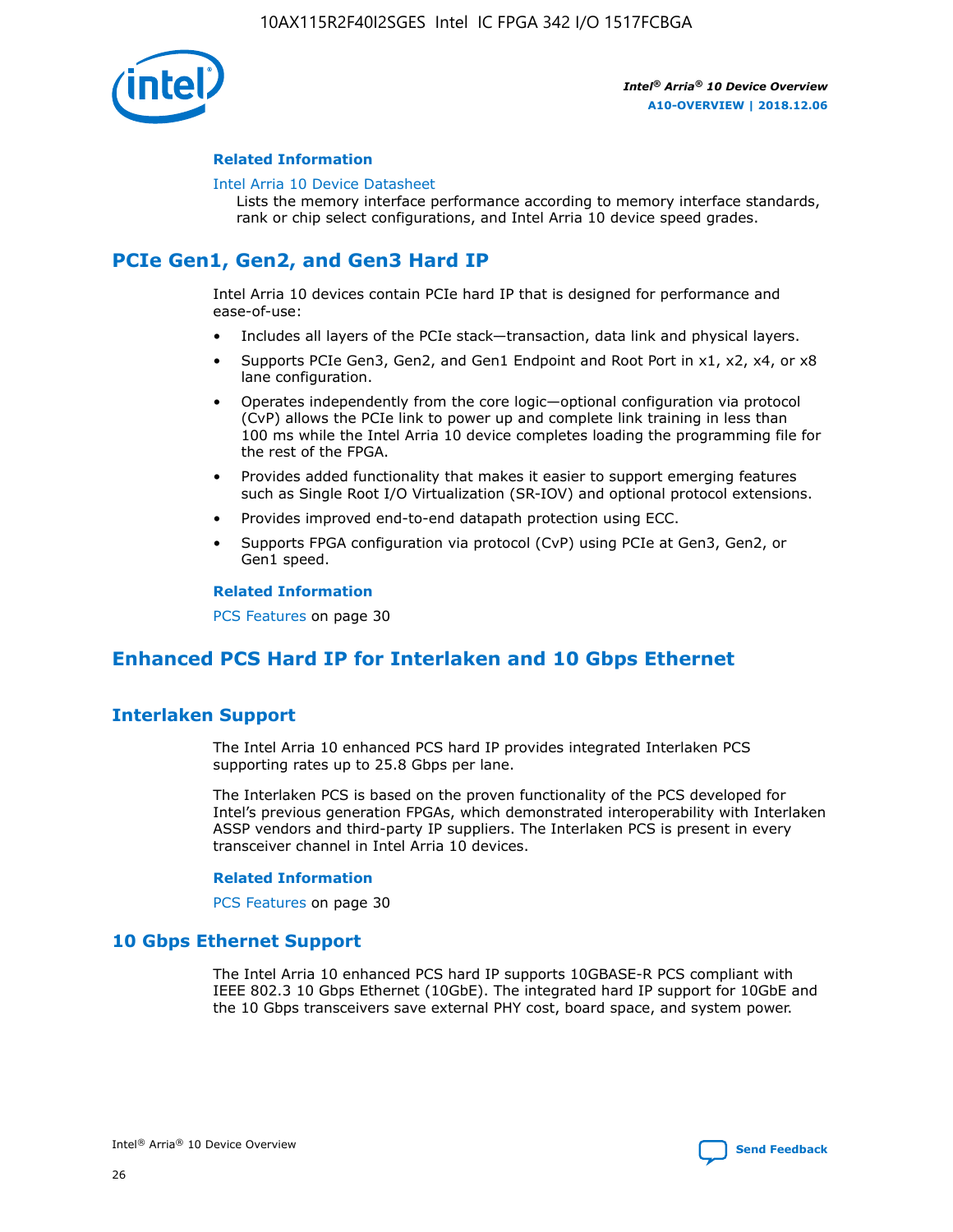

The scalable hard IP supports multiple independent 10GbE ports while using a single PLL for all the 10GBASE-R PCS instantiations, which saves on core logic resources and clock networks:

- Simplifies multiport 10GbE systems compared to XAUI interfaces that require an external XAUI-to-10G PHY.
- Incorporates Electronic Dispersion Compensation (EDC), which enables direct connection to standard 10 Gbps XFP and SFP+ pluggable optical modules.
- Supports backplane Ethernet applications and includes a hard 10GBASE-KR Forward Error Correction (FEC) circuit that you can use for 10 Gbps and 40 Gbps applications.

The 10 Gbps Ethernet PCS hard IP and 10GBASE-KR FEC are present in every transceiver channel.

#### **Related Information**

PCS Features on page 30

# **Low Power Serial Transceivers**

Intel Arria 10 FPGAs and SoCs include lowest power transceivers that deliver high bandwidth, throughput and low latency.

Intel Arria 10 devices deliver the industry's lowest power consumption per transceiver channel:

- 12.5 Gbps transceivers at as low as 242 mW
- 10 Gbps transceivers at as low as 168 mW
- 6 Gbps transceivers at as low as 117 mW

Intel Arria 10 transceivers support various data rates according to application:

- Chip-to-chip and chip-to-module applications—from 1 Gbps up to 25.8 Gbps
- Long reach and backplane applications—from 1 Gbps up to 12.5 with advanced adaptive equalization
- Critical power sensitive applications—from 1 Gbps up to 11.3 Gbps using lower power modes

The combination of 20 nm process technology and architectural advances provide the following benefits:

- Significant reduction in die area and power consumption
- Increase of up to two times in transceiver I/O density compared to previous generation devices while maintaining optimal signal integrity
- Up to 72 total transceiver channels—you can configure up to 6 of these channels to run as fast as 25.8 Gbps
- All channels feature continuous data rate support up to the maximum rated speed

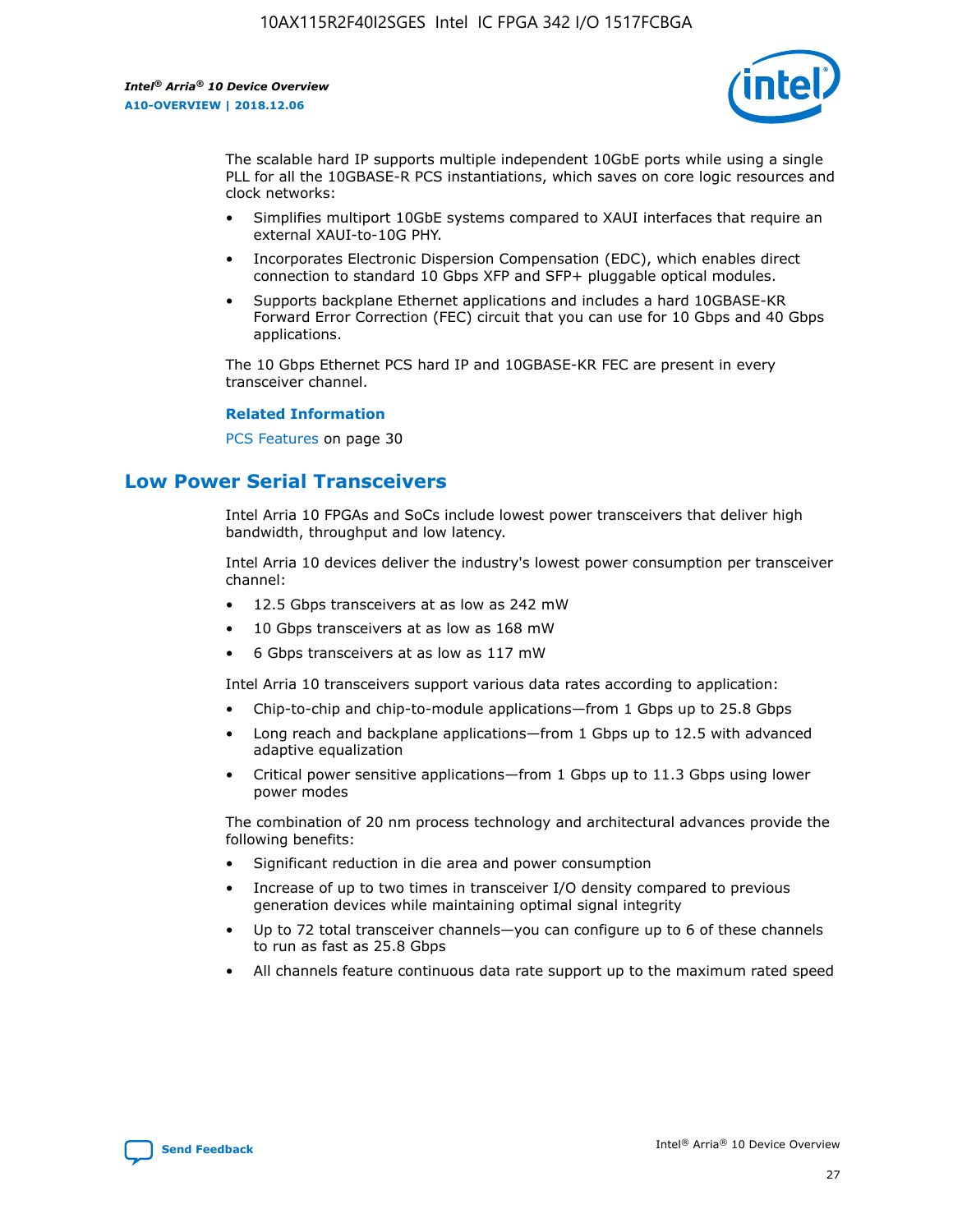



## **Figure 6. Intel Arria 10 Transceiver Block Architecture**

## **Transceiver Channels**

All transceiver channels feature a dedicated Physical Medium Attachment (PMA) and a hardened Physical Coding Sublayer (PCS).

- The PMA provides primary interfacing capabilities to physical channels.
- The PCS typically handles encoding/decoding, word alignment, and other preprocessing functions before transferring data to the FPGA core fabric.

A transceiver channel consists of a PMA and a PCS block. Most transceiver banks have 6 channels. There are some transceiver banks that contain only 3 channels.

A wide variety of bonded and non-bonded data rate configurations is possible using a highly configurable clock distribution network. Up to 80 independent transceiver data rates can be configured.

The following figures are graphical representations of top views of the silicon die, which correspond to reverse views for flip chip packages. Different Intel Arria 10 devices may have different floorplans than the ones shown in the figures.

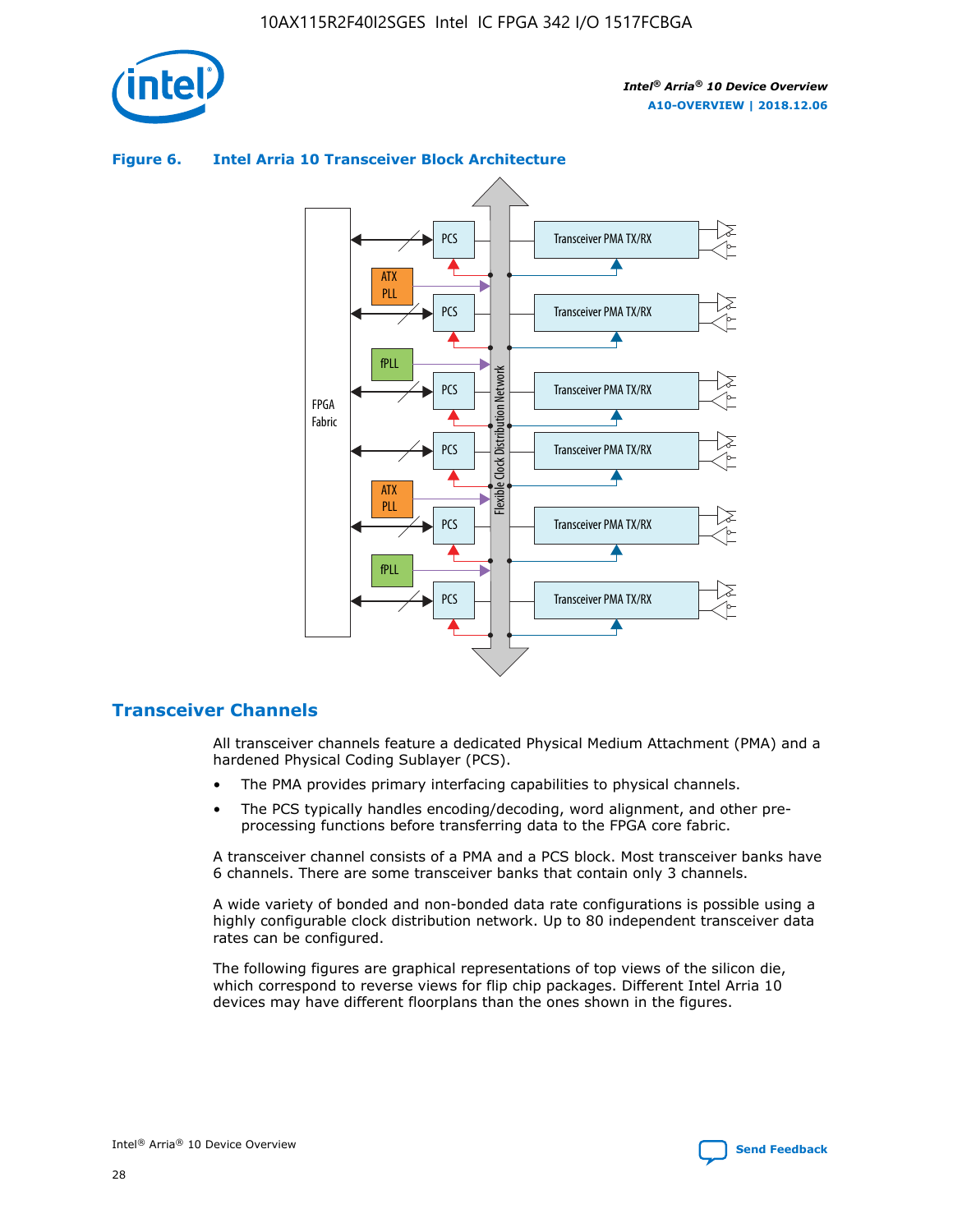

## **Figure 7. Device Chip Overview for Intel Arria 10 GX and GT Devices**





## **PMA Features**

Intel Arria 10 transceivers provide exceptional signal integrity at data rates up to 25.8 Gbps. Clocking options include ultra-low jitter ATX PLLs (LC tank based), clock multiplier unit (CMU) PLLs, and fractional PLLs.

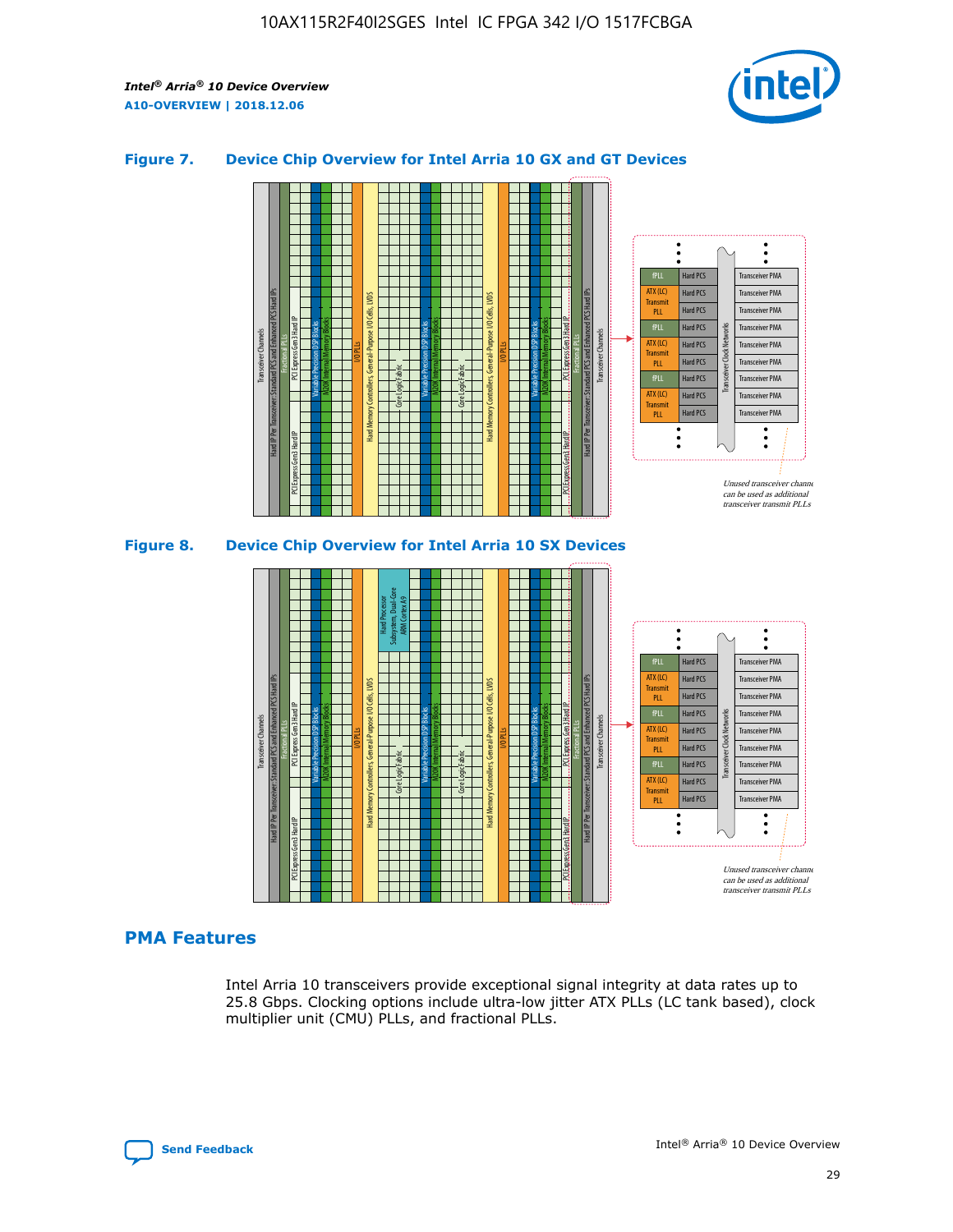

Each transceiver channel contains a channel PLL that can be used as the CMU PLL or clock data recovery (CDR) PLL. In CDR mode, the channel PLL recovers the receiver clock and data in the transceiver channel. Up to 80 independent data rates can be configured on a single Intel Arria 10 device.

## **Table 23. PMA Features of the Transceivers in Intel Arria 10 Devices**

| <b>Feature</b>                                             | <b>Capability</b>                                                                                                                                                                                                             |
|------------------------------------------------------------|-------------------------------------------------------------------------------------------------------------------------------------------------------------------------------------------------------------------------------|
| Chip-to-Chip Data Rates                                    | 1 Gbps to 17.4 Gbps (Intel Arria 10 GX devices)<br>1 Gbps to 25.8 Gbps (Intel Arria 10 GT devices)                                                                                                                            |
| <b>Backplane Support</b>                                   | Drive backplanes at data rates up to 12.5 Gbps                                                                                                                                                                                |
| Optical Module Support                                     | SFP+/SFP, XFP, CXP, QSFP/QSFP28, CFP/CFP2/CFP4                                                                                                                                                                                |
| Cable Driving Support                                      | SFP+ Direct Attach, PCI Express over cable, eSATA                                                                                                                                                                             |
| Transmit Pre-Emphasis                                      | 4-tap transmit pre-emphasis and de-emphasis to compensate for system channel loss                                                                                                                                             |
| Continuous Time Linear<br>Equalizer (CTLE)                 | Dual mode, high-gain, and high-data rate, linear receive equalization to compensate for<br>system channel loss                                                                                                                |
| Decision Feedback Equalizer<br>(DFE)                       | 7-fixed and 4-floating tap DFE to equalize backplane channel loss in the presence of<br>crosstalk and noisy environments                                                                                                      |
| Variable Gain Amplifier                                    | Optimizes the signal amplitude prior to the CDR sampling and operates in fixed and<br>adaptive modes                                                                                                                          |
| Altera Digital Adaptive<br>Parametric Tuning (ADAPT)       | Fully digital adaptation engine to automatically adjust all link equalization parameters-<br>including CTLE, DFE, and variable gain amplifier blocks—that provide optimal link margin<br>without intervention from user logic |
| Precision Signal Integrity<br>Calibration Engine (PreSICE) | Hardened calibration controller to quickly calibrate all transceiver control parameters on<br>power-up, which provides the optimal signal integrity and jitter performance                                                    |
| Advanced Transmit (ATX)<br><b>PLL</b>                      | Low jitter ATX (LC tank based) PLLs with continuous tuning range to cover a wide range of<br>standard and proprietary protocols                                                                                               |
| <b>Fractional PLLs</b>                                     | On-chip fractional frequency synthesizers to replace on-board crystal oscillators and reduce<br>system cost                                                                                                                   |
| Digitally Assisted Analog<br><b>CDR</b>                    | Superior jitter tolerance with fast lock time                                                                                                                                                                                 |
| Dynamic Partial<br>Reconfiguration                         | Allows independent control of the Avalon memory-mapped interface of each transceiver<br>channel for the highest transceiver flexibility                                                                                       |
| Multiple PCS-PMA and PCS-<br>PLD interface widths          | 8-, 10-, 16-, 20-, 32-, 40-, or 64-bit interface widths for flexibility of deserialization width,<br>encoding, and reduced latency                                                                                            |

## **PCS Features**

This table summarizes the Intel Arria 10 transceiver PCS features. You can use the transceiver PCS to support a wide range of protocols ranging from 1 Gbps to 25.8 Gbps.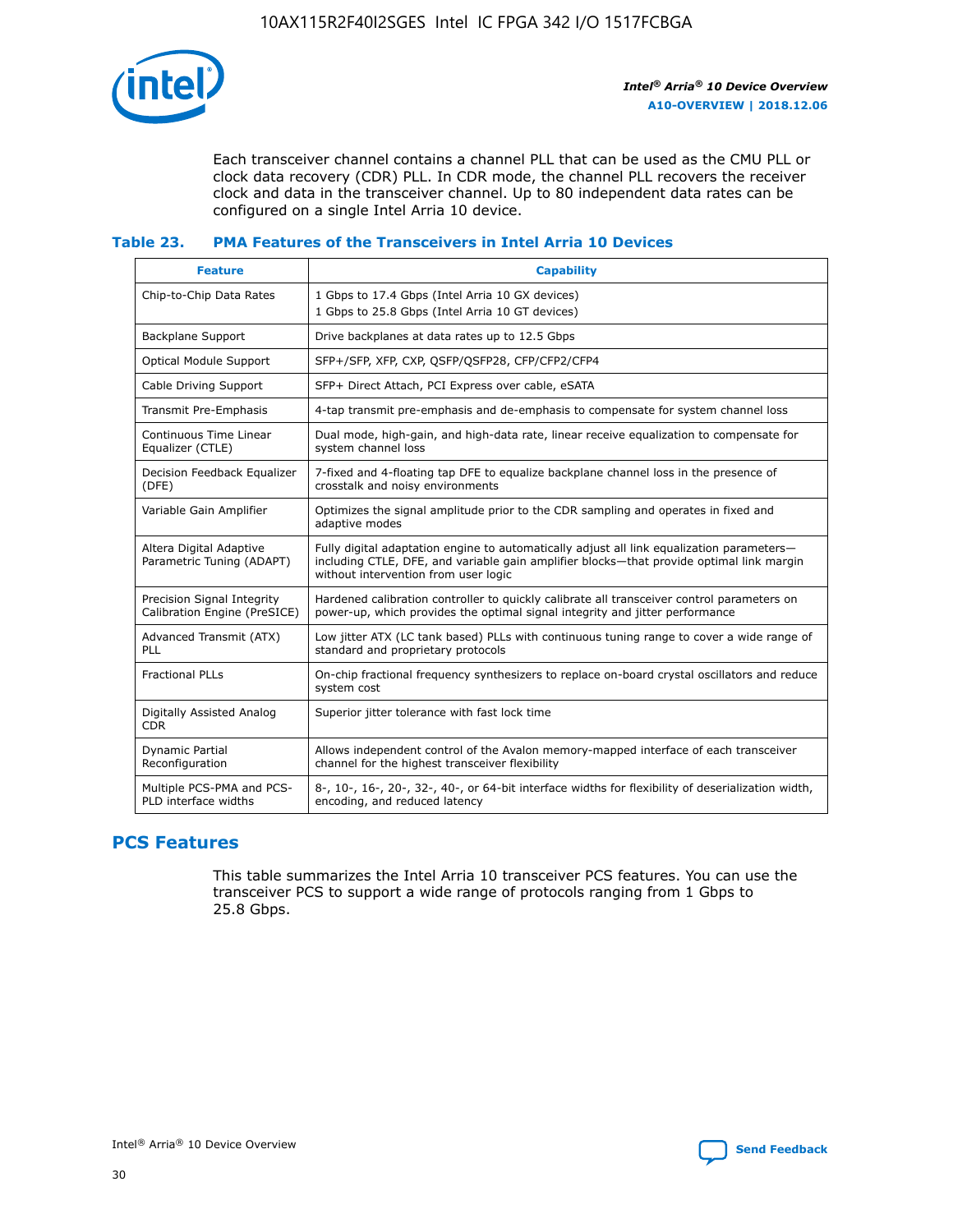

| <b>PCS</b>    | <b>Description</b>                                                                                                                                                                                                                                                                                                                                                                                             |
|---------------|----------------------------------------------------------------------------------------------------------------------------------------------------------------------------------------------------------------------------------------------------------------------------------------------------------------------------------------------------------------------------------------------------------------|
| Standard PCS  | Operates at a data rate up to 12 Gbps<br>Supports protocols such as PCI-Express, CPRI 4.2+, GigE, IEEE 1588 in Hard PCS<br>Implements other protocols using Basic/Custom (Standard PCS) transceiver<br>configuration rules.                                                                                                                                                                                    |
| Enhanced PCS  | Performs functions common to most serial data industry standards, such as word<br>alignment, encoding/decoding, and framing, before data is sent or received off-chip<br>through the PMA<br>• Handles data transfer to and from the FPGA fabric<br>Handles data transfer internally to and from the PMA<br>Provides frequency compensation<br>Performs channel bonding for multi-channel low skew applications |
| PCIe Gen3 PCS | Supports the seamless switching of Data and Clock between the Gen1, Gen2, and Gen3<br>data rates<br>Provides support for PIPE 3.0 features<br>Supports the PIPE interface with the Hard IP enabled, as well as with the Hard IP<br>bypassed                                                                                                                                                                    |

#### **Related Information**

- PCIe Gen1, Gen2, and Gen3 Hard IP on page 26
- Interlaken Support on page 26
- 10 Gbps Ethernet Support on page 26

## **PCS Protocol Support**

This table lists some of the protocols supported by the Intel Arria 10 transceiver PCS. For more information about the blocks in the transmitter and receiver data paths, refer to the related information.

| <b>Protocol</b>                                 | <b>Data Rate</b><br>(Gbps) | <b>Transceiver IP</b>       | <b>PCS Support</b>                      |
|-------------------------------------------------|----------------------------|-----------------------------|-----------------------------------------|
| PCIe Gen3 x1, x2, x4, x8                        | 8.0                        | Native PHY (PIPE)           | Standard PCS and PCIe<br>Gen3 PCS       |
| PCIe Gen2 x1, x2, x4, x8                        | 5.0                        | Native PHY (PIPE)           | <b>Standard PCS</b>                     |
| PCIe Gen1 x1, x2, x4, x8                        | 2.5                        | Native PHY (PIPE)           | Standard PCS                            |
| 1000BASE-X Gigabit Ethernet                     | 1.25                       | Native PHY                  | Standard PCS                            |
| 1000BASE-X Gigabit Ethernet with<br>IEEE 1588v2 | 1.25                       | Native PHY                  | Standard PCS                            |
| 10GBASE-R                                       | 10.3125                    | Native PHY                  | <b>Enhanced PCS</b>                     |
| 10GBASE-R with IEEE 1588v2                      | 10.3125                    | Native PHY                  | <b>Enhanced PCS</b>                     |
| 10GBASE-R with KR FEC                           | 10.3125                    | Native PHY                  | <b>Enhanced PCS</b>                     |
| 10GBASE-KR and 1000BASE-X                       | 10.3125                    | 1G/10GbE and 10GBASE-KR PHY | Standard PCS and<br><b>Enhanced PCS</b> |
| Interlaken (CEI-6G/11G)                         | 3.125 to 17.4              | Native PHY                  | <b>Enhanced PCS</b>                     |
| SFI-S/SFI-5.2                                   | 11.2                       | Native PHY                  | <b>Enhanced PCS</b>                     |
| $10G$ SDI                                       | 10.692                     | Native PHY                  | <b>Enhanced PCS</b>                     |
|                                                 |                            |                             | continued                               |

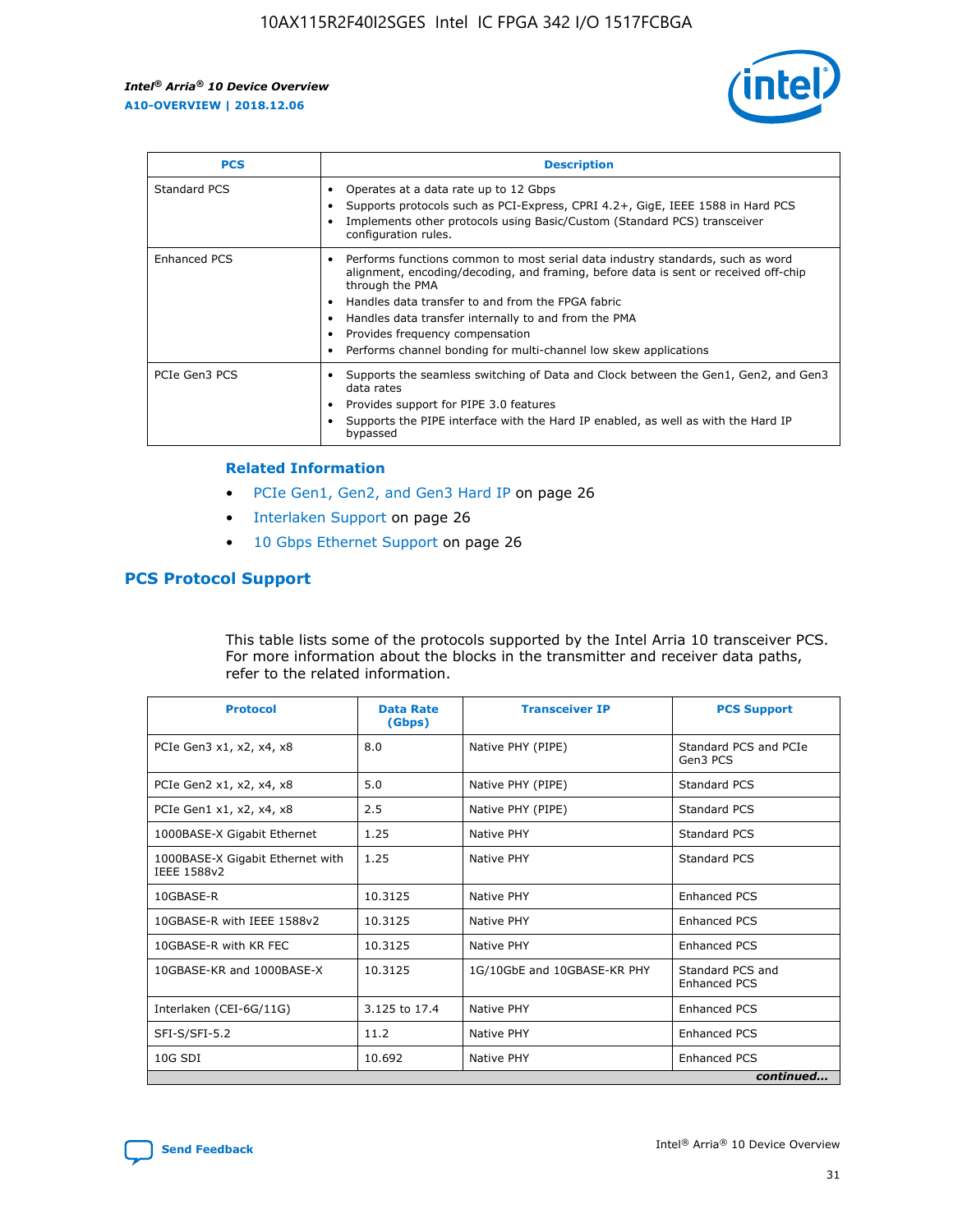

| <b>Protocol</b>      | <b>Data Rate</b><br>(Gbps) | <b>Transceiver IP</b> | <b>PCS Support</b> |
|----------------------|----------------------------|-----------------------|--------------------|
| CPRI 6.0 (64B/66B)   | 0.6144 to<br>10.1376       | Native PHY            | Enhanced PCS       |
| CPRI 4.2 (8B/10B)    | 0.6144 to<br>9.8304        | Native PHY            | Standard PCS       |
| OBSAI RP3 v4.2       | 0.6144 to 6.144            | Native PHY            | Standard PCS       |
| SD-SDI/HD-SDI/3G-SDI | $0.143(12)$ to<br>2.97     | Native PHY            | Standard PCS       |

## **Related Information**

#### [Intel Arria 10 Transceiver PHY User Guide](https://www.intel.com/content/www/us/en/programmable/documentation/nik1398707230472.html#nik1398707091164)

Provides more information about the supported transceiver protocols and PHY IP, the PMA architecture, and the standard, enhanced, and PCIe Gen3 PCS architecture.

# **SoC with Hard Processor System**

Each SoC device combines an FPGA fabric and a hard processor system (HPS) in a single device. This combination delivers the flexibility of programmable logic with the power and cost savings of hard IP in these ways:

- Reduces board space, system power, and bill of materials cost by eliminating a discrete embedded processor
- Allows you to differentiate the end product in both hardware and software, and to support virtually any interface standard
- Extends the product life and revenue through in-field hardware and software updates

 $(12)$  The 0.143 Gbps data rate is supported using oversampling of user logic that you must implement in the FPGA fabric.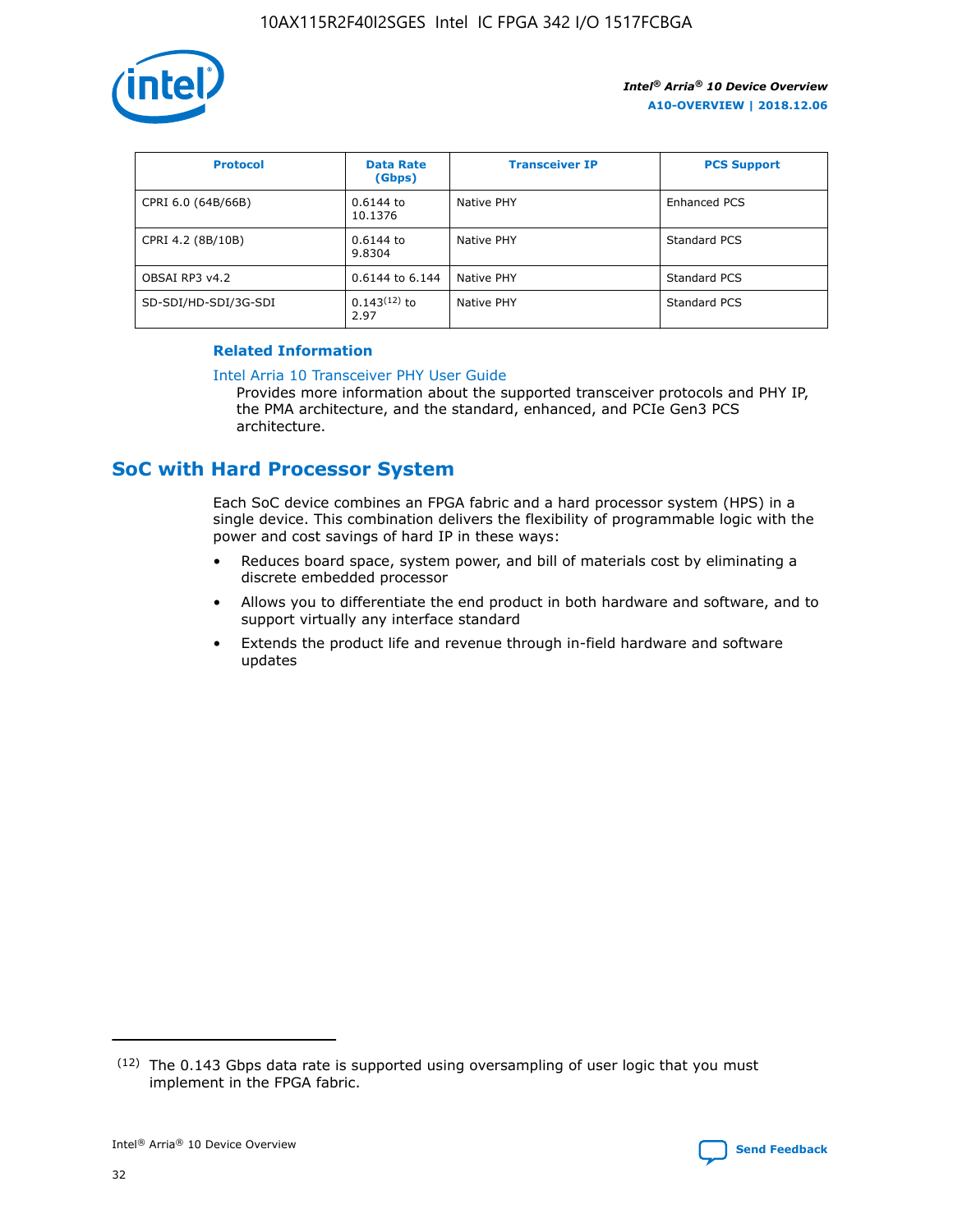

#### **Figure 9. HPS Block Diagram**

This figure shows a block diagram of the HPS with the dual ARM Cortex-A9 MPCore processor.



## **Key Advantages of 20-nm HPS**

The 20-nm HPS strikes a balance between enabling maximum software compatibility with 28-nm SoCs while still improving upon the 28-nm HPS architecture. These improvements address the requirements of the next generation target markets such as wireless and wireline communications, compute and storage equipment, broadcast and military in terms of performance, memory bandwidth, connectivity via backplane and security.

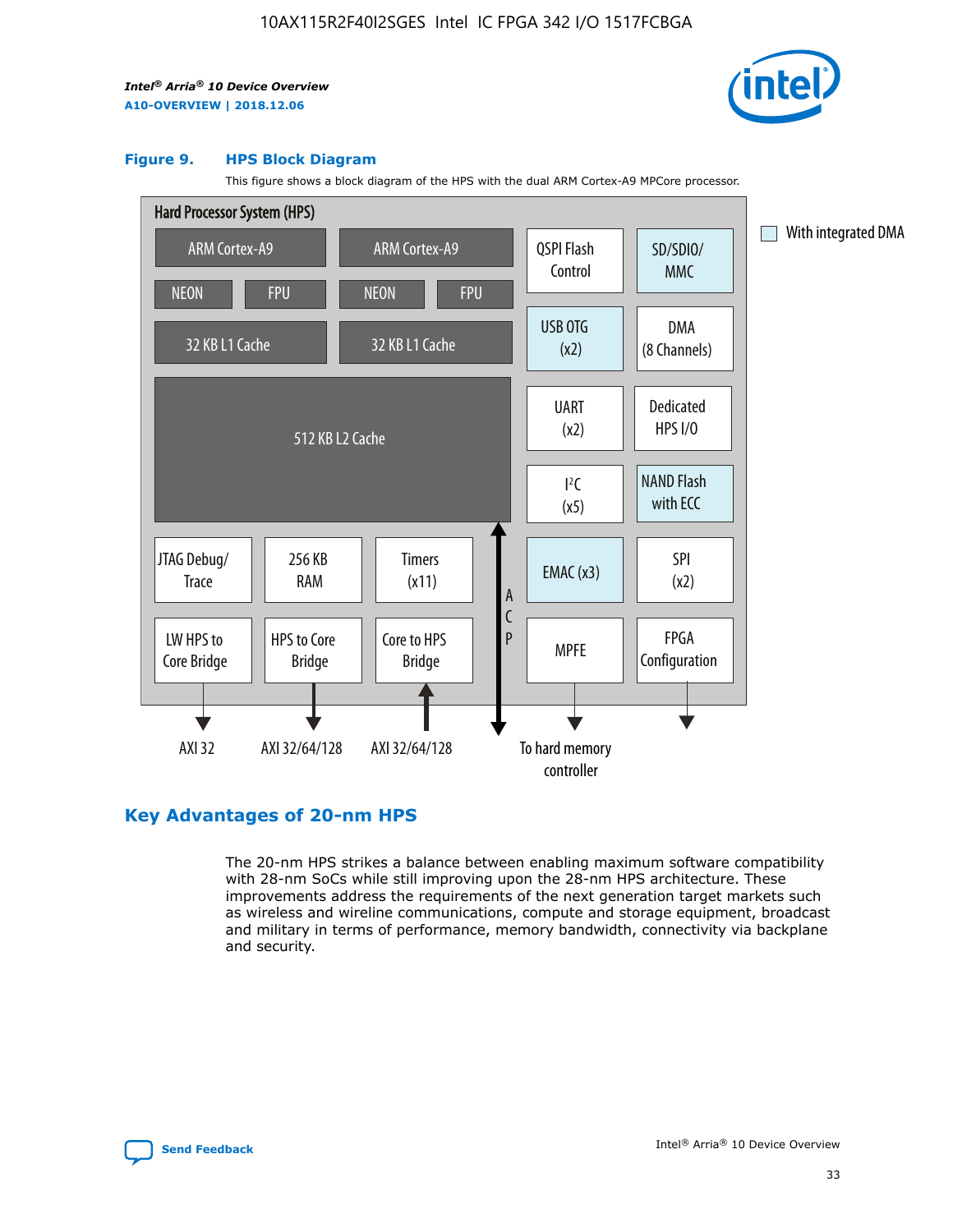

## **Table 24. Improvements in 20 nm HPS**

This table lists the key improvements of the 20 nm HPS compared to the 28 nm HPS.

| Advantages/<br><b>Improvements</b>                          | <b>Description</b>                                                                                                                                                                                                                                                                                                                                                                                                                                                                                                                                                                                                                                                                                                                                                                                                                                                                                                                   |
|-------------------------------------------------------------|--------------------------------------------------------------------------------------------------------------------------------------------------------------------------------------------------------------------------------------------------------------------------------------------------------------------------------------------------------------------------------------------------------------------------------------------------------------------------------------------------------------------------------------------------------------------------------------------------------------------------------------------------------------------------------------------------------------------------------------------------------------------------------------------------------------------------------------------------------------------------------------------------------------------------------------|
| Increased performance and<br>overdrive capability           | While the nominal processor frequency is 1.2 GHz, the 20 nm HPS offers an "overdrive"<br>feature which enables a higher processor operating frequency. This requires a higher supply<br>voltage value that is unique to the HPS and may require a separate regulator.                                                                                                                                                                                                                                                                                                                                                                                                                                                                                                                                                                                                                                                                |
| Increased processor memory<br>bandwidth and DDR4<br>support | Up to 64-bit DDR4 memory at 2,400 Mbps support is available for the processor. The hard<br>memory controller for the HPS comprises a multi-port front end that manages connections<br>to a single port memory controller. The multi-port front end allows logic core and the HPS<br>to share ports and thereby the available bandwidth of the memory controller.                                                                                                                                                                                                                                                                                                                                                                                                                                                                                                                                                                     |
| Flexible I/O sharing                                        | An advanced I/O pin muxing scheme allows improved sharing of I/O between the HPS and<br>the core logic. The following types of I/O are available for SoC:<br>17 dedicated I/Os-physically located inside the HPS block and are not accessible to<br>logic within the core. The 17 dedicated I/Os are used for HPS clock, resets, and<br>interfacing with boot devices, QSPI, and SD/MMC.<br>48 direct shared I/O-located closest to the HPS block and are ideal for high speed HPS<br>$\bullet$<br>peripherals such as EMAC, USB, and others. There is one bank of 48 I/Os that supports<br>direct sharing where the 48 I/Os can be shared 12 I/Os at a time.<br>Standard (shared) I/O-all standard I/Os can be shared by the HPS peripherals and any<br>logic within the core. For designs where more than 48 I/Os are required to fully use all<br>the peripherals in the HPS, these I/Os can be connected through the core logic. |
| <b>EMAC</b> core                                            | Three EMAC cores are available in the HPS. The EMAC cores enable an application to<br>support two redundant Ethernet connections; for example, backplane, or two EMAC cores<br>for managing IEEE 1588 time stamp information while allowing a third EMAC core for debug<br>and configuration. All three EMACs can potentially share the same time stamps, simplifying<br>the 1588 time stamping implementation. A new serial time stamp interface allows core<br>logic to access and read the time stamp values. The integrated EMAC controllers can be<br>connected to external Ethernet PHY through the provided MDIO or I <sup>2</sup> C interface.                                                                                                                                                                                                                                                                               |
| On-chip memory                                              | The on-chip memory is updated to 256 KB support and can support larger data sets and<br>real time algorithms.                                                                                                                                                                                                                                                                                                                                                                                                                                                                                                                                                                                                                                                                                                                                                                                                                        |
| <b>ECC</b> enhancements                                     | Improvements in L2 Cache ECC management allow identification of errors down to the<br>address level. ECC enhancements also enable improved error injection and status reporting<br>via the introduction of new memory mapped access to syndrome and data signals.                                                                                                                                                                                                                                                                                                                                                                                                                                                                                                                                                                                                                                                                    |
| HPS to FPGA Interconnect<br>Backbone                        | Although the HPS and the Logic Core can operate independently, they are tightly coupled<br>via a high-bandwidth system interconnect built from high-performance ARM AMBA AXI bus<br>bridges. IP bus masters in the FPGA fabric have access to HPS bus slaves via the FPGA-to-<br>HPS interconnect. Similarly, HPS bus masters have access to bus slaves in the core fabric<br>via the HPS-to-FPGA bridge. Both bridges are AMBA AXI-3 compliant and support<br>simultaneous read and write transactions. Up to three masters within the core fabric can<br>share the HPS SDRAM controller with the processor. Additionally, the processor can be used<br>to configure the core fabric under program control via a dedicated 32-bit configuration port.                                                                                                                                                                               |
| FPGA configuration and HPS<br>booting                       | The FPGA fabric and HPS in the SoCs are powered independently. You can reduce the clock<br>frequencies or gate the clocks to reduce dynamic power.<br>You can configure the FPGA fabric and boot the HPS independently, in any order, providing<br>you with more design flexibility.                                                                                                                                                                                                                                                                                                                                                                                                                                                                                                                                                                                                                                                 |
| Security                                                    | New security features have been introduced for anti-tamper management, secure boot,<br>encryption (AES), and authentication (SHA).                                                                                                                                                                                                                                                                                                                                                                                                                                                                                                                                                                                                                                                                                                                                                                                                   |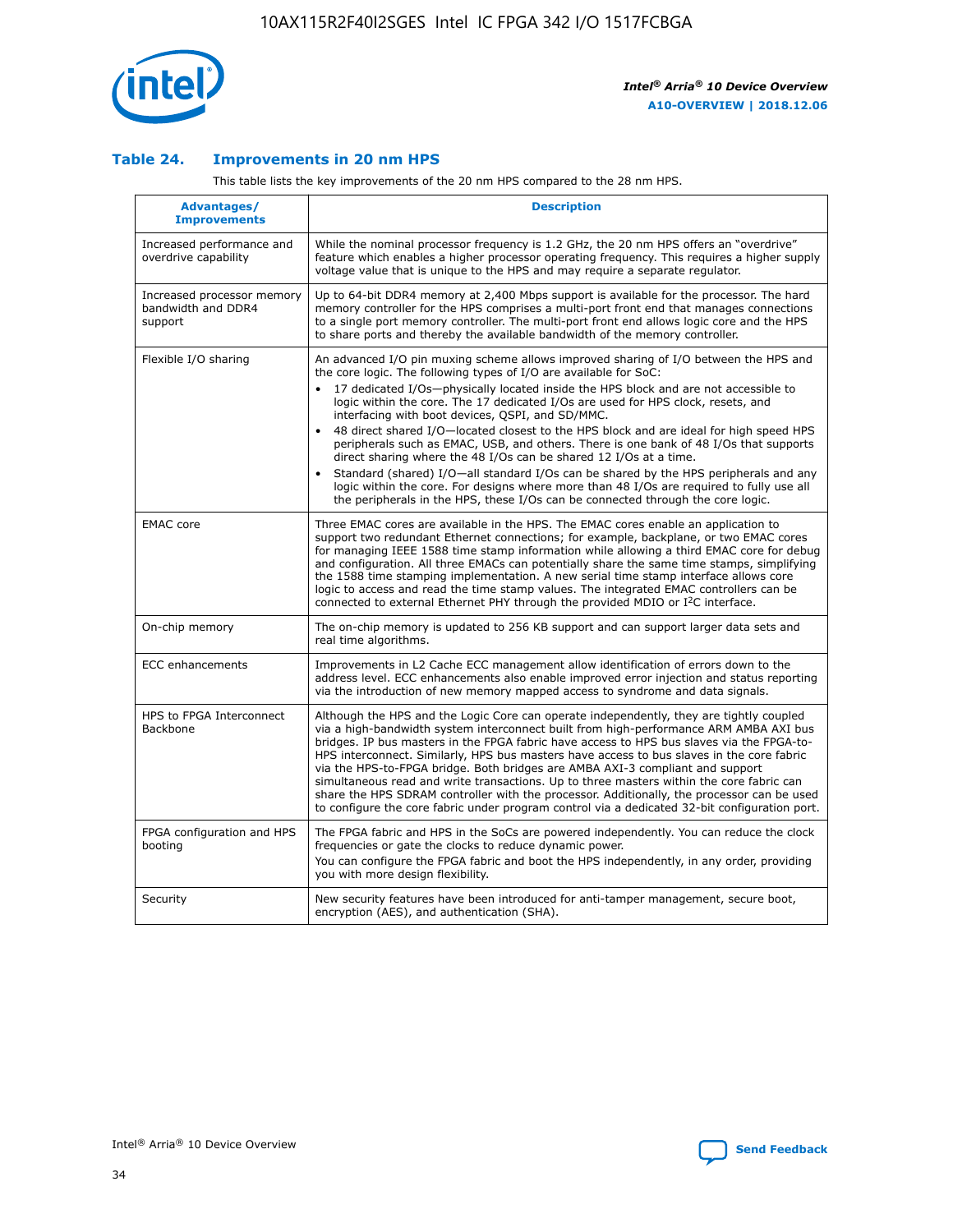

## **Features of the HPS**

The HPS has the following features:

- 1.2-GHz, dual-core ARM Cortex-A9 MPCore processor with up to 1.5-GHz via overdrive
	- ARMv7-A architecture that runs 32-bit ARM instructions, 16-bit and 32-bit Thumb instructions, and 8-bit Java byte codes in Jazelle style
	- Superscalar, variable length, out-of-order pipeline with dynamic branch prediction
	- Instruction Efficiency 2.5 MIPS/MHz, which provides total performance of 7500 MIPS at 1.5 GHz
- Each processor core includes:
	- 32 KB of L1 instruction cache, 32 KB of L1 data cache
	- Single- and double-precision floating-point unit and NEON media engine
	- CoreSight debug and trace technology
	- Snoop Control Unit (SCU) and Acceleration Coherency Port (ACP)
- 512 KB of shared L2 cache
- 256 KB of scratch RAM
- Hard memory controller with support for DDR3, DDR4 and optional error correction code (ECC) support
- Multiport Front End (MPFE) Scheduler interface to the hard memory controller
- 8-channel direct memory access (DMA) controller
- QSPI flash controller with SIO, DIO, QIO SPI Flash support
- NAND flash controller (ONFI 1.0 or later) with DMA and ECC support, updated to support 8 and 16-bit Flash devices and new command DMA to offload CPU for fast power down recovery
- Updated SD/SDIO/MMC controller to eMMC 4.5 with DMA with CE-ATA digital command support
- 3 10/100/1000 Ethernet media access control (MAC) with DMA
- 2 USB On-the-Go (OTG) controllers with DMA
- $\bullet$  5 I<sup>2</sup>C controllers (3 can be used by EMAC for MIO to external PHY)
- 2 UART 16550 Compatible controllers
- 4 serial peripheral interfaces (SPI) (2 Master, 2 Slaves)
- 62 programmable general-purpose I/Os, which includes 48 direct share I/Os that allows the HPS peripherals to connect directly to the FPGA I/Os
- 7 general-purpose timers
- 4 watchdog timers
- Anti-tamper, Secure Boot, Encryption (AES) and Authentication (SHA)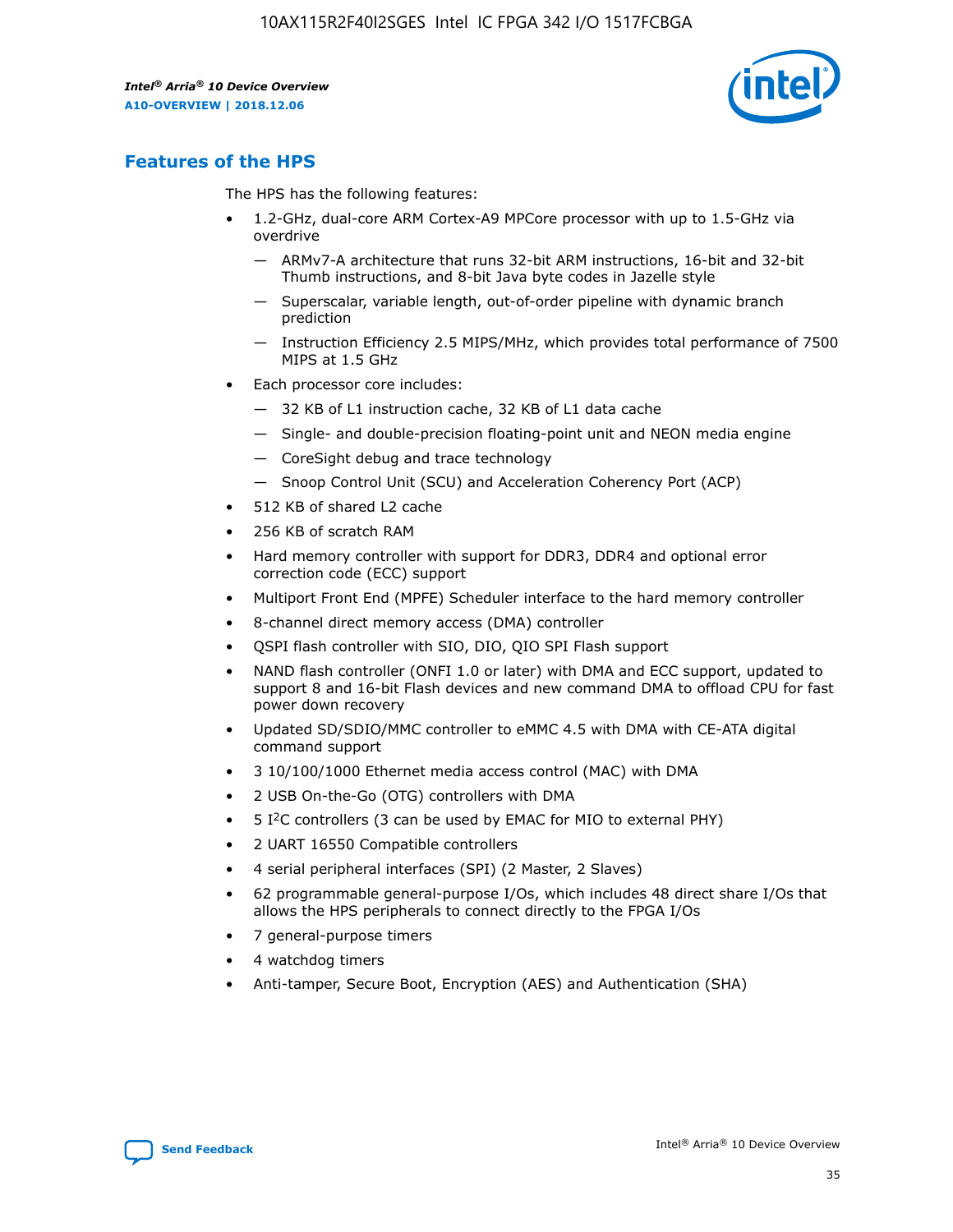

## **System Peripherals and Debug Access Port**

Each Ethernet MAC, USB OTG, NAND flash controller, and SD/MMC controller module has an integrated DMA controller. For modules without an integrated DMA controller, an additional DMA controller module provides up to eight channels of high-bandwidth data transfers. Peripherals that communicate off-chip are multiplexed with other peripherals at the HPS pin level. This allows you to choose which peripherals interface with other devices on your PCB.

The debug access port provides interfaces to industry standard JTAG debug probes and supports ARM CoreSight debug and core traces to facilitate software development.

## **HPS–FPGA AXI Bridges**

The HPS–FPGA bridges, which support the Advanced Microcontroller Bus Architecture (AMBA) Advanced eXtensible Interface (AXI™) specifications, consist of the following bridges:

- FPGA-to-HPS AMBA AXI bridge—a high-performance bus supporting 32, 64, and 128 bit data widths that allows the FPGA fabric to issue transactions to slaves in the HPS.
- HPS-to-FPGA Avalon/AMBA AXI bridge—a high-performance bus supporting 32, 64, and 128 bit data widths that allows the HPS to issue transactions to slaves in the FPGA fabric.
- Lightweight HPS-to-FPGA AXI bridge—a lower latency 32 bit width bus that allows the HPS to issue transactions to soft peripherals in the FPGA fabric. This bridge is primarily used for control and status register (CSR) accesses to peripherals in the FPGA fabric.

The HPS–FPGA AXI bridges allow masters in the FPGA fabric to communicate with slaves in the HPS logic, and vice versa. For example, the HPS-to-FPGA AXI bridge allows you to share memories instantiated in the FPGA fabric with one or both microprocessors in the HPS, while the FPGA-to-HPS AXI bridge allows logic in the FPGA fabric to access the memory and peripherals in the HPS.

Each HPS–FPGA bridge also provides asynchronous clock crossing for data transferred between the FPGA fabric and the HPS.

#### **HPS SDRAM Controller Subsystem**

The HPS SDRAM controller subsystem contains a multiport SDRAM controller and DDR PHY that are shared between the FPGA fabric (through the FPGA-to-HPS SDRAM interface), the level 2 (L2) cache, and the level 3 (L3) system interconnect. The FPGA-to-HPS SDRAM interface supports AMBA AXI and Avalon® Memory-Mapped (Avalon-MM) interface standards, and provides up to six individual ports for access by masters implemented in the FPGA fabric.

The HPS SDRAM controller supports up to 3 masters (command ports), 3x 64-bit read data ports and 3x 64-bit write data ports.

To maximize memory performance, the SDRAM controller subsystem supports command and data reordering, deficit round-robin arbitration with aging, and high-priority bypass features.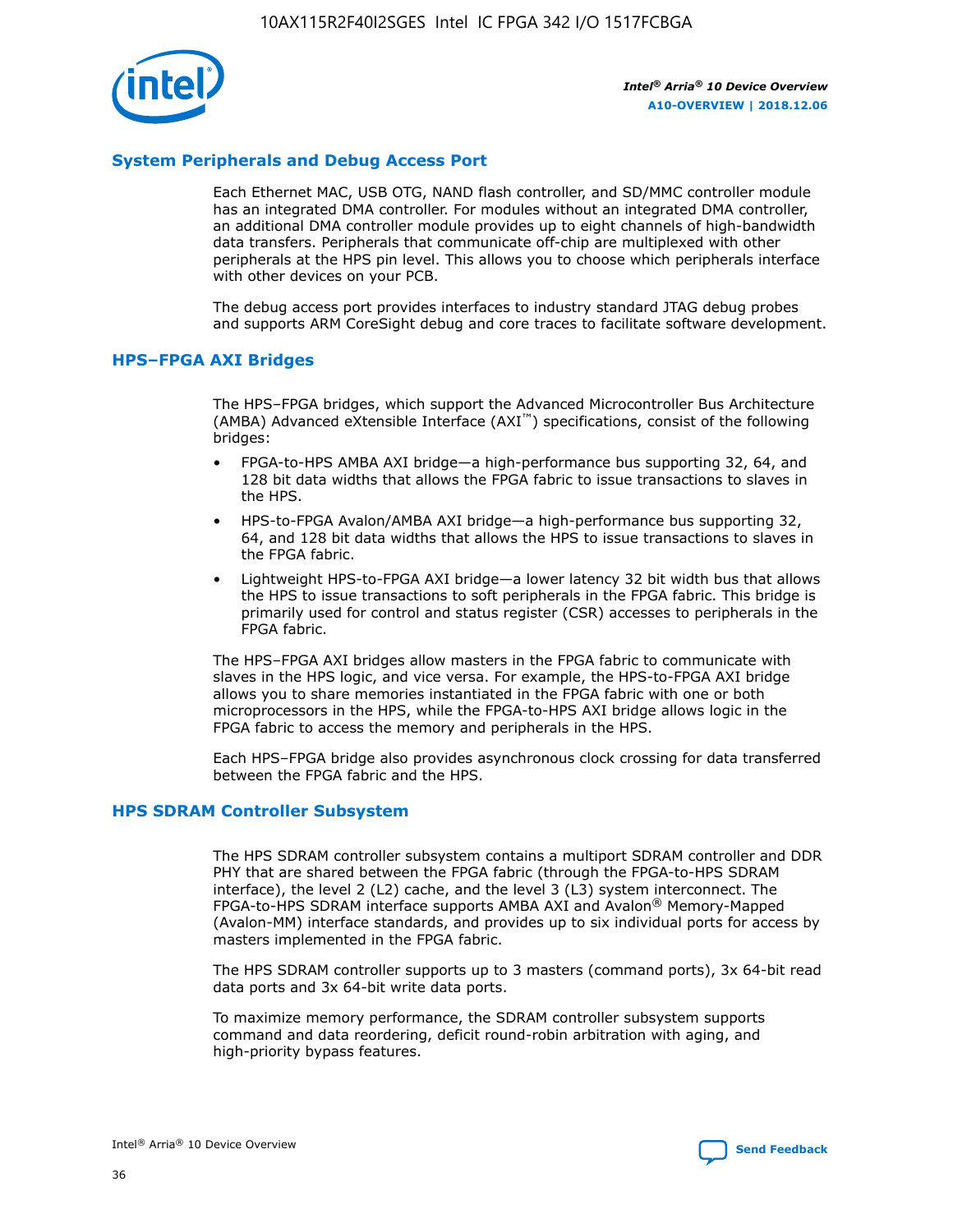

## **FPGA Configuration and HPS Booting**

The FPGA fabric and HPS in the SoC FPGA must be powered at the same time. You can reduce the clock frequencies or gate the clocks to reduce dynamic power.

Once powered, the FPGA fabric and HPS can be configured independently thus providing you with more design flexibility:

- You can boot the HPS independently. After the HPS is running, the HPS can fully or partially reconfigure the FPGA fabric at any time under software control. The HPS can also configure other FPGAs on the board through the FPGA configuration controller.
- Configure the FPGA fabric first, and then boot the HPS from memory accessible to the FPGA fabric.

## **Hardware and Software Development**

For hardware development, you can configure the HPS and connect your soft logic in the FPGA fabric to the HPS interfaces using the Platform Designer system integration tool in the Intel Quartus Prime software.

For software development, the ARM-based SoC FPGA devices inherit the rich software development ecosystem available for the ARM Cortex-A9 MPCore processor. The software development process for Intel SoC FPGAs follows the same steps as those for other SoC devices from other manufacturers. Support for Linux\*, VxWorks\*, and other operating systems are available for the SoC FPGAs. For more information on the operating systems support availability, contact the Intel FPGA sales team.

You can begin device-specific firmware and software development on the Intel SoC FPGA Virtual Target. The Virtual Target is a fast PC-based functional simulation of a target development system—a model of a complete development board. The Virtual Target enables the development of device-specific production software that can run unmodified on actual hardware.

## **Dynamic and Partial Reconfiguration**

The Intel Arria 10 devices support dynamic and partial reconfiguration. You can use dynamic and partial reconfiguration simultaneously to enable seamless reconfiguration of both the device core and transceivers.

## **Dynamic Reconfiguration**

You can reconfigure the PMA and PCS blocks while the device continues to operate. This feature allows you to change the data rates, protocol, and analog settings of a channel in a transceiver bank without affecting on-going data transfer in other transceiver banks. This feature is ideal for applications that require dynamic multiprotocol or multirate support.

## **Partial Reconfiguration**

Using partial reconfiguration, you can reconfigure some parts of the device while keeping the device in operation.

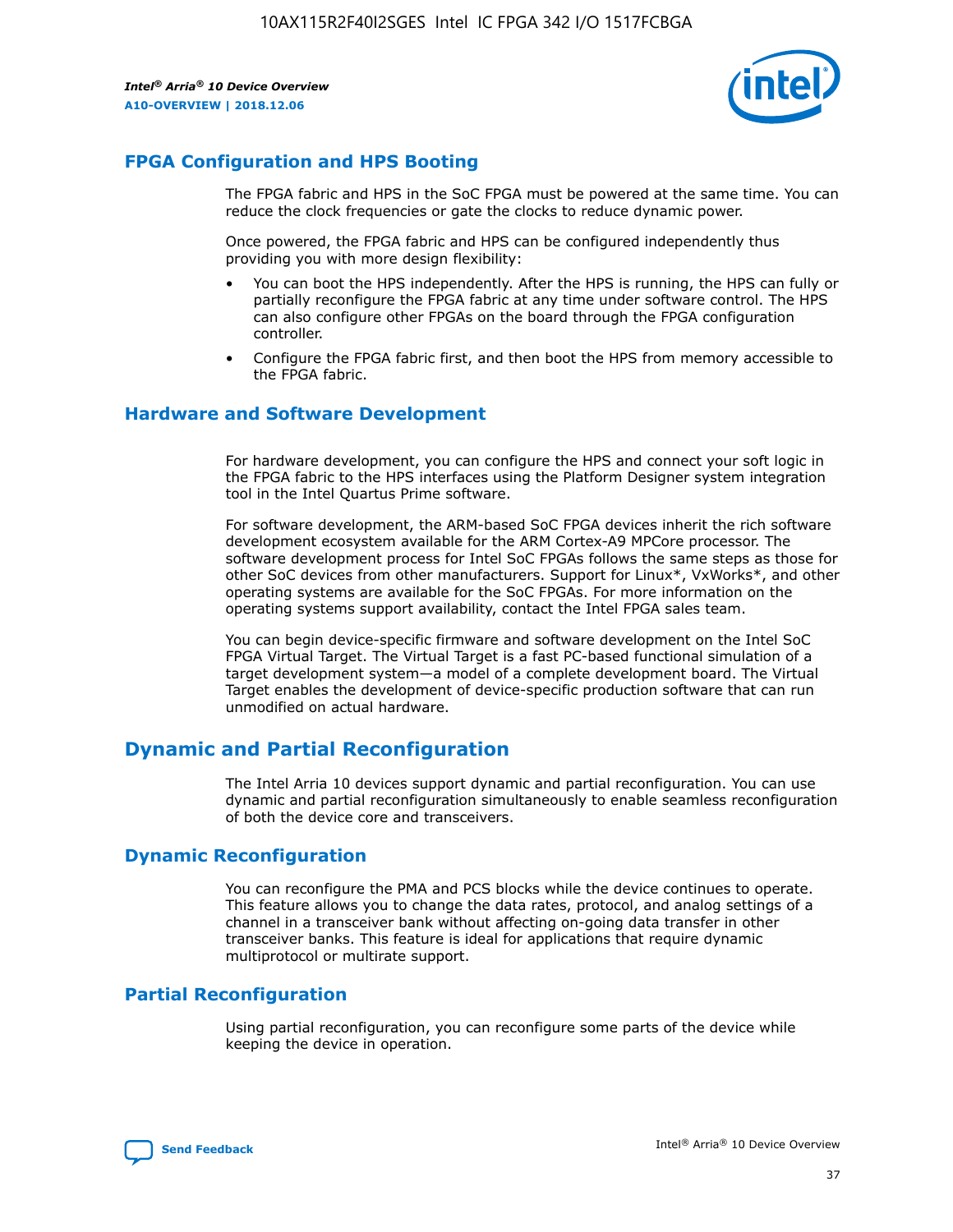

Instead of placing all device functions in the FPGA fabric, you can store some functions that do not run simultaneously in external memory and load them only when required. This capability increases the effective logic density of the device, and lowers cost and power consumption.

In the Intel solution, you do not have to worry about intricate device architecture to perform a partial reconfiguration. The partial reconfiguration capability is built into the Intel Quartus Prime design software, making such time-intensive task simple.

Intel Arria 10 devices support partial reconfiguration in the following configuration options:

- Using an internal host:
	- All supported configuration modes where the FPGA has access to external memory devices such as serial and parallel flash memory.
	- Configuration via Protocol [CvP (PCIe)]
- Using an external host—passive serial (PS), fast passive parallel (FPP) x8, FPP x16, and FPP x32 I/O interface.

# **Enhanced Configuration and Configuration via Protocol**

## **Table 25. Configuration Schemes and Features of Intel Arria 10 Devices**

Intel Arria 10 devices support 1.8 V programming voltage and several configuration schemes.

| <b>Scheme</b>                                                          | <b>Data</b><br><b>Width</b> | <b>Max Clock</b><br>Rate<br>(MHz) | <b>Max Data</b><br>Rate<br>(Mbps)<br>(13) | <b>Decompression</b> | <b>Design</b><br>Security <sup>(1</sup><br>4) | <b>Partial</b><br>Reconfiguration<br>(15) | <b>Remote</b><br><b>System</b><br><b>Update</b> |
|------------------------------------------------------------------------|-----------------------------|-----------------------------------|-------------------------------------------|----------------------|-----------------------------------------------|-------------------------------------------|-------------------------------------------------|
| <b>JTAG</b>                                                            | 1 bit                       | 33                                | 33                                        |                      |                                               | Yes <sup>(16)</sup>                       |                                                 |
| Active Serial (AS)<br>through the<br>EPCO-L<br>configuration<br>device | 1 bit,<br>4 bits            | 100                               | 400                                       | Yes                  | Yes                                           | $Y_{PS}(16)$                              | Yes                                             |
| Passive serial (PS)<br>through CPLD or<br>external<br>microcontroller  | 1 bit                       | 100                               | 100                                       | Yes                  | Yes                                           | Yes(16)                                   | Parallel<br>Flash<br>Loader<br>(PFL) IP<br>core |
|                                                                        |                             |                                   |                                           |                      |                                               |                                           | continued                                       |

<sup>(13)</sup> Enabling either compression or design security features affects the maximum data rate. Refer to the Intel Arria 10 Device Datasheet for more information.

<sup>(14)</sup> Encryption and compression cannot be used simultaneously.

 $(15)$  Partial reconfiguration is an advanced feature of the device family. If you are interested in using partial reconfiguration, contact Intel for support.

 $(16)$  Partial configuration can be performed only when it is configured as internal host.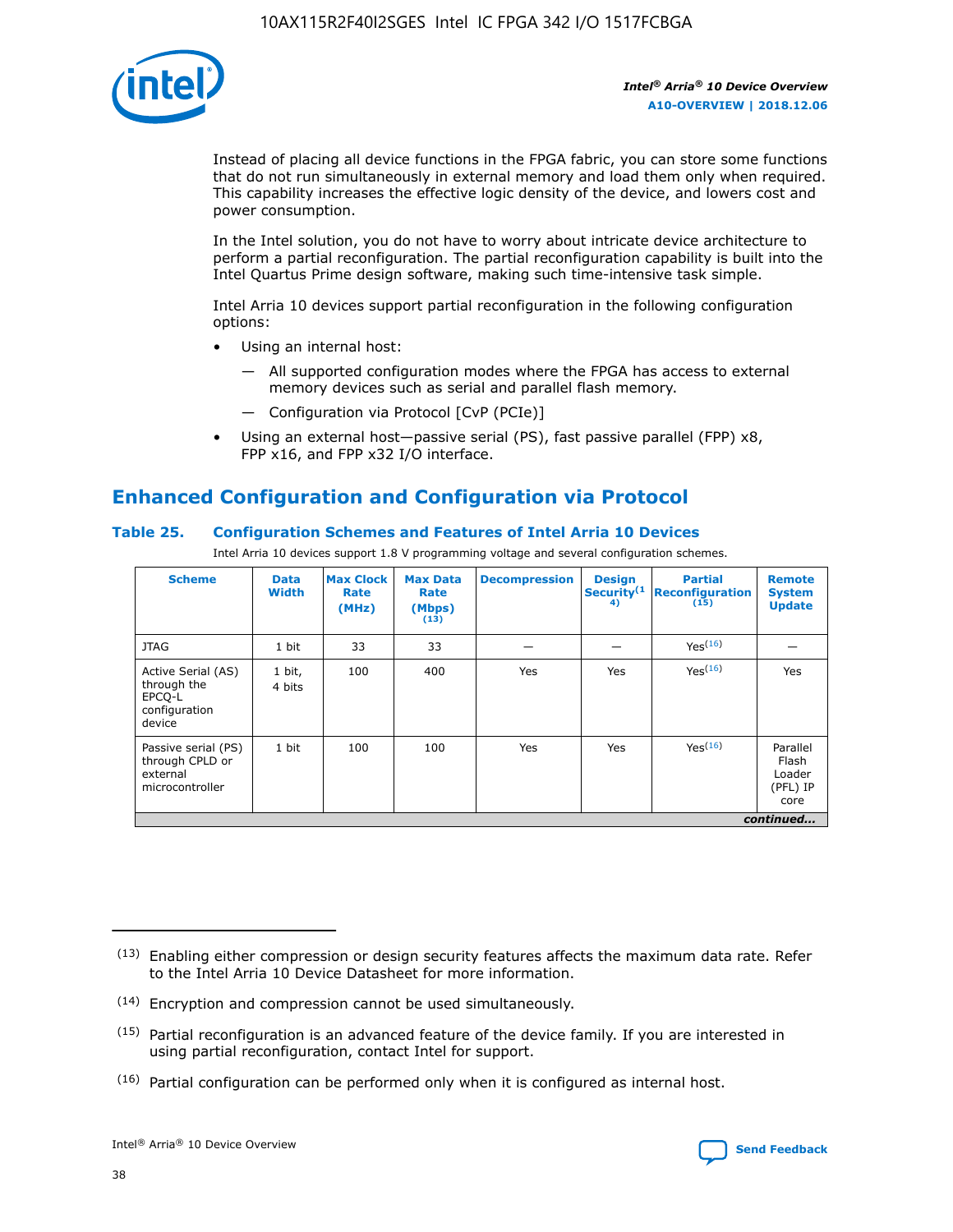

| <b>Scheme</b>                                    | <b>Data</b><br><b>Width</b> | <b>Max Clock</b><br>Rate<br>(MHz) | <b>Max Data</b><br>Rate<br>(Mbps)<br>(13) | <b>Decompression</b> | <b>Design</b><br>Security <sup>(1</sup><br>4) | <b>Partial</b><br><b>Reconfiguration</b><br>(15) | <b>Remote</b><br><b>System</b><br><b>Update</b> |
|--------------------------------------------------|-----------------------------|-----------------------------------|-------------------------------------------|----------------------|-----------------------------------------------|--------------------------------------------------|-------------------------------------------------|
| Fast passive                                     | 8 bits                      | 100                               | 3200                                      | Yes                  | Yes                                           | Yes(17)                                          | PFL IP                                          |
| parallel (FPP)<br>through CPLD or                | 16 bits                     |                                   |                                           | Yes                  | Yes                                           |                                                  | core                                            |
| external<br>microcontroller                      | 32 bits                     |                                   |                                           | Yes                  | Yes                                           |                                                  |                                                 |
| Configuration via                                | 16 bits                     | 100                               | 3200                                      | Yes                  | Yes                                           | Yes <sup>(17)</sup>                              |                                                 |
| <b>HPS</b>                                       | 32 bits                     |                                   |                                           | Yes                  | Yes                                           |                                                  |                                                 |
| Configuration via<br>Protocol [CvP<br>$(PCIe^*)$ | x1, x2,<br>x4, x8<br>lanes  |                                   | 8000                                      | Yes                  | Yes                                           | Yes(16)                                          |                                                 |

You can configure Intel Arria 10 devices through PCIe using Configuration via Protocol (CvP). The Intel Arria 10 CvP implementation conforms to the PCIe 100 ms power-up-to-active time requirement.

## **Related Information**

[Configuration via Protocol \(CvP\) Implementation in Intel FPGAs User Guide](https://www.intel.com/content/www/us/en/programmable/documentation/dsu1441819344145.html#dsu1442269728522) Provides more information about the CvP configuration scheme.

# **SEU Error Detection and Correction**

Intel Arria 10 devices offer robust and easy-to-use single-event upset (SEU) error detection and correction circuitry.

The detection and correction circuitry includes protection for Configuration RAM (CRAM) programming bits and user memories. The CRAM is protected by a continuously running CRC error detection circuit with integrated ECC that automatically corrects one or two errors and detects higher order multi-bit errors. When more than two errors occur, correction is available through reloading of the core programming file, providing a complete design refresh while the FPGA continues to operate.

The physical layout of the Intel Arria 10 CRAM array is optimized to make the majority of multi-bit upsets appear as independent single-bit or double-bit errors which are automatically corrected by the integrated CRAM ECC circuitry. In addition to the CRAM protection, the M20K memory blocks also include integrated ECC circuitry and are layout-optimized for error detection and correction. The MLAB does not have ECC.

(14) Encryption and compression cannot be used simultaneously.

<sup>(17)</sup> Supported at a maximum clock rate of 100 MHz.



 $(13)$  Enabling either compression or design security features affects the maximum data rate. Refer to the Intel Arria 10 Device Datasheet for more information.

 $(15)$  Partial reconfiguration is an advanced feature of the device family. If you are interested in using partial reconfiguration, contact Intel for support.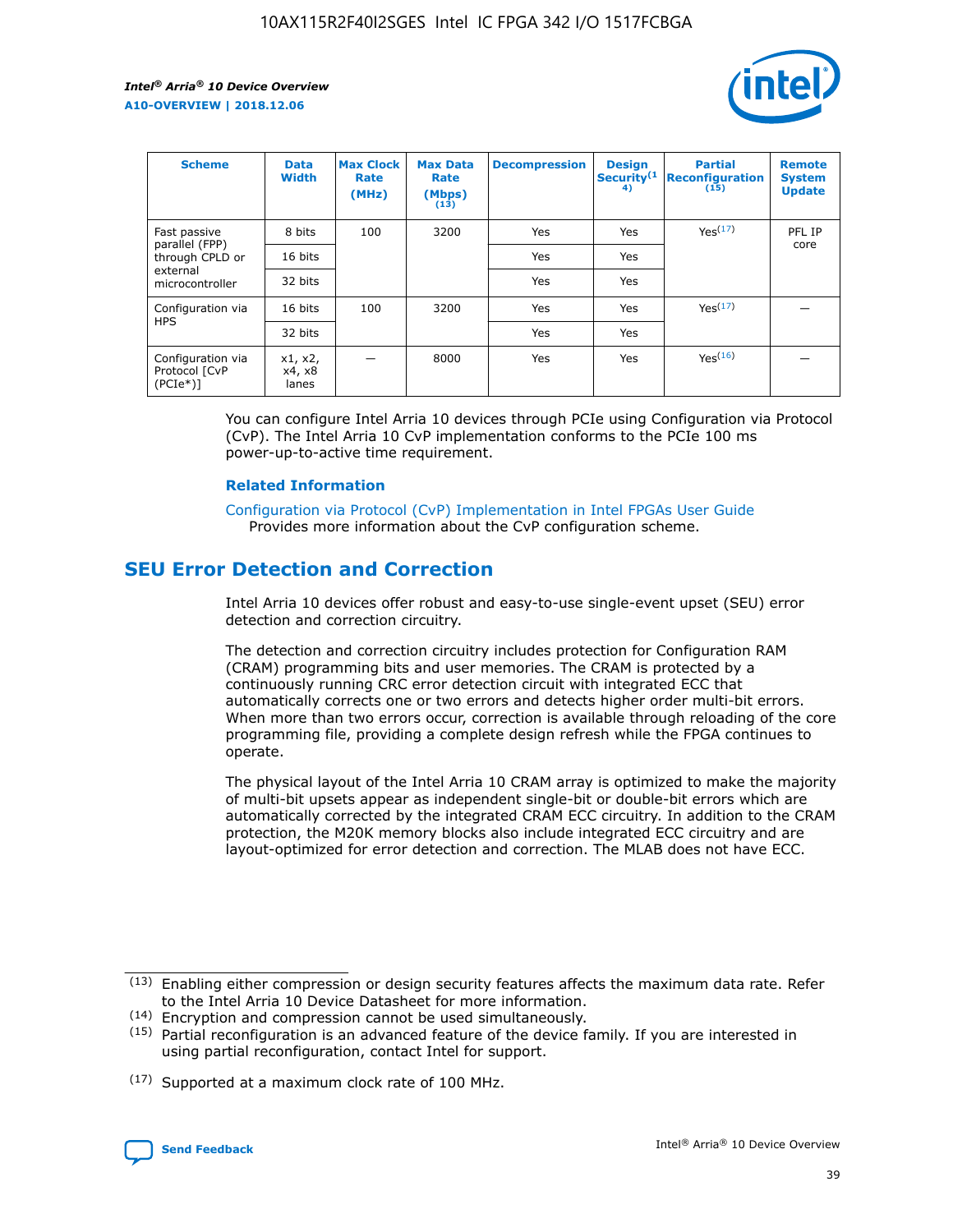

## **Power Management**

Intel Arria 10 devices leverage the advanced 20 nm process technology, a low 0.9 V core power supply, an enhanced core architecture, and several optional power reduction techniques to reduce total power consumption by as much as 40% compared to Arria V devices and as much as 60% compared to Stratix V devices.

The optional power reduction techniques in Intel Arria 10 devices include:

- **SmartVID**—a code is programmed into each device during manufacturing that allows a smart regulator to operate the device at lower core  $V_{CC}$  while maintaining performance
- **Programmable Power Technology**—non-critical timing paths are identified by the Intel Quartus Prime software and the logic in these paths is biased for low power instead of high performance
- **Low Static Power Options**—devices are available with either standard static power or low static power while maintaining performance

Furthermore, Intel Arria 10 devices feature Intel's industry-leading low power transceivers and include a number of hard IP blocks that not only reduce logic resources but also deliver substantial power savings compared to soft implementations. In general, hard IP blocks consume up to 90% less power than the equivalent soft logic implementations.

# **Incremental Compilation**

The Intel Quartus Prime software incremental compilation feature reduces compilation time and helps preserve performance to ease timing closure. The incremental compilation feature enables the partial reconfiguration flow for Intel Arria 10 devices.

Incremental compilation supports top-down, bottom-up, and team-based design flows. This feature facilitates modular, hierarchical, and team-based design flows where different designers compile their respective design sections in parallel. Furthermore, different designers or IP providers can develop and optimize different blocks of the design independently. These blocks can then be imported into the top level project.

# **Document Revision History for Intel Arria 10 Device Overview**

| <b>Document</b><br><b>Version</b> | <b>Changes</b>                                                                                                                                                                                                                                                              |
|-----------------------------------|-----------------------------------------------------------------------------------------------------------------------------------------------------------------------------------------------------------------------------------------------------------------------------|
| 2018.12.06                        | Added links to Intel Arria 10 device errata documents.<br>Removed automotive temperature option from the Intel Arria 10 GX devices.<br>Removed -3 fabric speed grade from the Intel Arria 10 GT devices.<br>Updated power options for the Intel Arria 10 GX and GT devices. |
| 2018.04.09                        | Updated the lowest $V_{CC}$ from 0.83 V to 0.82 V in the topic listing a summary of the device features.                                                                                                                                                                    |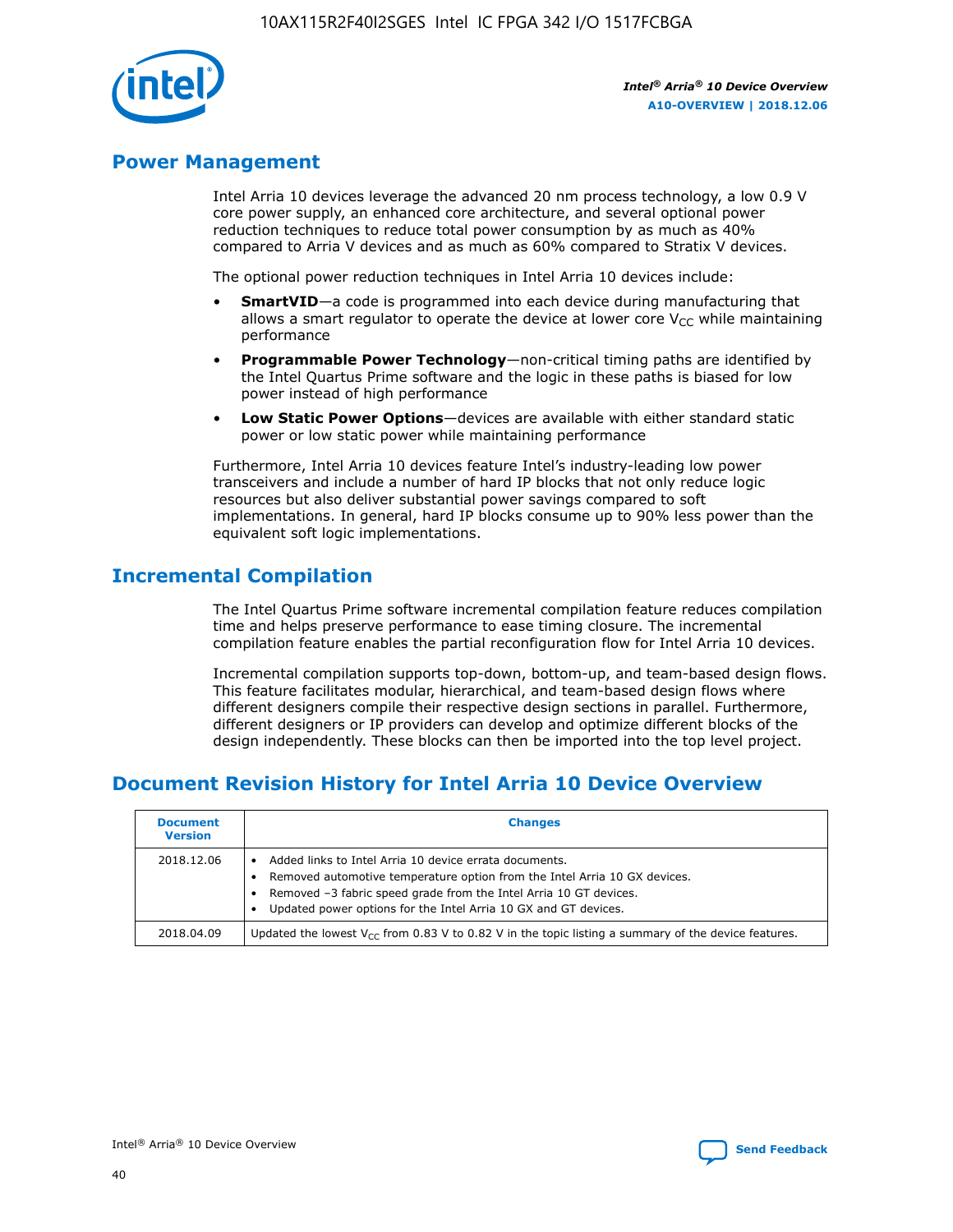

| <b>Date</b>    | <b>Version</b> | <b>Changes</b>                                                                                                                                                                                                                                                                                                                                                                                                                                                                                                                                                                                                                                                                                                                                                                                                                                                                                                                                               |
|----------------|----------------|--------------------------------------------------------------------------------------------------------------------------------------------------------------------------------------------------------------------------------------------------------------------------------------------------------------------------------------------------------------------------------------------------------------------------------------------------------------------------------------------------------------------------------------------------------------------------------------------------------------------------------------------------------------------------------------------------------------------------------------------------------------------------------------------------------------------------------------------------------------------------------------------------------------------------------------------------------------|
| January 2018   | 2018.01.17     | Updated the maximum data rate for HPS (Intel Arria 10 SX devices<br>external memory interface DDR3 controller from 2,166 Mbps to 2,133<br>Mbps.<br>Updated maximum frequency supported for half rate QDRII and QDRII<br>+ SRAM to 633 MHz in Memory Standards Supported by the Soft<br>Memory Controller table.<br>Updated transceiver backplane capability to 12.5 Gbps.<br>Removed transceiver speed grade 5 in Sample Ordering Core and<br>Available Options for Intel Arria 10 GX Devices figure.<br>Removed package code 40, low static power, SmartVID, industrial, and<br>military operating temperature support from Sample Ordering Core and<br>Available Options for Intel Arria 10 GT Devices figure.<br>Updated short reach transceiver rate for Intel Arria 10 GT devices to<br>25.8 Gbps.<br>Removed On-Die Instrumentation - EyeQ and Jitter Margin Tool<br>support from PMA Features of the Transceivers in Intel Arria 10 Devices<br>table. |
| September 2017 | 2017.09.20     | Updated the maximum speed of the DDR4 external memory interface from<br>1,333 MHz/2,666 Mbps to 1,200 MHz/2,400 Mbps.                                                                                                                                                                                                                                                                                                                                                                                                                                                                                                                                                                                                                                                                                                                                                                                                                                        |
| July 2017      | 2017.07.13     | Corrected the automotive temperature range in the figure showing the<br>available options for the Intel Arria 10 GX devices from "-40°C to 100°C"<br>to "-40°C to 125°C".                                                                                                                                                                                                                                                                                                                                                                                                                                                                                                                                                                                                                                                                                                                                                                                    |
| July 2017      | 2017.07.06     | Added automotive temperature option to Intel Arria 10 GX device family.                                                                                                                                                                                                                                                                                                                                                                                                                                                                                                                                                                                                                                                                                                                                                                                                                                                                                      |
| May 2017       | 2017.05.08     | Corrected protocol names with "1588" to "IEEE 1588v2".<br>$\bullet$<br>Updated the vertical migration table to remove vertical migration<br>$\bullet$<br>between Intel Arria 10 GX and Intel Arria 10 SX device variants.<br>Removed all "Preliminary" marks.<br>$\bullet$                                                                                                                                                                                                                                                                                                                                                                                                                                                                                                                                                                                                                                                                                   |
| March 2017     | 2017.03.15     | Removed the topic about migration from Intel Arria 10 to Intel Stratix<br>$\bullet$<br>10 devices.<br>Rebranded as Intel.<br>$\bullet$                                                                                                                                                                                                                                                                                                                                                                                                                                                                                                                                                                                                                                                                                                                                                                                                                       |
| October 2016   | 2016.10.31     | Removed package F36 from Intel Arria 10 GX devices.<br>Updated Intel Arria 10 GT sample ordering code and maximum GX<br>$\bullet$<br>transceiver count. Intel Arria 10 GT devices are available only in the<br>SF45 package option with a maximum of 72 transceivers.                                                                                                                                                                                                                                                                                                                                                                                                                                                                                                                                                                                                                                                                                        |
| May 2016       | 2016.05.02     | Updated the FPGA Configuration and HPS Booting topic.<br>$\bullet$<br>Remove V <sub>CC</sub> PowerManager from the Summary of Features, Power<br>Management and Arria 10 Device Variants and packages topics. This<br>feature is no longer supported in Arria 10 devices.<br>Removed LPDDR3 from the Memory Standards Supported by the HPS<br>Hard Memory Controller table in the Memory Standards Supported by<br>Intel Arria 10 Devices topic. This standard is only supported by the<br><b>FPGA</b><br>Removed transceiver speed grade 5 from the Device Variants and<br>Packages topic for Arria 10 GX and SX devices.                                                                                                                                                                                                                                                                                                                                   |
| February 2016  | 2016.02.11     | Changed the maximum Arria 10 GT datarate to 25.8 Gbps and the<br>$\bullet$<br>minimum datarate to 1 Gbps globally.<br>Revised the state for Core clock networks in the Summary of Features<br>$\bullet$<br>topic.<br>Changed the transceiver parameters in the "Summary of Features for<br>$\bullet$<br>Arria 10 Devices" table.<br>Changed the transceiver parameters in the "Maximum Resource Counts<br>for Arria 10 GT Devices" table.<br>Changed the package availability for GT devices in the "Package Plan<br>for Arria 10 GT Devices" table.<br>Changed the package configurations for GT devices in the "Migration"<br>Capability Across Arria 10 Product Lines" figure.<br>continued                                                                                                                                                                                                                                                               |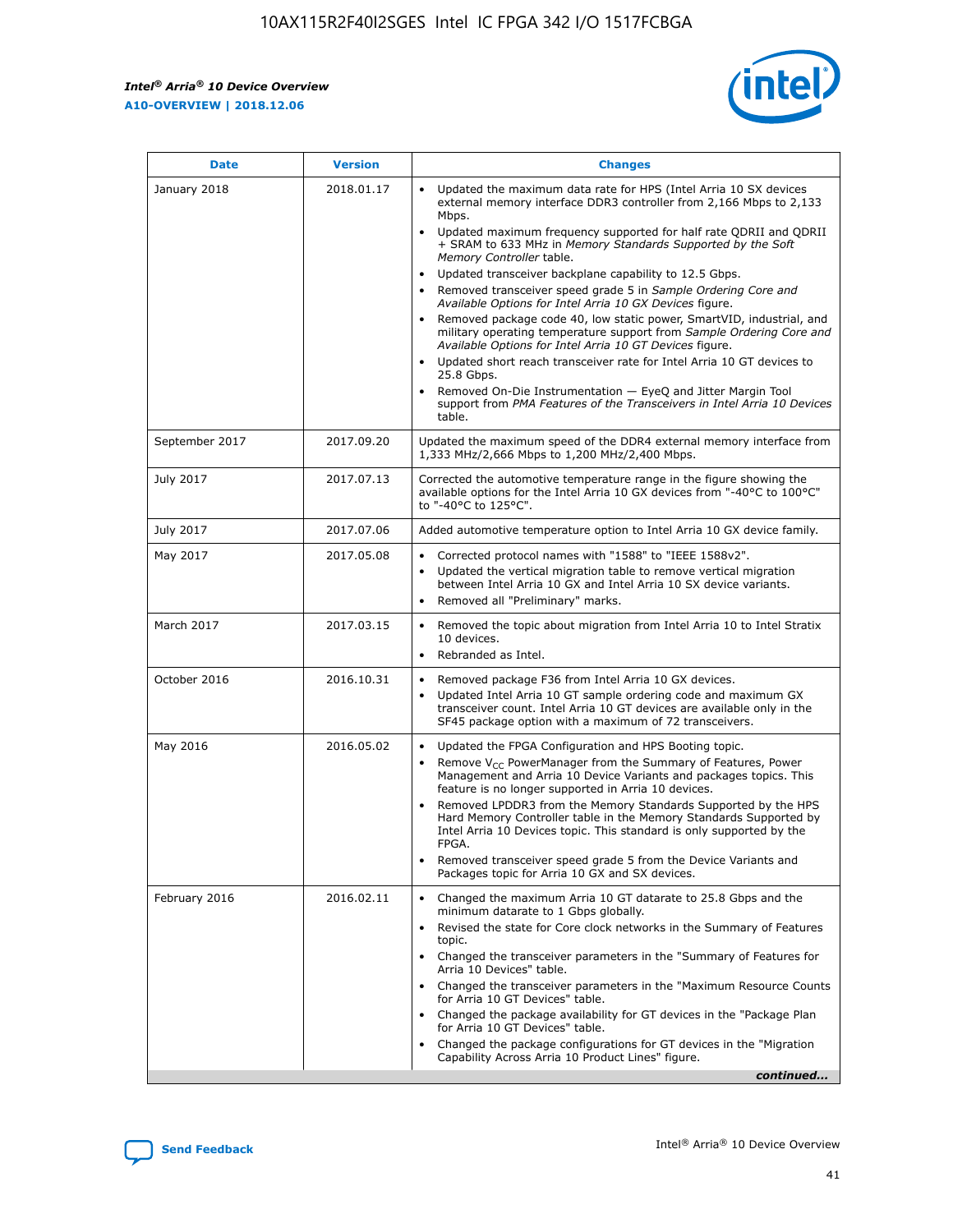

| <b>Date</b>   | <b>Version</b> | <b>Changes</b>                                                                                                                                                               |
|---------------|----------------|------------------------------------------------------------------------------------------------------------------------------------------------------------------------------|
|               |                | • Changed transceiver parameters in the "Low Power Serial Transceivers"<br>section.                                                                                          |
|               |                | • Changed the transceiver descriptions in the "Device Variants for the<br>Arria 10 Device Family" table.                                                                     |
|               |                | Changed the "Sample Ordering Code and Available Options for Arria 10<br>$\bullet$<br>GT Devices" figure.                                                                     |
|               |                | Changed the datarates for GT devices in the "PMA Features" section.                                                                                                          |
|               |                | Changed the datarates for GT devices in the "PCS Features" section.<br>$\bullet$                                                                                             |
| December 2015 | 2015.12.14     | Updated the number of M20K memory blocks for Arria 10 GX 660 from<br>2133 to 2131 and corrected the total RAM bit from 48,448 Kb to<br>48,408 Kb.                            |
|               |                | Corrected the number of DSP blocks for Arria 10 GX 660 from 1688 to<br>1687 in the table listing floating-point arithmetic resources.                                        |
| November 2015 | 2015.11.02     | Updated the maximum resources for Arria 10 GX 220, GX 320, GX 480,<br>$\bullet$<br>GX 660, SX 220, SX 320, SX 480, and SX 660.                                               |
|               |                | • Updated resource count for Arria 10 GX 320, GX 480, GX 660, SX 320,<br>SX 480, a SX 660 devices in Number of Multipliers in Intel Arria 10<br><b>Devices</b> table.        |
|               |                | Updated the available options for Arria 10 GX, GT, and SX.                                                                                                                   |
|               |                | Changed instances of Quartus II to Quartus Prime.<br>$\bullet$                                                                                                               |
| June 2015     | 2015.06.15     | Corrected label for Intel Arria 10 GT product lines in the vertical migration<br>figure.                                                                                     |
| May 2015      | 2015.05.15     | Corrected the DDR3 half rate and quarter rate maximum frequencies in the<br>table that lists the memory standards supported by the Intel Arria 10 hard<br>memory controller. |
| May 2015      | 2015.05.04     | • Added support for 13.5G JESD204b in the Summary of Features table.                                                                                                         |
|               |                | • Added a link to Arria 10 GT Channel Usage in the Arria 10 GT Package<br>Plan topic.                                                                                        |
|               |                | • Added a note to the table, Maximum Resource Counts for Arria 10 GT<br>devices.                                                                                             |
|               |                | • Updated the power requirements of the transceivers in the Low Power<br>Serial Transceivers topic.                                                                          |
| January 2015  | 2015.01.23     | • Added floating point arithmetic features in the Summary of Features<br>table.                                                                                              |
|               |                | • Updated the total embedded memory from 38.38 megabits (Mb) to<br>65.6 Mb.                                                                                                  |
|               |                | • Updated the table that lists the memory standards supported by Intel<br>Arria 10 devices.                                                                                  |
|               |                | Removed support for DDR3U, LPDDR3 SDRAM, RLDRAM 2, and DDR2.                                                                                                                 |
|               |                | Moved RLDRAM 3 support from hard memory controller to soft memory<br>controller. RLDRAM 3 support uses hard PHY with soft memory<br>controller.                              |
|               |                | Added soft memory controller support for QDR IV.<br>٠                                                                                                                        |
|               |                | Updated the maximum resource count table to include the number of<br>hard memory controllers available in each device variant.                                               |
|               |                | Updated the transceiver PCS data rate from 12.5 Gbps to 12 Gbps.<br>$\bullet$                                                                                                |
|               |                | Updated the max clock rate of PS, FPP x8, FPP x16, and Configuration<br>via HPS from 125 MHz to 100 MHz.                                                                     |
|               |                | Added a feature for fractional synthesis PLLs: PLL cascading.                                                                                                                |
|               |                | Updated the HPS programmable general-purpose I/Os from 54 to 62.<br>$\bullet$                                                                                                |
|               |                | continued                                                                                                                                                                    |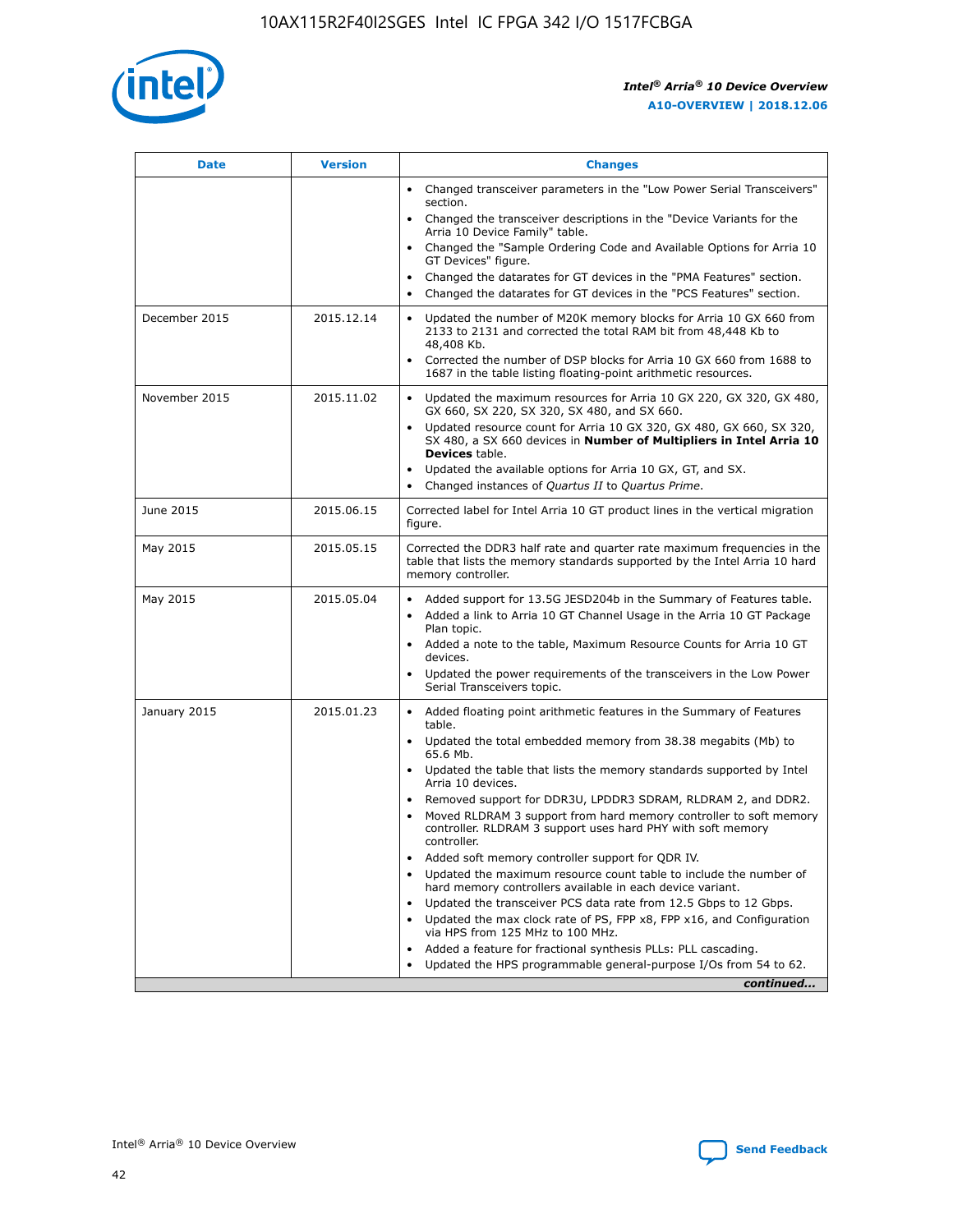r



| <b>Date</b>    | <b>Version</b> | <b>Changes</b>                                                                                                                                                                                                                                                                                                                                                                                                                                                                                                                                      |
|----------------|----------------|-----------------------------------------------------------------------------------------------------------------------------------------------------------------------------------------------------------------------------------------------------------------------------------------------------------------------------------------------------------------------------------------------------------------------------------------------------------------------------------------------------------------------------------------------------|
| September 2014 | 2014.09.30     | Corrected the 3 V I/O and LVDS I/O counts for F35 and F36 packages<br>$\bullet$<br>of Arria 10 GX.<br>Corrected the 3 V I/O, LVDS I/O, and transceiver counts for the NF40<br>$\bullet$<br>package of the Arria GX 570 and 660.<br>Removed 3 V I/O, LVDS I/O, and transceiver counts for the NF40<br>package of the Arria GX 900 and 1150. The NF40 package is not<br>available for Arria 10 GX 900 and 1150.                                                                                                                                       |
| August 2014    | 2014.08.18     | Updated Memory (Kb) M20K maximum resources for Arria 10 GX 660<br>devices from 42,660 to 42,620.<br>Added GPIO columns consisting of LVDS I/O Bank and 3V I/O Bank in<br>$\bullet$<br>the Package Plan table.<br>Added how to use memory interface clock frequency higher than 533<br>$\bullet$<br>MHz in the I/O vertical migration.<br>Added information to clarify that RLDRAM3 support uses hard PHY with<br>$\bullet$<br>soft memory controller.<br>Added variable precision DSP blocks support for floating-point<br>$\bullet$<br>arithmetic. |
| June 2014      | 2014.06.19     | Updated number of dedicated I/Os in the HPS block to 17.                                                                                                                                                                                                                                                                                                                                                                                                                                                                                            |
| February 2014  | 2014.02.21     | Updated transceiver speed grade options for GT devices in Figure 2.                                                                                                                                                                                                                                                                                                                                                                                                                                                                                 |
| February 2014  | 2014.02.06     | Updated data rate for Arria 10 GT devices from 28.1 Gbps to 28.3 Gbps.                                                                                                                                                                                                                                                                                                                                                                                                                                                                              |
| December 2013  | 2013.12.10     | Updated the HPS memory standards support from LPDDR2 to LPDDR3.<br>Updated HPS block diagram to include dedicated HPS I/O and FPGA<br>$\bullet$<br>Configuration blocks as well as repositioned SD/SDIO/MMC, DMA, SPI<br>and NAND Flash with ECC blocks.                                                                                                                                                                                                                                                                                            |
| December 2013  | 2013.12.02     | Initial release.                                                                                                                                                                                                                                                                                                                                                                                                                                                                                                                                    |